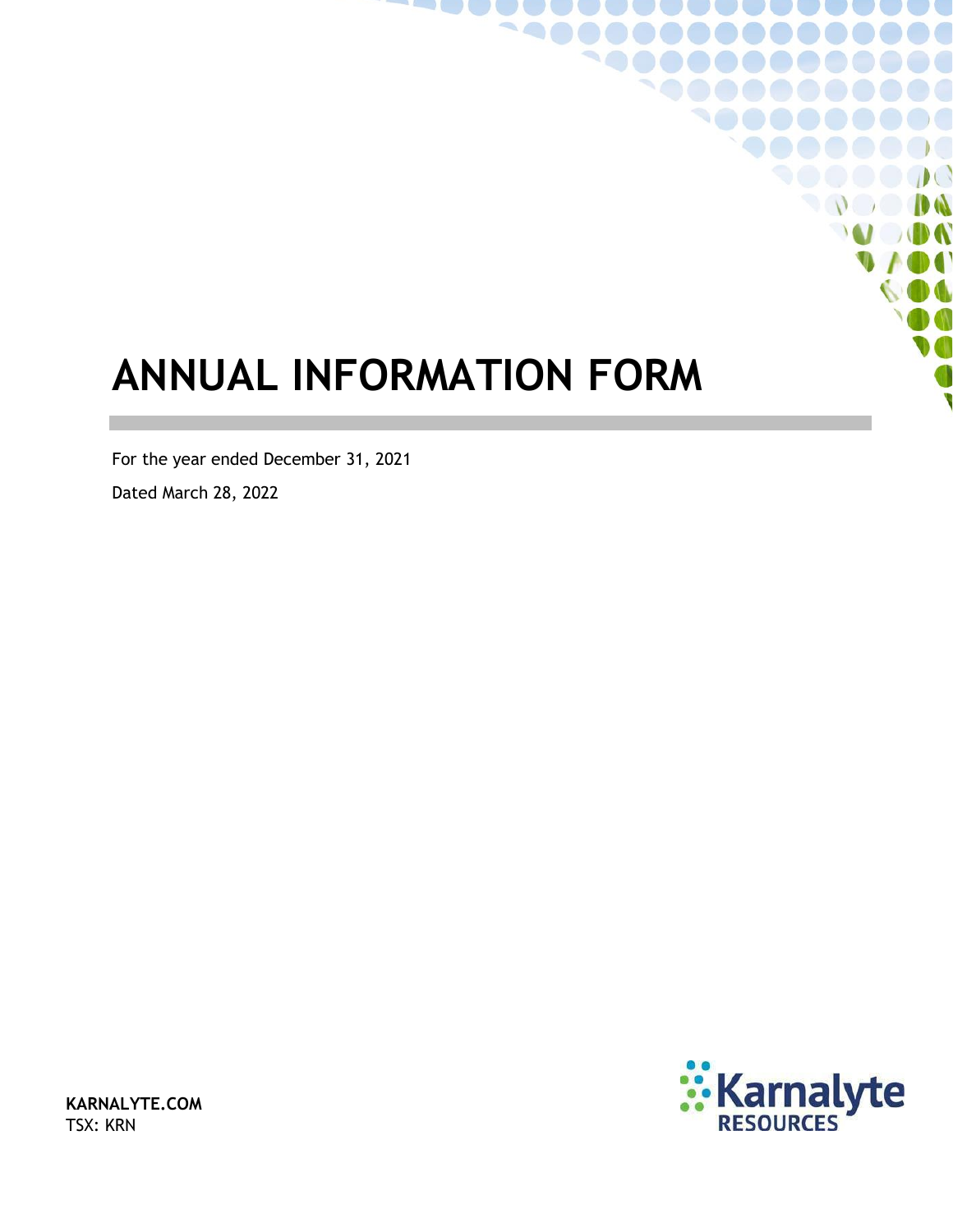#### **TABLE OF CONTENTS**

<span id="page-1-0"></span>

| Appendix "A": Karnalyte Resources Inc. Audit Committee Charter  57 |  |
|--------------------------------------------------------------------|--|

**..............** 1000000000000 10000000000 **\*\*\*\*\*\*\*\*\*\*\* COMPROVE** 

1/001000

10000  $0000$ 

Y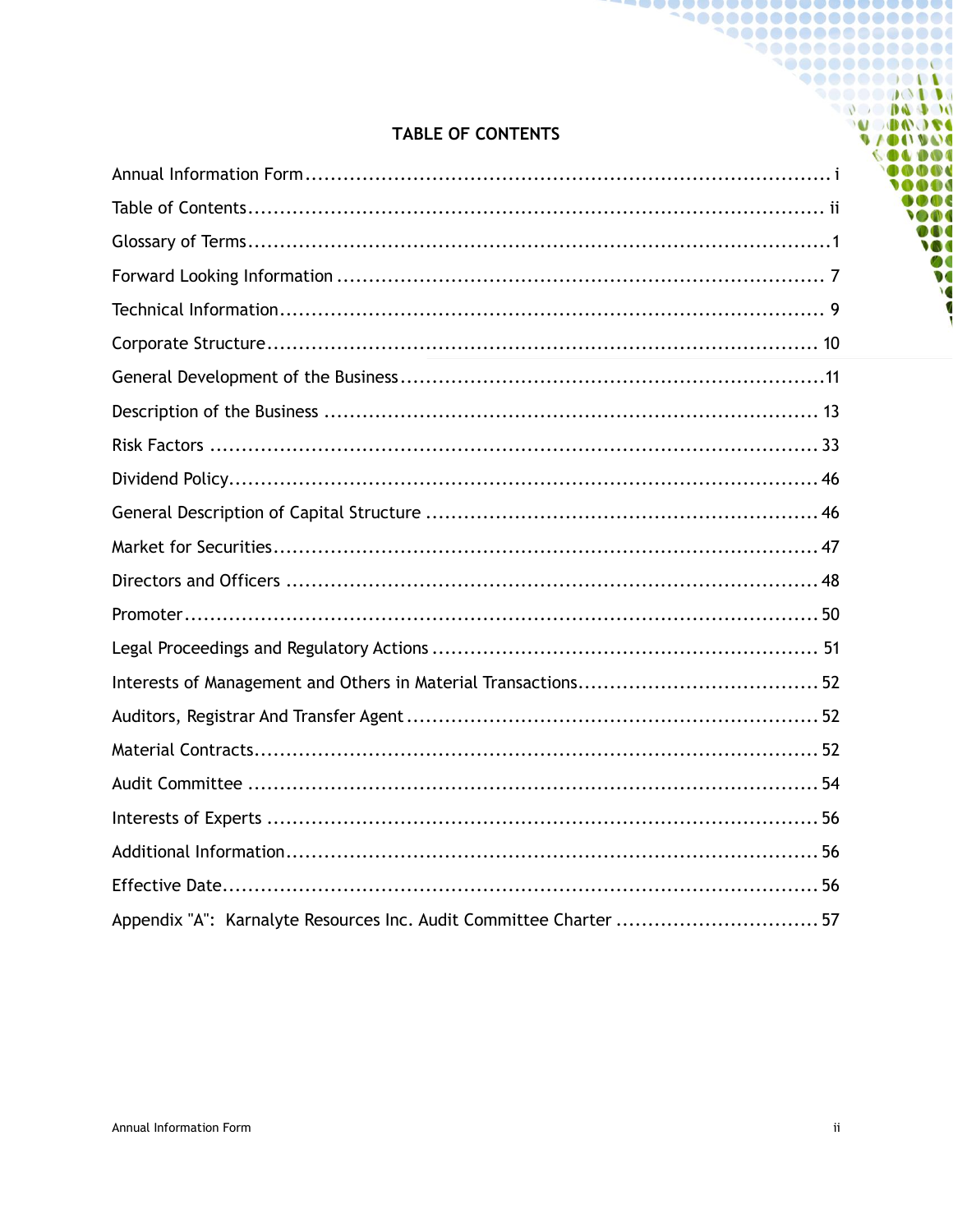#### <span id="page-2-0"></span>**GLOSSARY OF TERMS**

The following are defined terms used in this Annual Information Form:

"**\$**" and "**dollars**" means Canadian dollars.

"**ABCA**" means the *Business Corporations Act* (Alberta) together with any amendments thereto and where applicable, includes all regulations promulgated thereunder.

"**AIF**" means this annual information form dated March 28, 2022.

"**Belle Plaine Member**" means the potash and carnallite bearing bed that is second from the top, within the Prairie Evaporite Formation.

"**Board of Directors**" or "**Board**" means the board of directors of the Company.

"**CAPEX**" means capital expenditures.

"**carnallite**" means a highly deliquescent evaporite mineral, being hydrated potassium magnesium chloride, with the chemical formula of KCl•MgCl2•6(H2O).

"**carnallitite**" means rock material consisting primarily of carnallite, along with sylvite, halite and insoluble materials such as clays, anhydrite, and dolomite.

"**CIM Definition Standards**" means the CIM Definition Standards for Mineral Resources and Mineral Reserves, dated May 10, 2014, approved on May 10, 2014 by Council of the Canadian Institute of Mining, Metallurgy and Petroleum.

"**Common Shares**" means common shares in the share capital of the Company.

"**Company**" or "**Karnalyte**" means Karnalyte Resources Inc., a corporation incorporated under the ABCA.

"**Deadwood Formation**" means a succession of sandstones, shales, siltstones, and limestones formed during the Cambrian Period when a shallow sea existed in what is now central western North America. It is now a "porous rock sea" situated about 1500 metres below the surface at Wynyard, Saskatchewan and which is approximately 50 metres thick in the Wynyard area.

"**Devonian Age**" means the geological period of the Paleozoic Era spanning from the end of the Silurian Period.

"**EIS**" means an Environmental Impact Statement, which is a description and evaluation of the impacts of a development on the environment and includes a discussion of a company's commitment regarding such development, which statement is required to be submitted to the Saskatchewan Ministry of the Environment pursuant to *The Environmental Assessment Act* (Saskatchewan).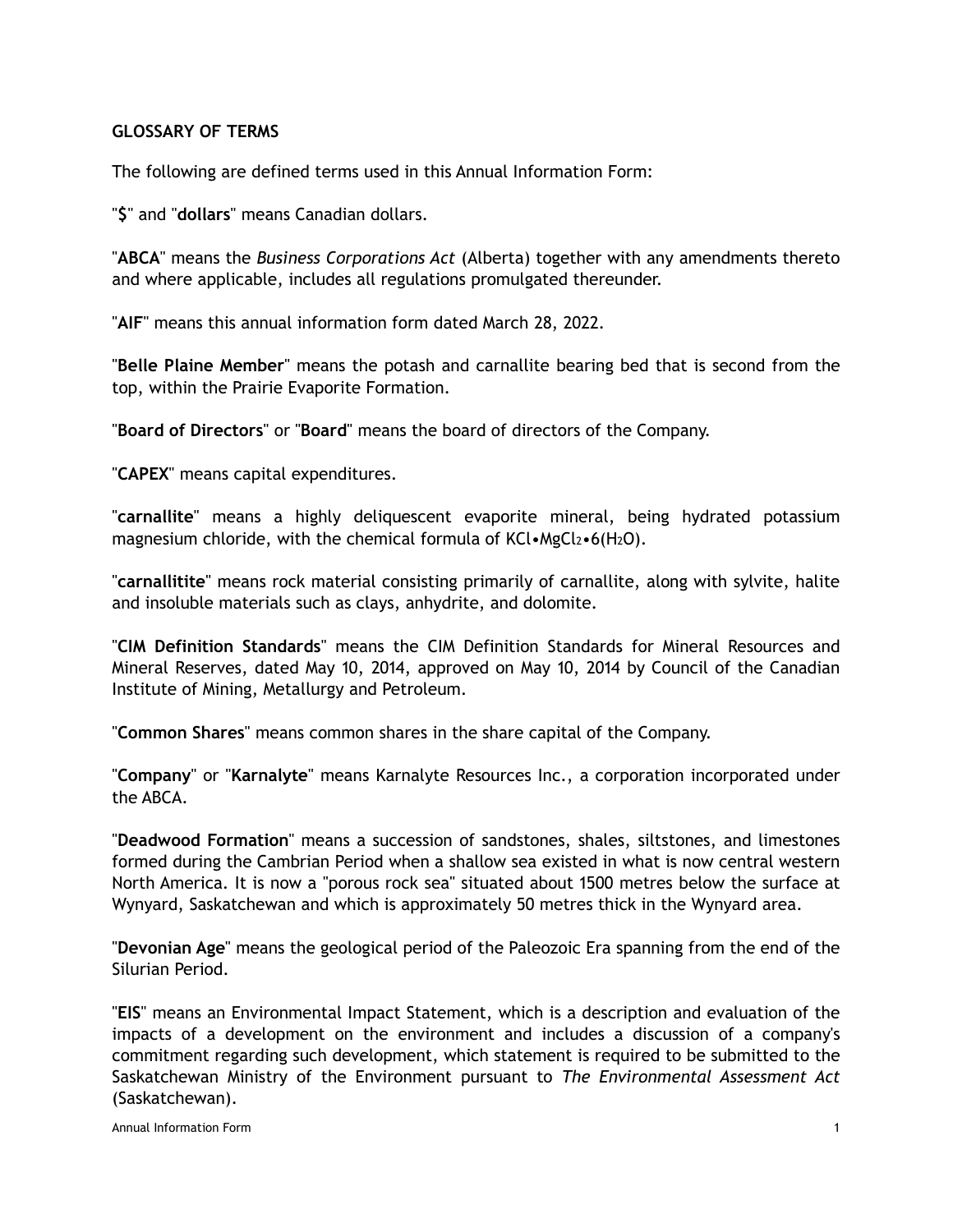"**Elk Point Group**" means an area composed of dolomite, shale, anhydrite, potash and limestone located from North Dakota in the south-east, through Manitoba, Saskatchewan, and Alberta to north-eastern British Columbia.

"**ERCOSPLAN**" means ERCOSPLAN Ingenieurgesellschaft Geotechnik und Bergbau mbH, an independent engineering company based in Erfurt, Germany that provides consulting services for potash exploration, mining, and processing.

"**Esterhazy Member**" means the lowest potash and carnallite bearing bed within the Prairie Evaporite Formation.

"**Framework Agreement**" means the agreement dated March 14, 2016 and made effective February 24, 2016 by and among the Company, GSFC, and Mr. Robin Phinney, as further described in the material change report filed by the Company on March 18, 2016, and which agreement expired on September 30, 2016.

"**GSFC**" means Gujarat State Fertilizers & Chemicals Limited, a publicly-traded Indian agribusiness company focused on the production and sale of fertilizers and industrial products.

"**halite**" means the natural mineral form of sodium chloride, or NaCl.

"**high quality**" means, when used in relation to potash and fertilizer, low sodium content, and when used in relation to magnesium products, minimal impurities.

"**Indicated Mineral Resource**" has the meaning ascribed to it under the heading ["Technical](#page-10-0)  [Information"](#page-10-0).

"**Inferred Mineral Resource**" has the meaning ascribed to it under the heading ["Technical](#page-10-0)  [Information"](#page-10-0).

"**Initial Facility**" means the planned solution mining facility of the Company which is intended to initially produce 625,000 tonnes of potash per year.

"**K2O**" is a chemical term used in the analysis and marketing of fertilizers that contain different potassium compounds, as a comparison of their relative potassium content when compared to equivalent potassium oxide (K<sub>2</sub>O). Pure KCl is equivalent to 63.178% K<sub>2</sub>O.

"**Karnalyte Property**" means the approximately 90,766 acres (36,733 hectares) of land located in south central Saskatchewan that is included in the Leases.

"**KCl**" is the chemical formula for potassium chloride, or potash.

"**Leases**" means Subsurface Mineral Lease KLSA 010, Subsurface Mineral Lease KL 246, and Subsurface Mineral Lease KL 247A, and "**Lease**" means any one of them.

"**MD&A**" means management discussion and analysis.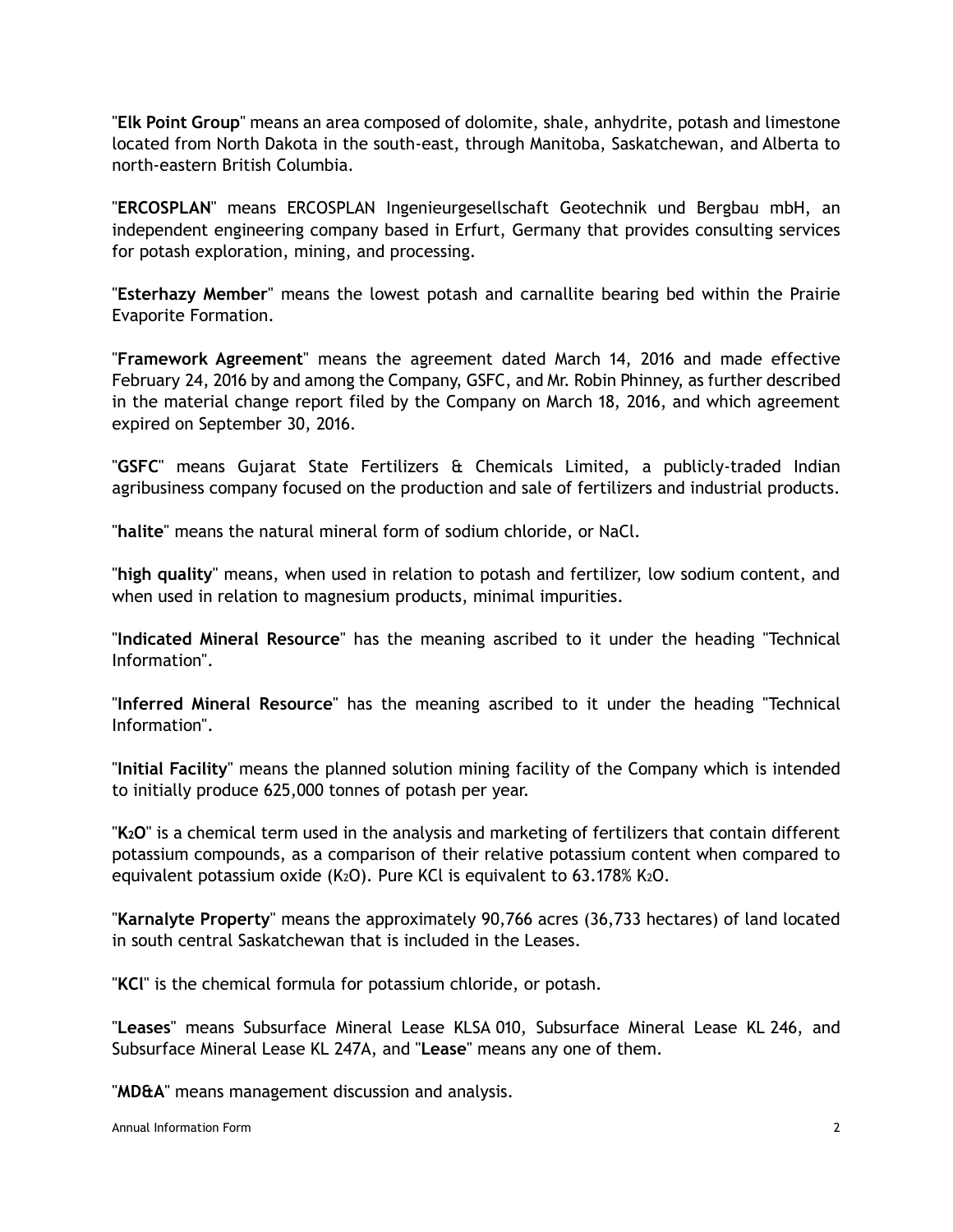"**Measured Mineral Resource**" has the meaning ascribed to it under the heading ["Technical](#page-10-0)  [Information"](#page-10-0).

"**MgCl2**" is the chemical formula for magnesium chloride.

"**Mineral Reserve**" has the meaning ascribed to it under the heading ["Technical Information"](#page-10-0).

"**Mineral Resource**" has the meaning ascribed to it under the heading ["Technical Information"](#page-10-0).

"**Modifying Factor**" has the meaning ascribed to it under the heading ["Technical Information"](#page-10-0).

"**MTPD**" means metric ton per day.

"**NaCl**" is the chemical formula for sodium chloride.

"**NI 43-101**" means National Instrument 43-101 - *Standards of Disclosure for Mineral Projects*.

"**NI 52-110**" means National Instrument 52-110 - *Audit Committees*.

"**North Rim**" means North Rim Exploration Ltd., an engineering, technical, and consulting services company located in Saskatoon, Saskatchewan.

"**Offtake Agreement**" means the offtake agreement dated January 10, 2013 and entered into between the Company and GSFC.

"**OPEX**" means operational expenditures.

"**Options**" means incentive stock options of the Company currently issued or to be issued under its stock option plan.

"**Patience Lake Member**" means the uppermost potash and carnallite bearing bed within the Prairie Evaporite Formation.

"**Permit Area**" means the area covered by the historical Permit KP 360 or Permit KP 360A, as the case may be.

"**Permit KP 360**" means the subsurface mineral permit issued on March 13, 2008 by the Saskatchewan Ministry that was held by the Company for rights to explore and prospect for subsurface minerals on portions of Karnalyte Property, which permit was replaced with Permit KP 360A and Subsurface Mineral Lease KLSA 010.

"**Permit KP 360A**" means the subsurface mineral permit issued by the Saskatchewan Ministry on February 14, 2011 to the Company that, along with Subsurface Mineral Lease KLSA 010, replaced Permit KP 360 and provided the Company with exclusive rights to explore and prospect for subsurface minerals located within the Permit Area, which Permit KP 360A subsequently expired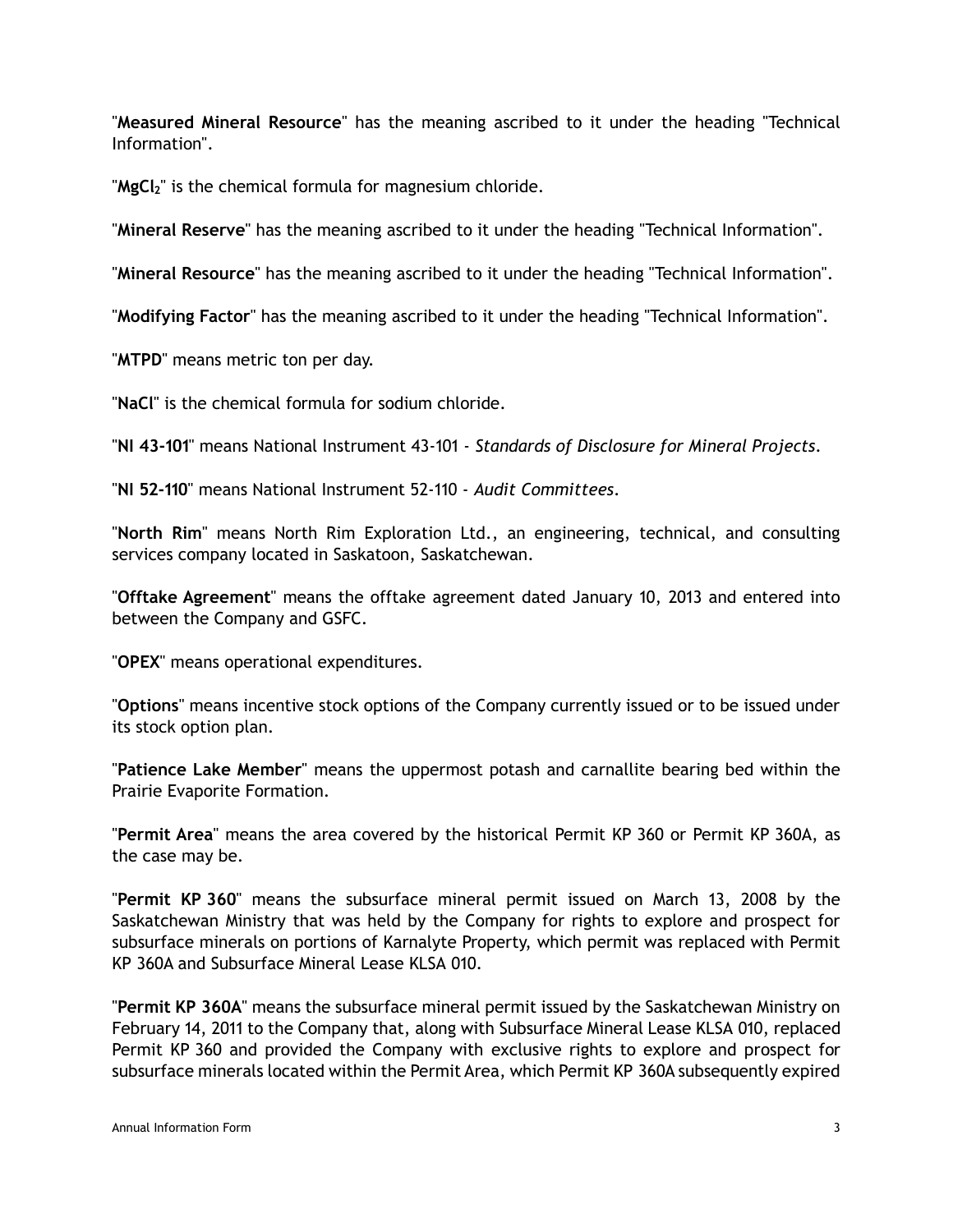on March 12, 2016 and was replaced by Subsurface Mineral Lease KL 246 and Subsurface Mineral Lease KL 247.

"**Phase I**" means the Company's proposed development of the Wynyard Potash Project with an expected production capacity of 625,000 TPY of potash.

"**Phase II**" means the proposed development of the Wynyard Potash Project with an expected production capacity of 750,000 TPY, bringing the total capacity with Phase I to 1,375,000 TPY of potash.

"**Phase III**" means the proposed development of the Wynyard Potash Project with an expected production capacity of 750,000 TPY of potash, bringing the total capacity with Phase I and Phase II to 2,125,000 TPY of potash.

"**potash**" means the commercial name for potassium chloride, used as a fertilizer and as an industrial feedstock.

"**potassium chloride**" is the chemical compound that is a metal halide composed of potassium and chloride.

"**Prairie Evaporite Formation**" means an underground sedimentary formation containing many layers of salts and insoluble material, formed by evaporation of water from ancient seas.

"**Preferred Shares**" means preferred shares in the share capital of the Company.

"**preliminary feasibility study**" or "**pre-feasibility study**" means a comprehensive study of the viability of a mineral project that has advanced to a stage where the mining method, in the case of underground mining, or the pit configuration, in the case of an open pit, has been established and an effective method of mineral processing has been determined, and includes a financial analysis based on reasonable assumptions of technical, engineering, legal, operating, economic, social and environmental factors and the evaluation of other relevant factors which are sufficient for a Qualified Person, acting reasonably, to determine if all or a part of the mineral resource may be classified as a mineral reserve.

"**Probable Mineral Reserve**" has the meaning ascribed to it under the heading ["Technical](#page-10-0)  [Information"](#page-10-0).

"**Proteos Nitrogen Project**" means the nitrogen fertilizer project the development of which the Company is actively exploring, which project is intended to be a small-scale, ammonia and urea plant to be located in central Saskatchewan with a nameplate production capacity of approximately 700 MTPD ammonia and approximately 1,200 MTPD urea, and would be designed to produce anhydrous ammonia (82-0-0) and granular urea (46-0-0).

"**Proven Mineral Reserve**" has the meaning ascribed to it under the heading ["Technical](#page-10-0)  [Information"](#page-10-0).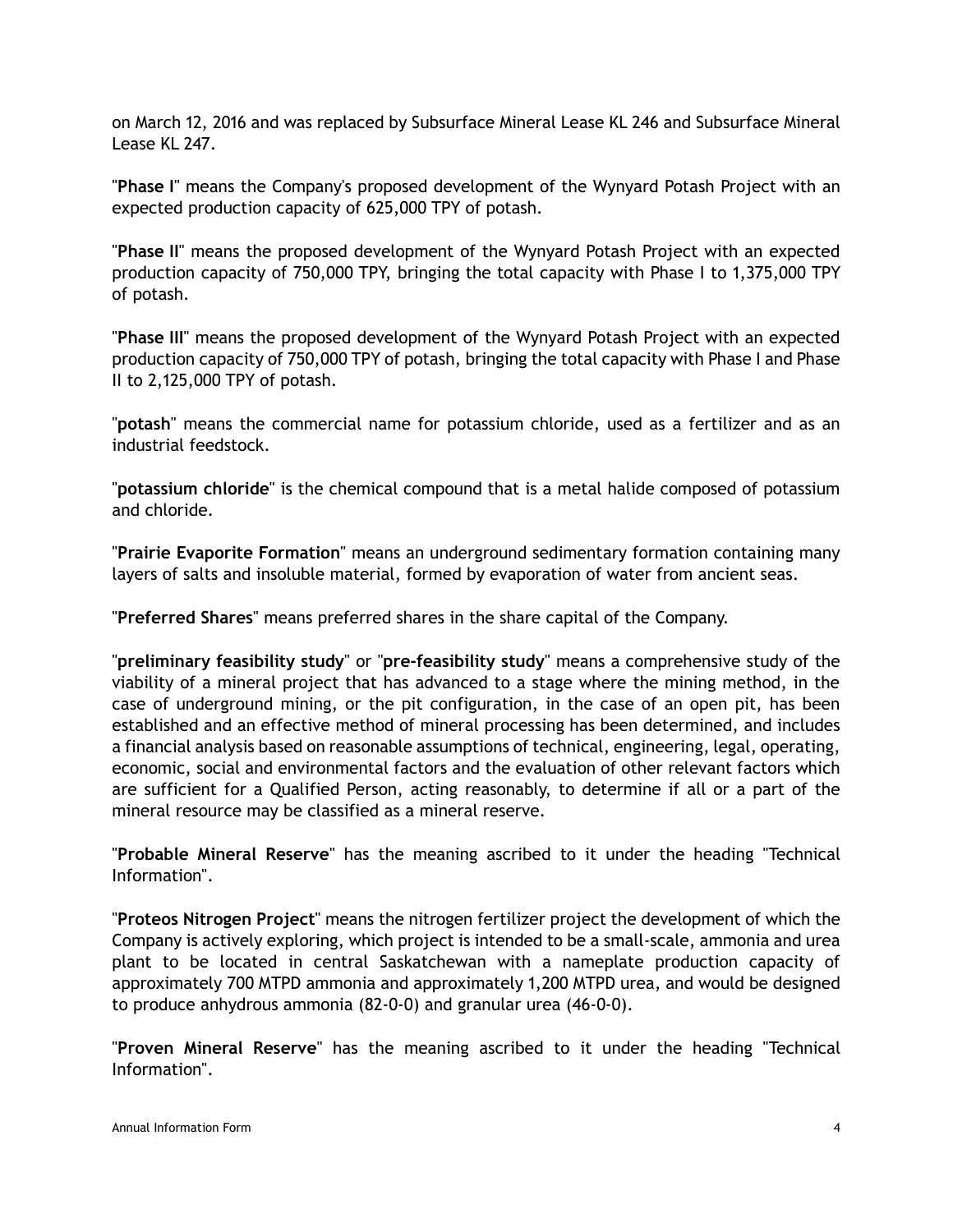"**Qualified Person**" means an individual who: (a) is an engineer or geoscientist with at least five years of experience in mineral exploration, mine development or operation, or mineral project assessment, or any combination of these; (b) has experience relevant to the subject matter of the mineral project; and (c) is a member in good standing of a professional association as defined by NI 43-101.

"**Rights Offering**" means the rights offering the Company announced on November 14, 2018 and closed on December 24, 2018 pursuant to which the Company issued a total of 28,116,565 rights to subscribe for up to an aggregate of 14,058,282 Common Shares.

"**Saskatchewan Ministry**" means the Saskatchewan Ministry of the Economy (and its predecessors and successors, as applicable).

"**SEDAR**" means the System for Electronic Document Analysis and Retrieval, which is the electronic filing system for the disclosure documents of reporting issuers across Canada, available at www.sedar.com.

"**SRC"** means the Saskatchewan Research Council, a Saskatchewan treasury board crown corporation that provides services related to technology commercialization and applied research, development, and demonstration.

"**Subscription Agreement**" means the subscription agreement dated January 10, 2013 and entered into between the Company and GSFC.

"**Subsurface Mineral Lease KL 246**" means the Subsurface Mineral Lease KL 246 issued on June 23, 2016 by the Saskatchewan Ministry to the Company which has an initial term that commenced on March 13, 2016 and expires on April 24, 2037, as such lease may be amended or replaced from time to time.

"**Subsurface Mineral Lease KL 247**" means the Subsurface Mineral Lease KL 247 issued on June 23, 2016 and replaced on November 23, 2016 by Subsurface Mineral Lease KL 247A.

"**Subsurface Mineral Lease KL 247A**" means the Subsurface Mineral Lease KL 247A issued on November 23, 2016 by the Saskatchewan Ministry to the Company which has an initial term that commenced on March 13, 2016 and expires on April 24, 2037, as such lease may be amended or replaced from time to time.

"**Subsurface Mineral Lease KLSA 010**" means the Subsurface Mineral Lease KLSA 010 issued on February 14, 2011 by the Saskatchewan Ministry to the Company which has an initial term that commenced on September 8, 2010 and expires on September 7, 2031, as such lease may be amended or replaced from time to time.

"**sylvinite**" means a rock containing sylvite, in varying mixtures with halite and insoluble material.

"**sylvite**" means a natural mineral form of potassium chloride.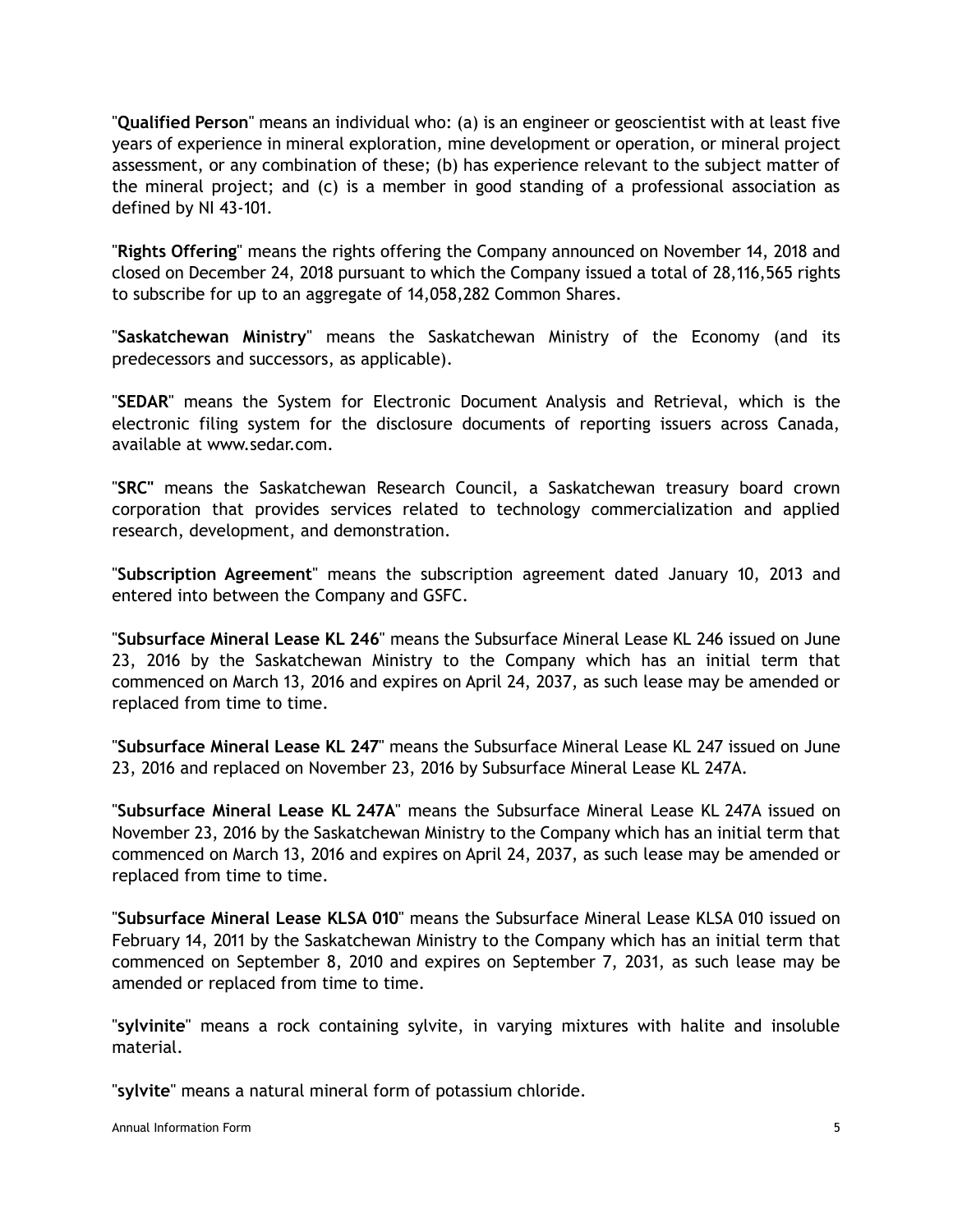"Technical Report" means the technical report entitled "KCl and MgCl<sub>2</sub> Reserve and Resource Estimate for the Wynyard Carnallite Project, Subsurface Mineral Lease KL 246, KL 247 and KLSA 010, Saskatchewan, Canada" prepared by ERCOSPLAN, Amec Foster Wheeler Canada Ltd. and North Rim with an effective date June 23, 2016.

"**tonne**" means a metric ton, equal to 1,000 kilograms.

"**TPY**" means tonnes per year.

"**TSX**" or "**Exchange**" means the Toronto Stock Exchange.

"**US**" or "**United States**" means the United States of America, its territories or possessions, any state of the United States and the District of Columbia.

"**Wynyard Carnallite Project**" or "**Wynyard Potash Project**" means the potash and magnesium exploration and development project of the Company on the Karnalyte Property.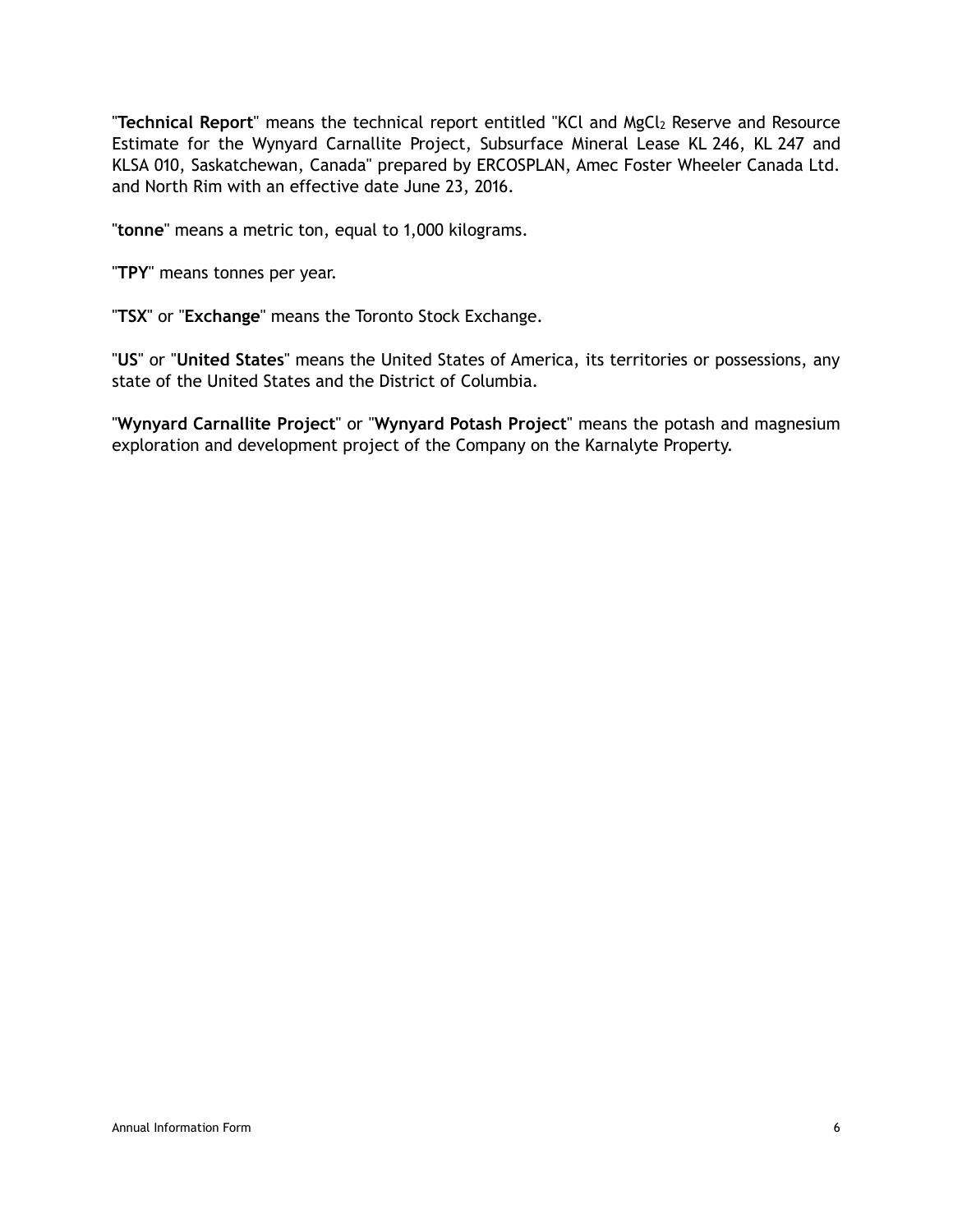#### <span id="page-8-0"></span>**FORWARD LOOKING INFORMATION**

Certain statements in this AIF may constitute "forward-looking" statements which involve known and unknown risks, uncertainties and other factors which may cause the actual results, performance or achievements of the Company, or industry results, to be materially different from any future results, performance or achievements expressed or implied by such forwardlooking statements. Forward-looking information is often, but not always, identified by the use of words such as "anticipate", "believe", "could", "estimate", "expect", "plan", "intend", "forecast", "future", "guidance", "may", "predict", "project", "should", "strategy", "target", "will" or the negative or similar words or phrases suggesting future outcomes or language suggesting an outlook.

Forward-looking statements may include, but are not limited to, management's expectations, intentions, and beliefs concerning: the development and operation of the Wynyard Potash Project or the Proteos Nitrogen Project; future extraction and exploitation of mineral deposits; capital expenditure requirements; future commodity prices; expectations regarding prices and costs; expectations regarding the Company's ability to obtain additional financing necessary to develop the Wynyard Potash Project and the Proteos Nitrogen Project; expectations regarding the production capacity of the Wynyard Potash Project and the Proteos Nitrogen Project; expectations regarding markets for potash and nitrogen fertilizers in North America and globally; expectations regarding the distinction between standard-grade and high-grade potash; expectations regarding markets for magnesium compounds; the effectiveness of the Company's anticipated solution mining methods; expenditures to be made by the Company to meet certain work commitments; work plans to be conducted by the Company; reclamation and rehabilitation obligations and liabilities; treatment under governmental regulatory regimes with respect to environmental matters; treatment under governmental taxation regimes; impact of foreign governments and regulation on the Company's operations; future development of infrastructure; government regulation of mining operations; dependence on key personnel; and competitive conditions.

Forward-looking statements in this AIF include statements regarding: the Company's ability to commence and increase production from 625,000 TPY, to 1.375 million TPY, and thereafter to 2.125 million TPY of potash; the production of potash, nitrogen fertilizer, or magnesium compounds; the costs related to the operation of the plant and facilities will be consistent with other solution mining operations subject to differences in the Company's mineral body and processing; the implementation and ongoing use of solution mining process; further seismic exploration and drilling; global fertilizer demand and consumption; CAPEX and OPEX estimates; anticipated results of development and extraction activities and estimated future developments; the Company's ability to produce sufficient potash to meet its obligations under the Offtake Agreement; the Company's ability to obtain additional financing on satisfactory terms; the market prices for potash, nitrogen fertilizer, and magnesium compounds; the Company's ability to pump the waste underground to eliminate any requirement for surface salt tailings piles; the Company's ability to economically extract and process mineralized material into potash; and the improvements that the Company has developed for the solution mining process are as effective as expected by the Company.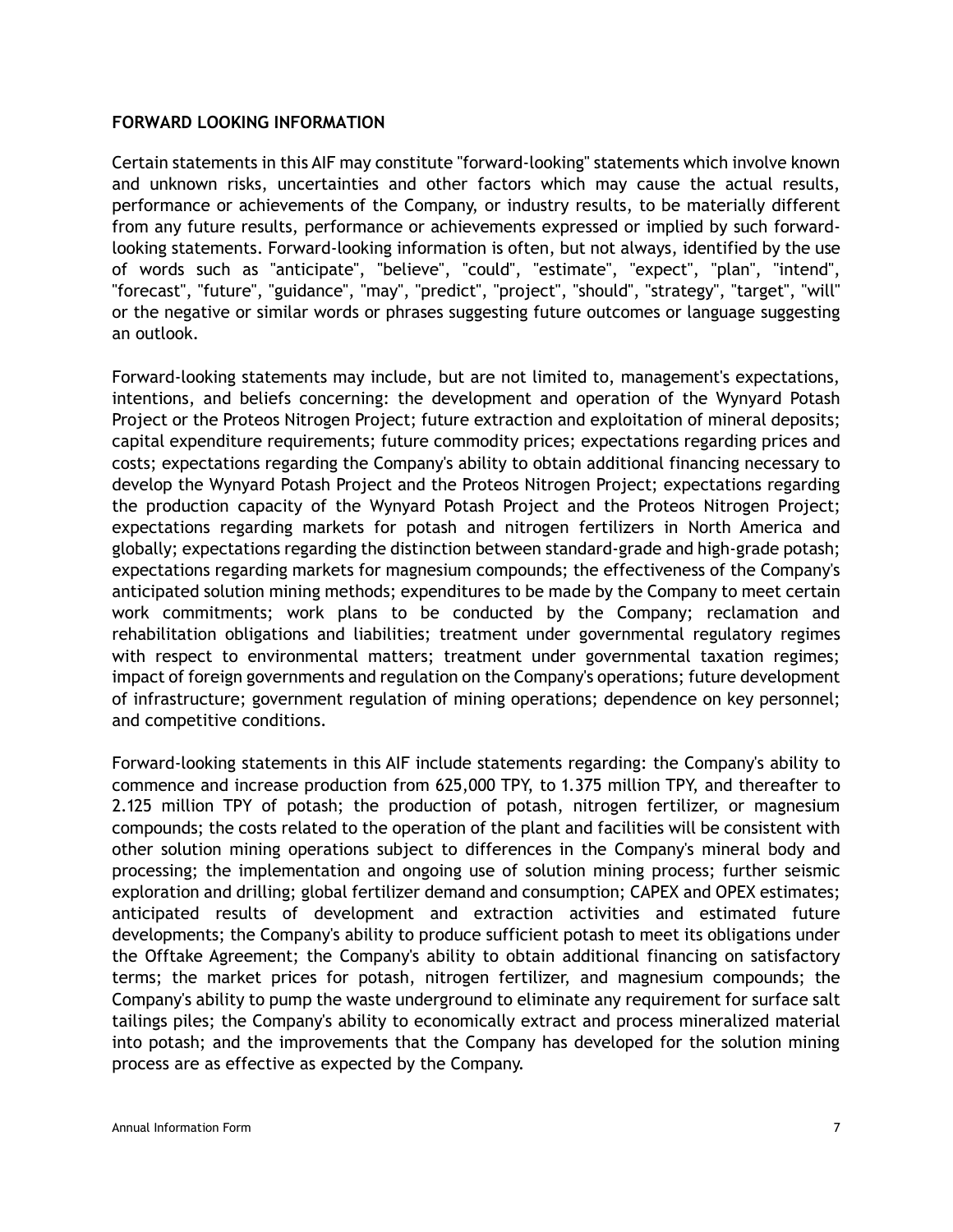Such forward-looking statements are based on a number of material factors and assumptions, including: the stabilization of the global potash industry and market; the Company obtains additional financing in the future; the Company executes its project development plans in a manner consistent with the Technical Report; the Company executes its discounted cash flow model assumptions as described in the Technical Report; estimates of Mineral Resources and Mineral Reserves are accurate; full potash production is reached; that the Company continues to have title to the Karnalyte Property, and such title is not challenged or impacted in any material manner; that the Company is able to obtain required approvals, licences and permits, in a timely manner; the Company is able to successfully develop and market magnesium-based products; the Company's key senior management continue in their respective roles with the Company; the Company's intellectual property is not challenged; the Company does not become subject to litigation; the Company's ability to meet its obligations under the Offtake Agreement; environmental and other applicable law and other regulations are not amended, repealed or applied in a manner that impacts the development and operation of the Wynyard Potash Project and the Proteos Nitrogen Project as currently anticipated; there are no adverse changes to price of potash, nitrogen fertilizer, or magnesium compounds that would adversely affect the prospects for developing and operating the Wynyard Potash Project and the Proteos Nitrogen Project, or making it inadvisable or uneconomic to proceed with development; the future mining facilities operate as anticipated; the Company's ability to maintain and develop positive relationships with foreign governments and future business partners; the Company is able to develop and maintain the infrastructure required to export, store and transport its potash, nitrogen fertilizer, or magnesium compounds production; there are no comparable mining companies targeting carnallite in North America; and the continued existence and operation of the primary potash or nitrogen fertilizer production facility.

Annual Information Form 8 Forward-looking statements involve significant risks and uncertainties. Such statements should not be read as guarantees of future performance or results and will not necessarily be accurate indications of whether or not such results will be achieved. A number of factors could cause actual results to differ materially from the results discussed in the forward-looking statements, including, but not limited to, the following factors, which are discussed in greater detail under the heading ["Description of the Business](#page-14-0) - [Risk Factors"](#page-34-0): exploration, development and operation risks related to the Wynyard Potash Project and the Proteos Nitrogen Project; the ability to secure adequate financing to implement the Company's strategic and development objectives; the ability to maintain adequate capital to meet the Company's financial commitments; the successful execution of the Company's project plans; the uncertainty regarding the estimation of Mineral Resources and Mineral Reserves; the lack of current revenues and uncertainty about future revenues; the risks associated with the limited operating history of the Company; the lack of developed markets for the Company's magnesium-based products; the unproven nature of solution mining of carnallite in Saskatchewan; no assurance of titles, leases, or maintenance of existing permits; permit and licensing requirements related to exploration and development activities; the Company's ability to satisfy its material agreements, including the Offtake Agreement; the risks associated with the enforcement of the Company's material agreements, including the Offtake Agreement; the potential loss of key employees, technical experts or key suppliers; the potential for a volatile market for the Common Shares; the potential dilution of shareholders through future financings; failure to protect the Company's intellectual property rights; litigation and tax matters; adequacy of the Company's insurance coverage; adequacy of the Company's internal controls over financial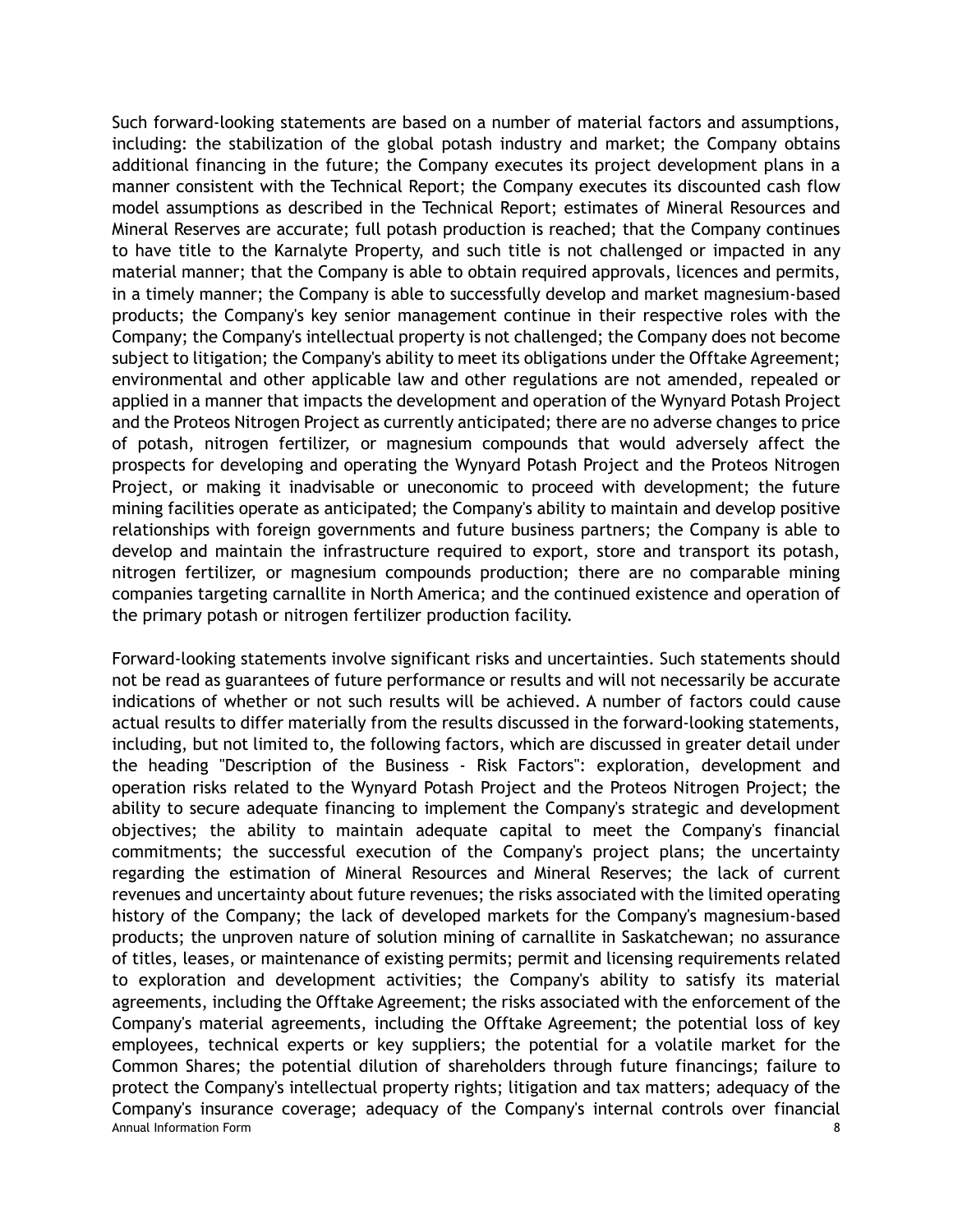reporting; environmental and regulatory risks; the volatility of potash and magnesium compounds prices; the cyclical nature of the potash and magnesium compounds industries; availability and cost of labour and materials required for the construction of Phase I; competition; and currency exchange rate fluctuations.

Although the forward-looking statements contained in this AIF are based upon what management of the Company believes are reasonable assumptions, the Company cannot assure investors that actual results will be consistent with these forward-looking statements. These forward-looking statements are made as of the date of this AIF and are expressly qualified in their entirety by this cautionary statement. Subject to applicable securities laws, the Company assumes no obligation to update or revise them to reflect new events or circumstances.

All forward-looking statements contained in this AIF are expressly qualified by this cautionary statement. Further information about the factors affecting forward-looking statements is available in Karnalyte's MD&A and audited annual financial statements for the year ended December 31, 2021 which have been filed with Canadian provincial securities commissions and are available on SEDAR at www.sedar.com.

# <span id="page-10-0"></span>**TECHNICAL INFORMATION**

The disclosure included in this AIF uses Mineral Reserves and Mineral Resources classification terms that comply with reporting standards in Canada and the Mineral Reserve and Mineral Resources estimates are made in accordance with the CIM Definition Standards, which were adopted by NI 43-101. NI 43-101 is a rule that establishes standards for all public disclosure an issuer makes of scientific and technical information concerning mineral projects. The following definitions are reproduced from the CIM Definition Standards:

A "**Modifying Factor**" or "**Modifying Factors**" are considerations used to convert Mineral Resources to Mineral Reserves. These include, but are not restricted to, mining, processing, metallurgical, infrastructure, economic, marketing, legal, environmental, social, and governmental factors.

A "**Mineral Resource**" is a concentration or occurrence of solid material of economic interest in or on the Earth's crust in such form, grade or quality and quantity that there are reasonable prospects for eventual economic extraction. The location, quantity, grade or quality, continuity and other geological characteristics of a Mineral Resource are known, estimated or interpreted from specific geological evidence and knowledge, including sampling. Mineral Resources are sub-divided, in order of increasing geological confidence, into Inferred, Indicated, and Measured categories.

Annual Information Form 9 An "**Inferred Mineral Resource**" is that part of a Mineral Resource for which quantity and grade or quality are estimated on the basis of limited geological evidence and sampling. Geological evidence is sufficient to imply but not verify geological and grade or quality continuity. An Inferred Mineral Resource has a lower level of confidence than that applying to an Indicated Mineral Resource and must not be converted to a Mineral Reserve. It is reasonably expected that the majority of Inferred Mineral Resources could be upgraded to Indicated Mineral Resources with continued exploration.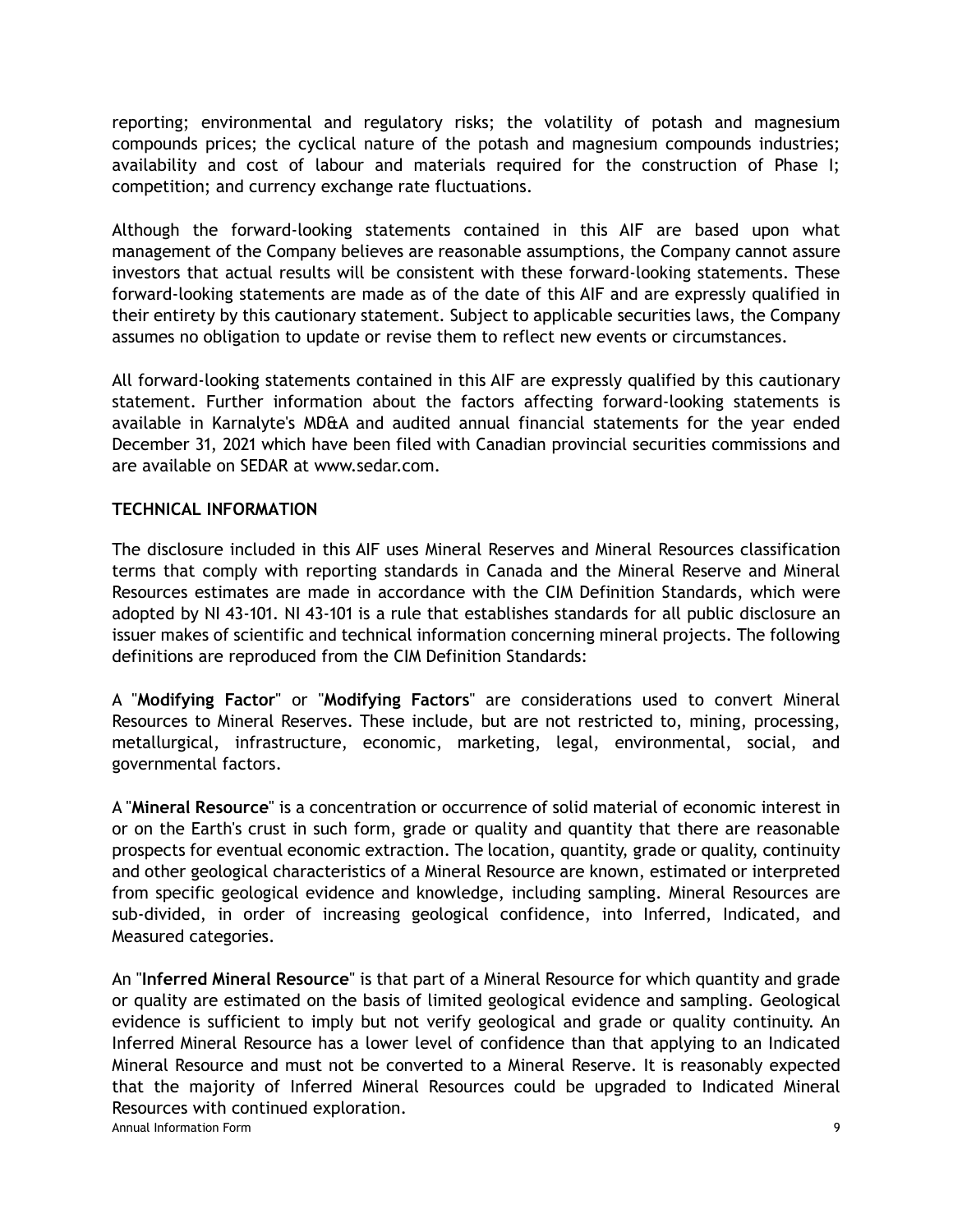An "**Indicated Mineral Resource**" is that part of a Mineral Resource for which quantity, grade or quality, densities, shape and physical characteristics are estimated with sufficient confidence to allow the application of Modifying Factors in sufficient detail to support mine planning and evaluation of the economic viability of the deposit. Geological evidence is derived from adequately detailed and reliable exploration, sampling and testing and is sufficient to assume geological and grade or quality continuity between points of observation. An Indicated Mineral Resource has a lower level of confidence than that applying to a Measured Mineral Resource and may only be converted to a Probable Mineral Reserve.

A "**Measured Mineral Resource**" is that part of a Mineral Resource for which quantity, grade or quality, densities, shape, and physical characteristics are estimated with confidence sufficient to allow the application of Modifying Factors to support detailed mine planning and final evaluation of the economic viability of the deposit. Geological evidence is derived from detailed and reliable exploration, sampling and testing and is sufficient to confirm geological and grade or quality continuity between points of observation. A Measured Mineral Resource has a higher level of confidence than that applying to either an Indicated Mineral Resource or an Inferred Mineral Resource. It may be converted to a Mineral Reserve or to a Probable Mineral Reserve.

A "**Mineral Reserve**" is the economically mineable part of a Measured and/or Indicated Mineral Resource. It includes diluting materials and allowances for losses, which may occur when the material is mined or extracted and is defined by studies at pre-feasibility or feasibility level as appropriate that include application of Modifying Factors. Such studies demonstrate that, at the time of reporting, extraction could reasonably be justified. The reference point at which Mineral Reserves are defined, usually the point where the ore is delivered to the processing plant, must be stated. It is important that, in all situations where the reference point is different, such as for a saleable product, a clarifying statement is included to ensure that the reader is fully informed as to what is being reported. The public disclosure of a Mineral Reserve must be demonstrated by a pre-feasibility study or feasibility study.

A "**Probable Mineral Reserve**" is the economically mineable part of an Indicated, and in some circumstances, a Measured Mineral Resource. The confidence in the Modifying Factors applying to a Probable Mineral Reserve is lower than that applying to a Proven Mineral Reserve.

A "**Proven Mineral Reserve**" is the economically mineable part of a Measured Mineral Resource. A Proven Mineral Reserve implies a high degree of confidence in the Modifying Factors.

Unless otherwise indicated, all of the Company's Mineral Reserves and Mineral Resources included in this AIF have been prepared in accordance with NI 43-101.

#### <span id="page-11-0"></span>**CORPORATE STRUCTURE**

The Company was incorporated pursuant to the ABCA on November 16, 2007. Effective April 9, 2008, Karnalyte's articles were amended by a Certificate of Amendment to increase the minimum number of directors from one to three, and to remove the restrictions on share transfers.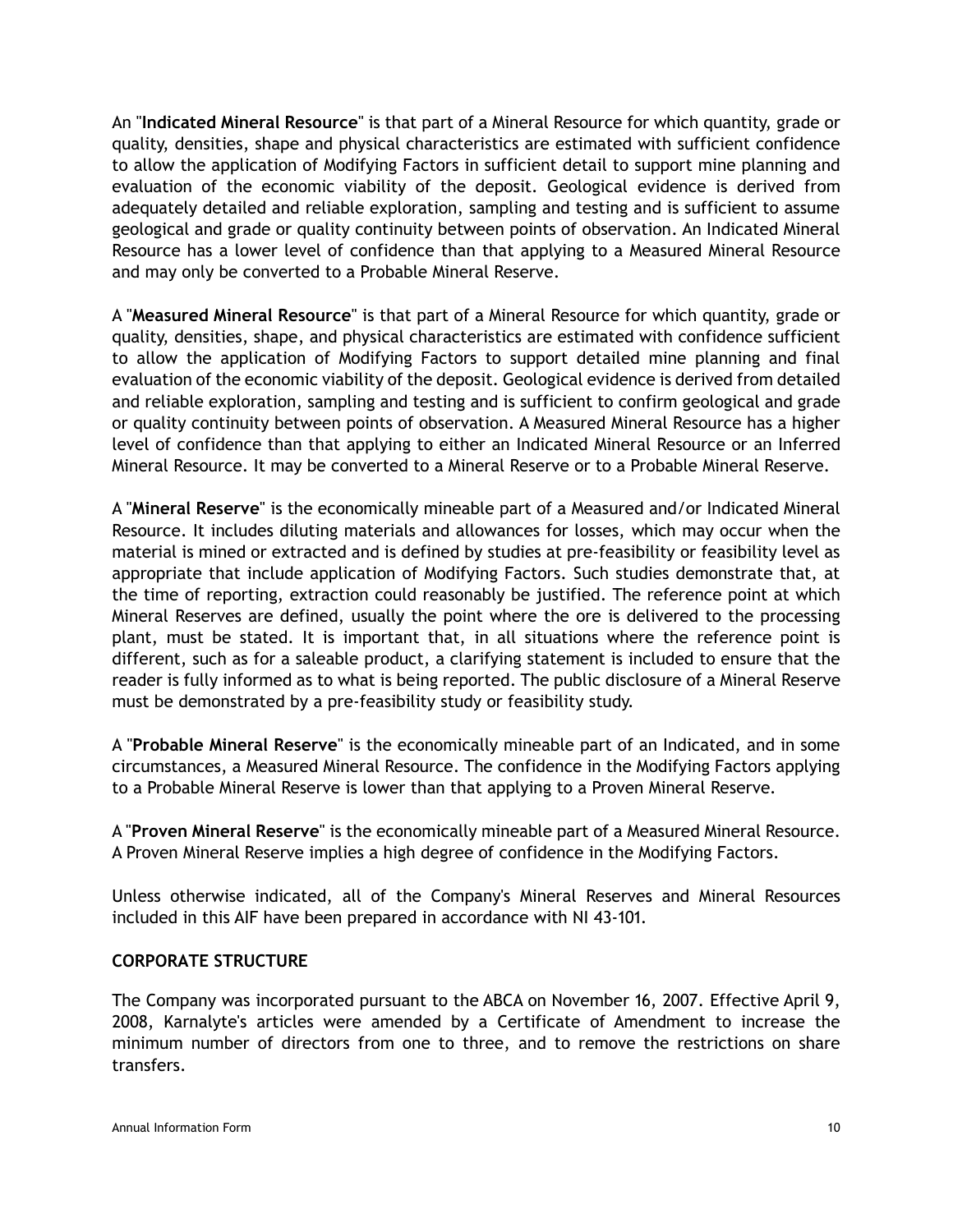The Company's head office is located at 1201 – 409 3rd Avenue S, Saskatoon, S7K 5R5. The Company's registered office is located at 2100 Livingston Place, 222 3rd Avenue SW, Calgary, AB T2P 0B4.

The Company has no subsidiaries.

#### <span id="page-12-0"></span>**GENERAL DEVELOPMENT OF THE BUSINESS**

**Three Year History**

#### *2019*

On January 16, 2019, the Company announced that Messrs. Peter Matson, Greg Szabo, and Mark Zachanowich resigned their positions as directors of the Company.

On May 15, 2019, at the Company's annual and special meeting of shareholders, the shareholders elected as directors of the Company Messrs. Vishvesh Nanavaty, Sanjeev Varma, and W. Todd Rowan.

On August 9, 2019, the Company announced the appointment of Mr. D.C. Anjaria as a director of the Company.

On September 11, 2019, the Company announced that Mr. Frank Wheatley, the Company's chief executive officer before that date, was no longer with the Company and that Ms. Danielle Favreau would act as interim chief executive officer.

On November 5, 2019, the Company announced that it began the development of a prefeasibility study for the Proteos Nitrogen Project.

On December 23, 2019, the Company announced that it received a first draft of the prefeasibility study for the Proteos Nitrogen Project. The Company also announced that Mr. W. Todd Rowan stepped down from his position as director of the Company and that Mr. Gerald Scherman was appointed as a director of the Company.

# *2020*

On June 26, 2020, at the Company's annual and special meeting of shareholders, the shareholders elected as directors of the Company Messrs. Vishvesh Nanavaty, D.C. Anjara, and Gerald Scherman.

On July 13, 2020, the Company announced it received a requisition for a special meeting of shareholders from a group of dissident shareholders (the "**Dissident Shareholders**") comprising former Company directors Peter Matson, Greg Szabo and Mark Zachanowich for the election of a new Board.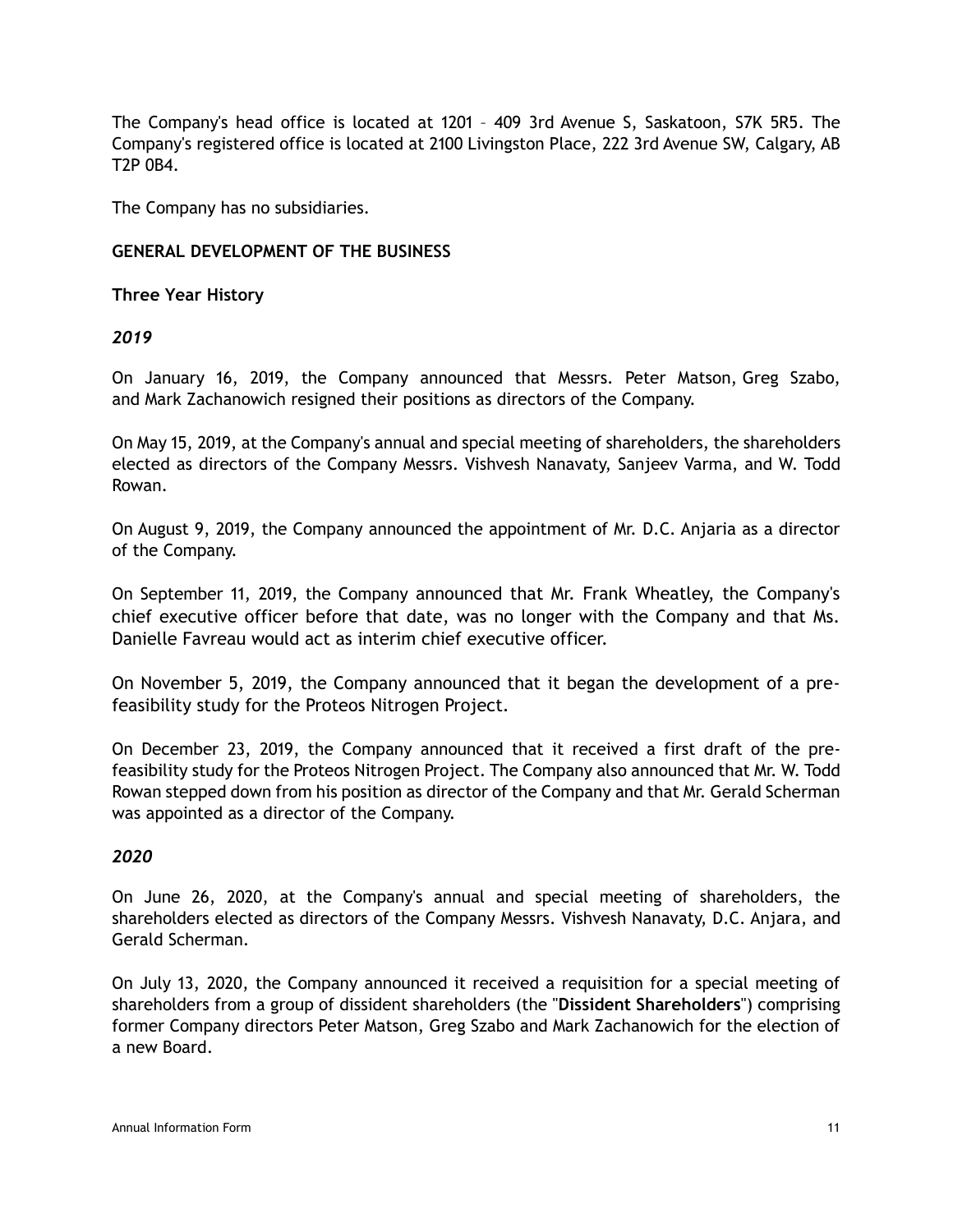On July 21, 2020, the Company announced the completion of its previously announced nitrogen prefeasibility study and that it would continue its consideration of the Proteos Nitrogen Project.

On July 27, 2020, the Company announced it had engaged MNP LLP as an independent strategic consultant to advise the Board as it determines the long-term strategic direction of the Company. The Company also announced the appointment of Ms. Christie Gradin as interim Chief Financial Officer and that Ms. Danielle Favreau would continue in her role as interim Chief Executive Officer.

On July 27, 2020, the Company announced that pursuant to the requisition received from the Dissident Shareholders, it would hold a special meeting of shareholders on December 15, 2020. The Company also announced that it was undertaking a careful and full review of the allegations made by the Dissident Shareholders and that the Company intends to report on the results of such review when completed.

On October 26, 2020, the Company announced the completion of an investigation of allegations made by the Dissident Shareholders. The investigation found that the allegations were unfounded and that, among other things, the Company, its management and its directors were in compliance with the Company's code of conduct. As such, the Board concluded that the Company need not pursue any further actions or incur any further costs in relation to the Dissident Shareholders' allegations.

On December 15, 2020, at their special meeting, the Company's shareholders rejected the Dissident Shareholders' motion to remove the directors of the Company.

#### *2021*

On June 23, 2021, the Company provided an update on its corporate strategic review that was prepared by MNP LLP and included, among other things, a review and analysis of the Company's proposed nitrogen project and an analysis and market sounding activities for the Company's potash project.

On June 30, 2021, at the Company's annual and special meeting of shareholders, the shareholders elected as directors of the Company Messrs. D.C. Anjaria, Derek Hoffman, Vishvesh D. Nanavaty, Dilip V. Pathakjee and Gerald Scherman.

#### *Subsequent to December 31, 2021*

On January 17, 2022, the Company announced the selection of leading global consulting and engineering company, Wood Canada Ltd., as independent lead author of the Company's planned update to its Technical Report.

On February 14, 2022, the Company announced that it engaged Olympia Trust Company as its new transfer agent.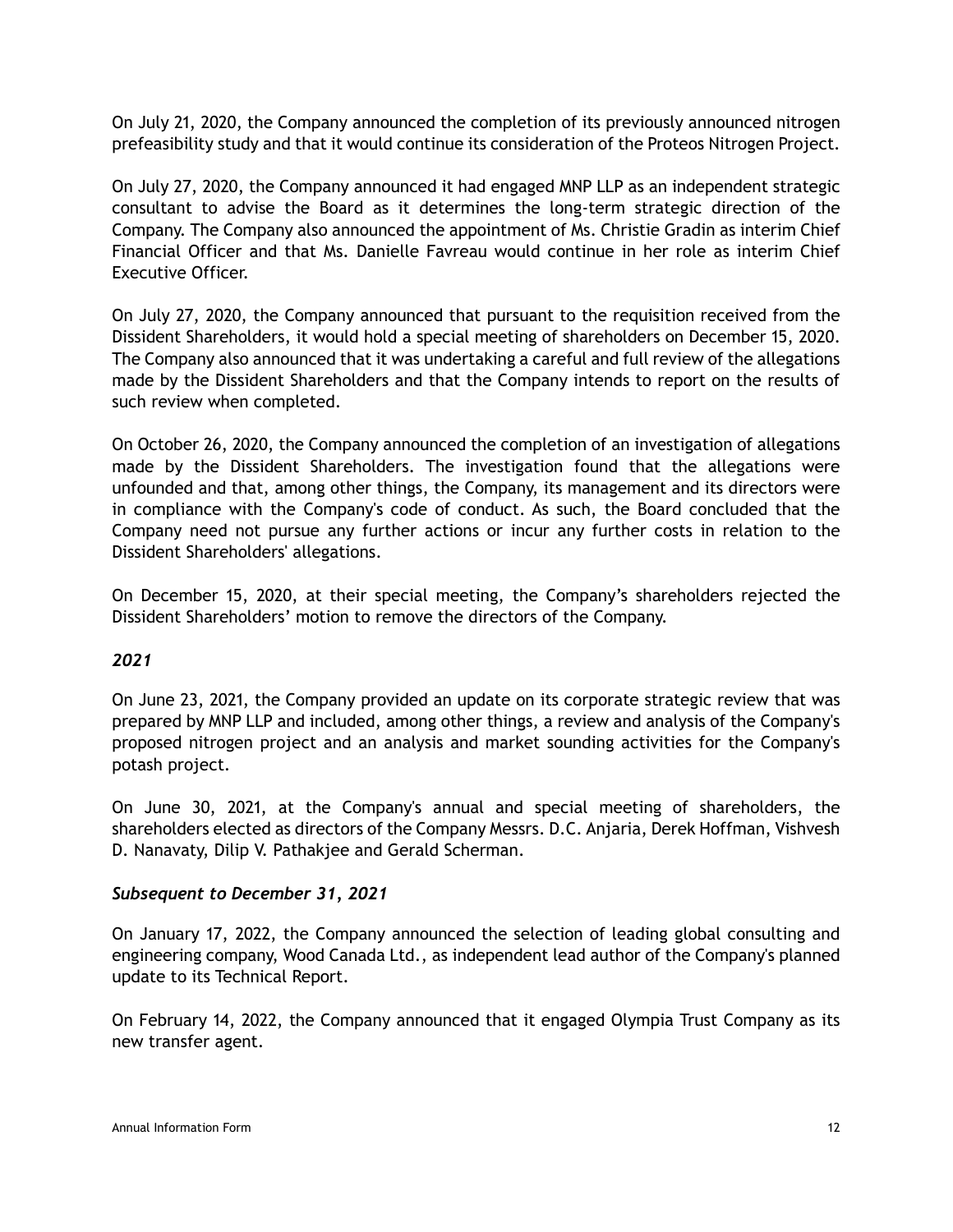#### <span id="page-14-0"></span>**DESCRIPTION OF THE BUSINESS**

#### **General**

The Company is engaged in the business of exploration and development of high quality agricultural and industrial potash. The Company intends to develop and extract carnallitesylvite mineral deposits through a solution mining process, at competitive cost and with minimal environmental impact. Using a staged approach to potash plant construction, the Company plans to operate the Initial Facility to produce 625,000 TPY of potash, increasing to 1,375,000 and 2,125,000 TPY of potash by the completion of Phase II and Phase III respectively.

The Company's potash exploration and development project on the Wynyard Potash Project is within a dominant zone of carnallitite and sylvinite mineralization. In 2011, the Company drilled two geotechnical drill holes and seven new exploration drill holes on the Wynyard Potash Project. These are in addition to the two previous exploration drill holes drilled by the Company in 2009 and the two historical drill holes located on the Karnalyte Property. To date, the Company has conducted advanced exploration on approximately 17,544 acres, or approximately 20% of the Karnalyte Property.

In addition to the Wynyard Potash Project, the Company announced the Proteos Nitrogen Project. See ["Proteos Nitrogen Project"](#page-14-1).

#### *Offtake Agreement with GSFC*

Karnalyte and GSFC have entered into an Offtake Agreement for GSFC's purchase of approximately 350,000 TPY of potash from Phase I. The Company and GSFC intend to commence the offtake with commercial production from Phase I with the result that the Company will secure sales for approximately 56% of its intended potash production from Phase I for approximately 20 years. The Offtake Agreement also provides GSFC with the option to increase its offtake by 250,000 TPY to 600,000 TPY (representing approximately 44% of the planned total of 1,375,000 TPY) from the date of commencement of Phase II commercial production. The Offtake Agreement provides GSFC the potential to increase its offtake by up to 400,000 TPY from Phase III such that the total annual quantity of potash to be sold pursuant to the Offtake Agreement shall be up to 1,000,000 TPY.

#### <span id="page-14-1"></span>*Proteos Nitrogen Project*

The Proteos Nitrogen Project is a proposed small-scale nitrogen fertilizer plant to be located in Central Saskatchewan, having a nameplate production capacity of approximately 700 MTPD (metric tonnes per day) of ammonia and approximately 1,200 MTPD of urea, and designed to produce two products – anhydrous ammonia (82-0-0) and granular urea (46-0-0). Karnalyte's primary target market is independent local Saskatchewan fertilizer wholesalers within a 400 kilometer radius of Saskatoon, Saskatchewan. A secondary target market is the US Midwest fertilizer wholesalers near to the Canadian–United States border. The proposed plant would be the first greenfield nitrogen fertilizer plant built in Canada in the last 26 years.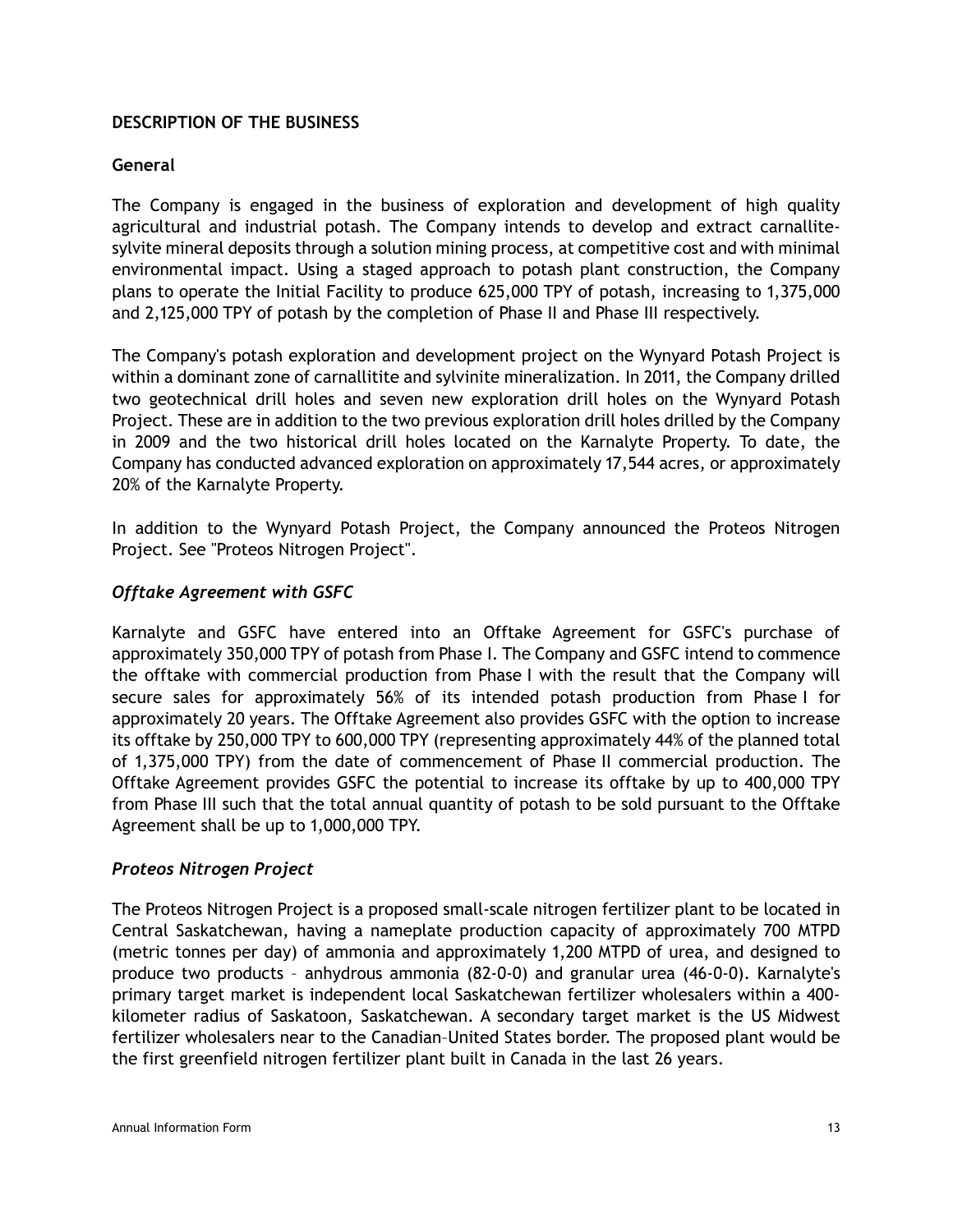In 2019, progress on investigating the viability of the Proteos Nitrogen Project included examination of potential project sites and the preparation of a pre-feasibility study for the Proteos Nitrogen Project. At the end of 2019, the Company received the first draft of the study. The study includes investigation and analysis of project location and site selection, an evaluation of the production process and technology options, a project description, analysis of process selection for both the ammonia and urea plants, an analysis of raw material, utility and product specifications, an analysis of environmental implications, a financial analysis, and identification and analysis of the risks inherent in the project. The study also contemplates a project implementation plan and time schedule.

The Company completed the study in July of 2020. The study's key conclusions included:

- the preliminary economic viability of the Proteos Nitrogen Project, with an internal rate of return and equity rate of return that approaches Company benchmarks, based on the average pricing over the past four years for bulk urea and ammonia;
- potential market growth of urea in Saskatchewan to approximately 2.64 million tonnes, up from current demand estimates of approximately 1.2 million tonnes, based on Government of Saskatchewan information; and
- the project's implementation is expected to require three years following the preparation of a detailed project report and assuming a positive investment decision and commencement of construction by the Company.

While the Company is encouraged by the results of the prefeasibility study, the Company will continue to consider the Proteos Nitrogen Project with discipline and caution.

#### <span id="page-15-0"></span>**Summary from the Technical Report**

The information set out below under this heading ["Summary from the Technical Report"](#page-15-0) has been derived from, and is based on, the summary set out in the Technical Report. The following summary does not purport to be complete and is subject to all the assumptions, qualifications, and procedures as set out in the Technical Report. The Technical Report has an effective date of June 23, 2016. For more information, including a more detailed analysis and the assumptions and qualifications on which the Technical Report authors rely, see the Technical Report the Company filed on July 15, 2016 on SEDAR at www.sedar.com. The full Technical Report is incorporated by reference into this AIF.

#### *Location and Property Description*

Annual Information Form 14 The Karnalyte Property is located in central Saskatchewan approximately 175 kilometers east of Saskatoon and some 65 kilometers east of the Potash Company of Saskatchewan Lanigan mine. The historic Permit KP 360 was transferred by Mr. Robin Phinney to Karnalyte on October 24, 2008. Effective September 8, 2010, the west area of Permit KP 360 was converted to a Subsurface Mineral Lease KLSA 010, and the remainder was converted to Permit KP 360A. Permit KP 360A was converted to Subsurface Mineral Lease KL 246 and Subsurface Mineral Lease KL 247A in 2016. Crown mineral rights among Subsurface Mineral Lease KLSA 010, Subsurface Mineral Lease KL 246, and Subsurface Mineral Lease KL 247A cover an aggregate area of approximately 36,733 hectares in portions of Townships 31 and 32 and Ranges 14 to 17 over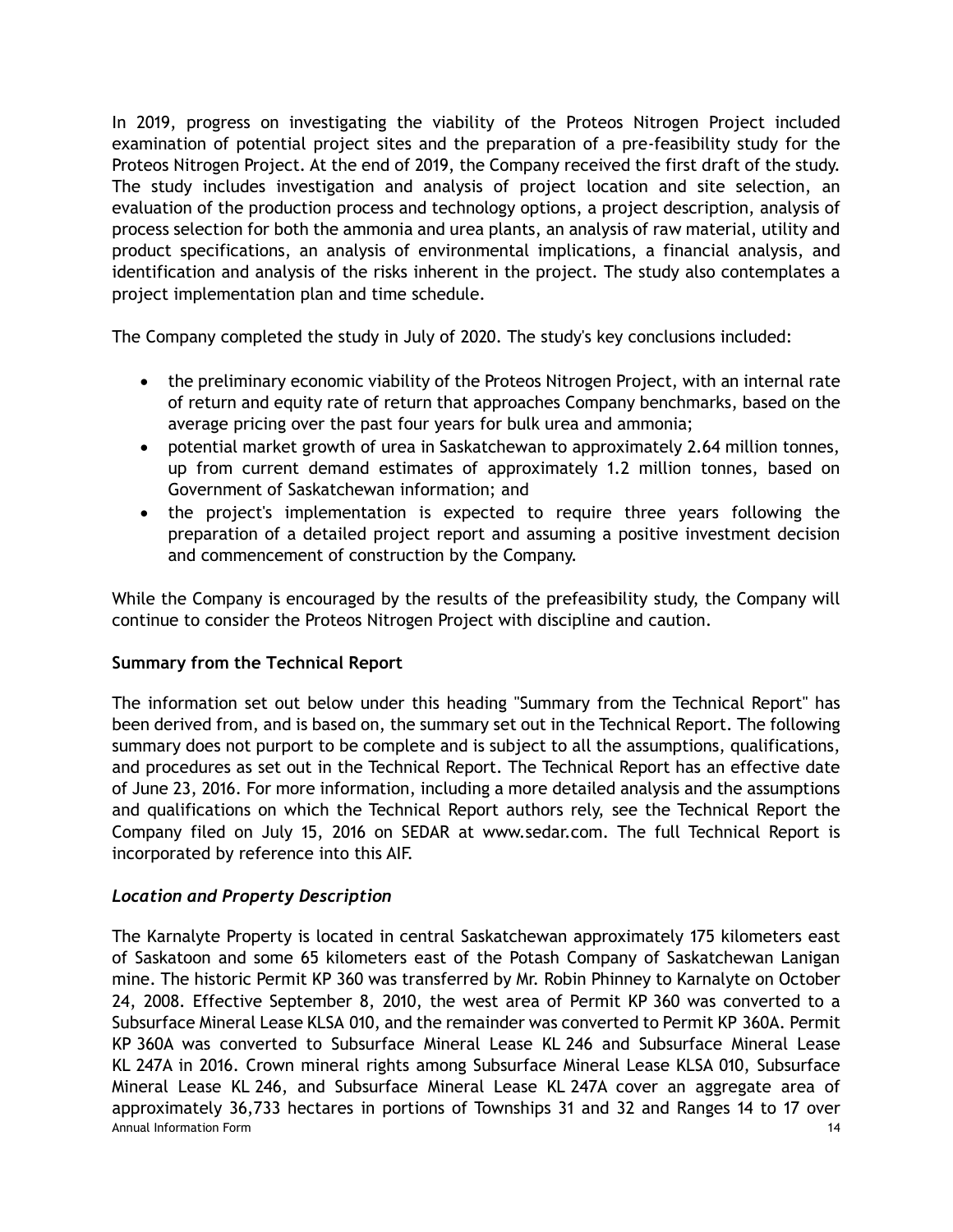Sections 1 to 36. The dimensions of the project area are approximately 22 miles (35.4 kilometers) east to west and 8.75 miles (14.1 kilometers) north to south.

Each of the Leases is subject to rentals and exploration assessment rates. The area of Subsurface Mineral Lease KLSA 010 Lease is 6,810 hectares. The aggregate area Subsurface Mineral Lease KL 246 and Subsurface Mineral Lease KL 247A is approximately 29,923 hectares.

# *Geological Setting and Mineralization*

The deposit in the Karnalyte Property is located in the Prairie Evaporite Formation, which is part of the Elk Point Group of the Devonian Age. Within the properties, potash occurs in more or less horizontal lying beds in the Esterhazy, the Belle Plaine, and the Patience Lake Members of the Prairie Evaporite Formation.

North Rim refined the geologic model for the Karnalyte Property based on evaluation of historical exploration data, two exploration drill holes from 2009, and 9 new drill holes drilled in 2011, combined with a re-interpretation of the 3D seismic surveys commissioned by Karnalyte in 2008 and 2009. Within the western part of the Karnalyte Property, potash occurs in the Esterhazy Member mainly as sylvite (KCl) mineralization and mainly as carnallite (KCl•MgCl2•6(H2O)) mineralization in the Belle Plaine and Patience Lake Members of the Prairie Evaporite Formation.

Three different intervals are discussed in the Technical Report for each of the three potash members:

- **The Geology Interval** This interval represents the first and last occurrence of sylvite and carnallite mineralization as the potash beds transition to halite.
- **The Mineral Resource Interval** This interval represents a refinement of the geology interval. For the purpose of the mineral resource estimation, the upper and lower bounds of the members were determined using a grade cut-off from the assay results.
- **The Mineral Reserve Interval** This interval represents a further refinement of the Mineral Resource Interval, to ensure that the average production brine composition used in the Company's feasibility studies can be achieved during the mining operation. The upper and lower bounds of the member have been defined using grade cut-off as well as operational requirements.

The layering of the salt dips slightly to the southwest as undisturbed beds with nearly continuous grade and thickness of the members, except near collapse features, where based on seismic information, it is assumed that the potash-bearing members have been partly dissolved.

# *Exploration Concept and Status*

Annual Information Form 15 The exploration started with a program of 2 holes in 2009 to extend the mineral resource base defined on the basis of two existing historical holes. In 2011, 9 new holes were drilled, 7 of which were defined as exploration holes, and 2 as geotechnical holes, to extend the area with verifiable information about thickness and grade of the deposit and to provide core material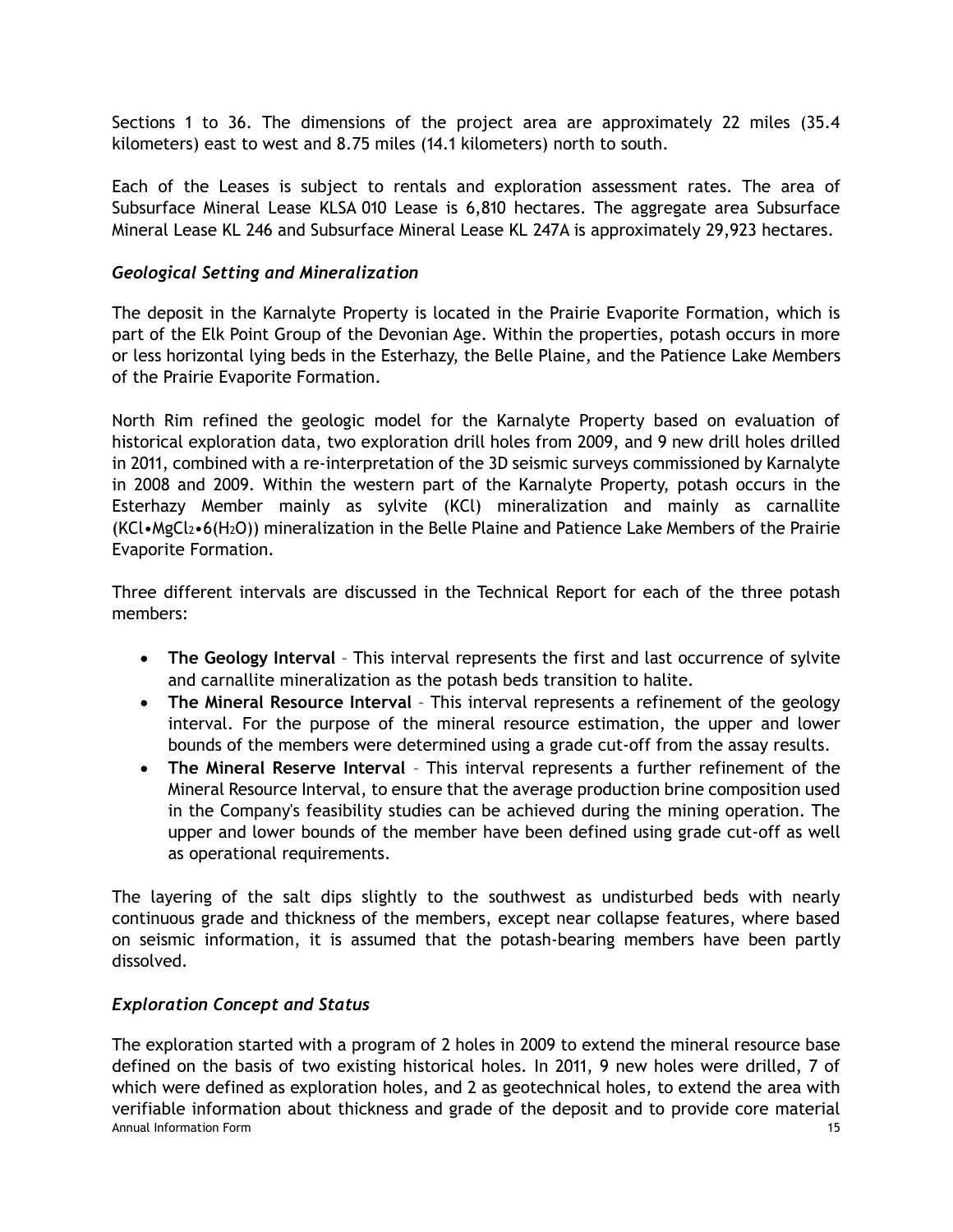required for rock mechanical investigations and dissolution test work. Based on the data from the new drill holes the existing 3D seismic survey, covering most of Subsurface Mineral Lease KLSA 010 area and part of Subsurface Mineral Lease KL 246 and Subsurface Mineral Lease 247A area was re-interpreted to better define the mineralized members and collapse features. With the data from the historical, the 2009, and the seven 2011 exploration holes, a mineral resource estimate report was prepared in August 2011. Also in 2011, the two geotechnical holes were sampled and analysed and are now included in the mineral resource estimate of the Technical Report. In 2016, all geological data was converted into a 3D grid geologic model that was used for the mineral resource estimate.

# *Mining and Processing Methods*

For potash, the method used was a combination of hot leaching from high grade parts of the carnallitite layers of the Belle Plaine and Patience Lake Members and cold leaching from high grade parts of the Esterhazy Members in dual well caverns to obtain production brine with an average KCl content of 115 g/l. This requires that the brine makeup from the Technical Report used to dissolve the carnallitite has a pre-concentration of 20 to 25 g/l KCl, 10 g/l MgCl2 and a maximum of 170 g/l NaCl from mixing of water with brines from preparation leaching in the lower part of the Belle Plaine Member and the upper layer of the Esterhazy Member.

The production brine is processed in the plant using evaporation and crystallization for separation of the KCl, and prepared by the Company's patented granulation method to a final pellet product with a 97% KCl grade.

For magnesium, the MgCl<sub>2</sub> endbrine from potash production will be used to produce a saleable high grade  $MgCl<sub>2</sub>$  brine and basic magnesium carbonate (hydromagnesite). This endbrine is the product from evaporation and crystallization of a production brine to a 97% KCl grade product. The production brine is obtained using a combination of hot leaching from high grade parts of the carnallitite layers of the Belle Plaine and Patience Lake Members and cold leaching from high grade parts of the Esterhazy Members in dual well caverns to obtain a production brine with an average KCl content of 115 g/l and a MgCl<sub>2</sub> content of 121.5 g/l.

A part of the potash production endbrine is diluted with process water to a 32% MgCl<sub>2</sub> brine and cooled to 30°C to prevent precipitation of magnesium chloride from the brine during transportation.

Annual Information Form 16 A further part of the potash production endbrine is used for hydromagnesite production; this involves treating the brine with Epsom salt to remove any calcium from the brine through precipitation of gypsum. This pre-treated brine is diluted with some process water and ammoniated in an absorption tower. Carbonation of this brine results in the precipitation of hydromagnesite, which is filtered from the spent brine, washed to remove adhering ammonia, dewatered and dried in a Holo-Flite drier to produce dry hydromagnesite  $(4MgCO<sub>3</sub> Mg(OH)<sub>2</sub>)$  $4H<sub>2</sub>O$ ). In parallel, a limestone calcination process is operated to produce the  $CO<sub>2</sub>$  required for carbonation. The lime produced is slaked by adding process water and the slaked lime is fed into an ammonia stripping column, which drives the ammonia back in a gaseous anhydrous form, which can be recycled in the process. This part of the operation is similar to the well-known Solvay process for producing soda ash from sodium chloride brine.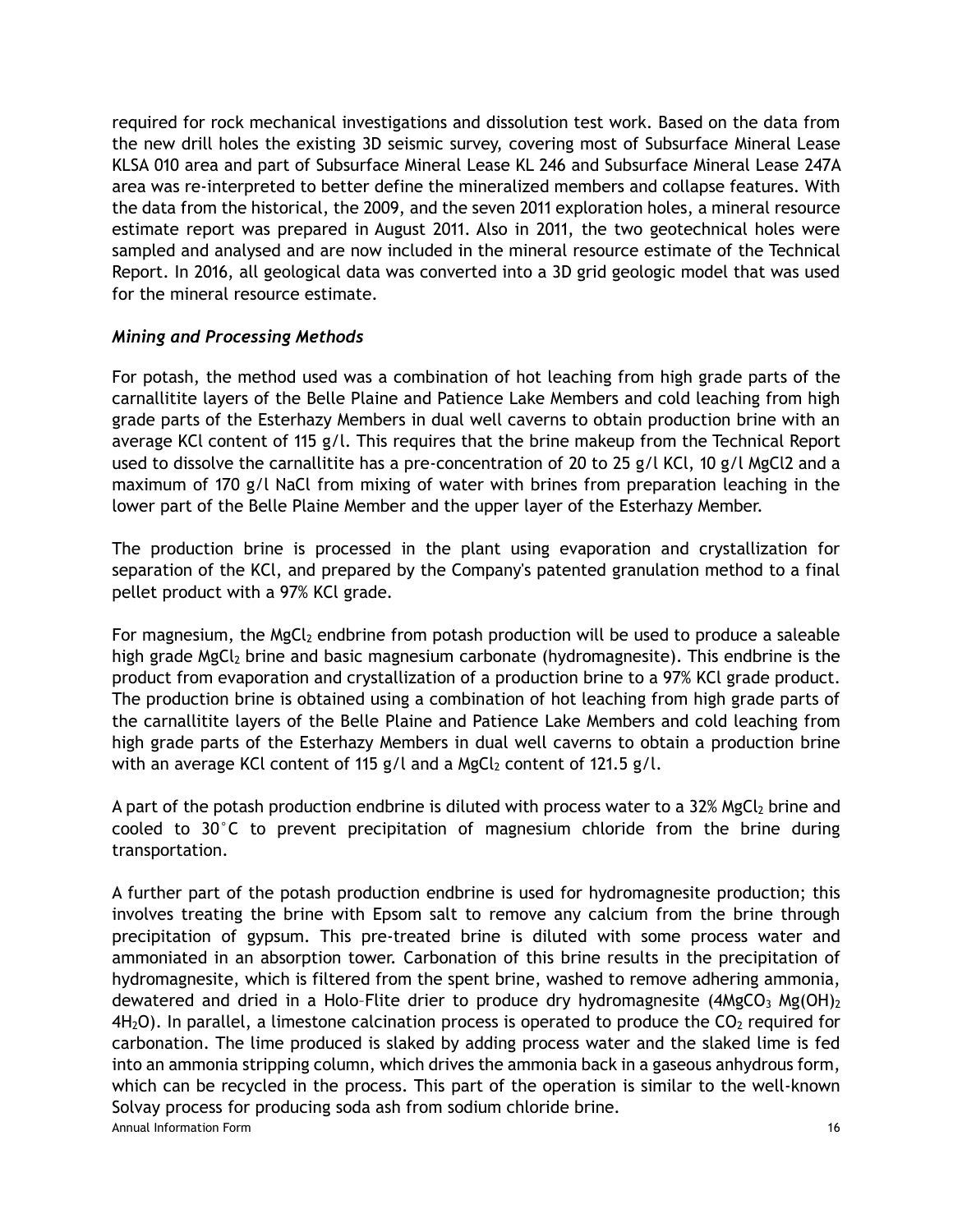In the opinion of the authors of the Technical Report, subject to the assumptions therein, the mining and processing described above show that the mineralized material can be economically extracted and processed to potash and magnesium products and constitutes a Mineral Reserve.

# *Capital Expenditures and Operational Expenditures Economic Evaluation*

Updated in the Technical Report were estimates for the CAPEX and OPEX for the mining and processing of the mineral resources in the Karnalyte Property for an original case with 625,000 TPY of 97% KCl product ("**Case 1**"). Further, the Technical Report expanded this with 2 stages of expansion of 750,000 TPY to a total annual production of 2.125 million tonnes ("**Case 2**"). The CAPEX for the potash project includes brine field, plant, infrastructure, as well as product loading and has been estimated  $(\pm 15\% \text{ accuracy})$  at:

- Case 1 \$789 million,
- Case 2 \$2,396 million.

The OPEX of the potash operation from mining to loading in rail cars has been estimated  $(\pm 15\%)$ accuracy) at:

- Case 1 \$136.99/tonne of product,
- Case 2 \$131.70/tonne of product.

For Case 1, about 19.5% of the endbrine from potash production would be used in the magnesium product facility. For Case 2, about 5.8% of the endbrine from potash production would be used in the magnesium product facility.

The Technical Report includes updated estimates for CAPEX and OPEX for the processing of the potash plant endbrine to 100,000 TPY of MgCl<sub>2</sub> brine at 32% MgCl<sub>2</sub> concentration and 104,000 TPY of 99% pure hydromagnesite product. The CAPEX for the magnesium product project includes plant, reagent unloading, and product loading and assumes that  $MgCl<sub>2</sub>$  endbrine and some infrastructure are provided by the potash production facility. For the Technical Report, the magnesium facility can only be constructed after a potash production facility is built and the magnesium-rich endbrine from the potash production facility is received. The CAPEX for the magnesium facility  $(\pm 25\%$  accuracy) contain a contingency of 20% on direct and indirect costs and 10% on owner costs and are estimated at \$171.2 million.

The OPEX for the magnesium facility for the processing of the potash endbrine to loading the products in rail cars or trucks has been estimated  $(± 25%$  accuracy) at:

• MgCl<sub>2</sub> Brine  $\zeta$  7.01/tonne of product, hydromagnesite  $\zeta$ 302.01/tonne of product,

with a contingency of 10% on the OPEX estimate for  $MgCl<sub>2</sub>$  brine and hydromagnesite.

Karnalyte plans to market its potash product mainly in the North American market. Due to the relatively high grade and superior handling qualities at a competitive price compared to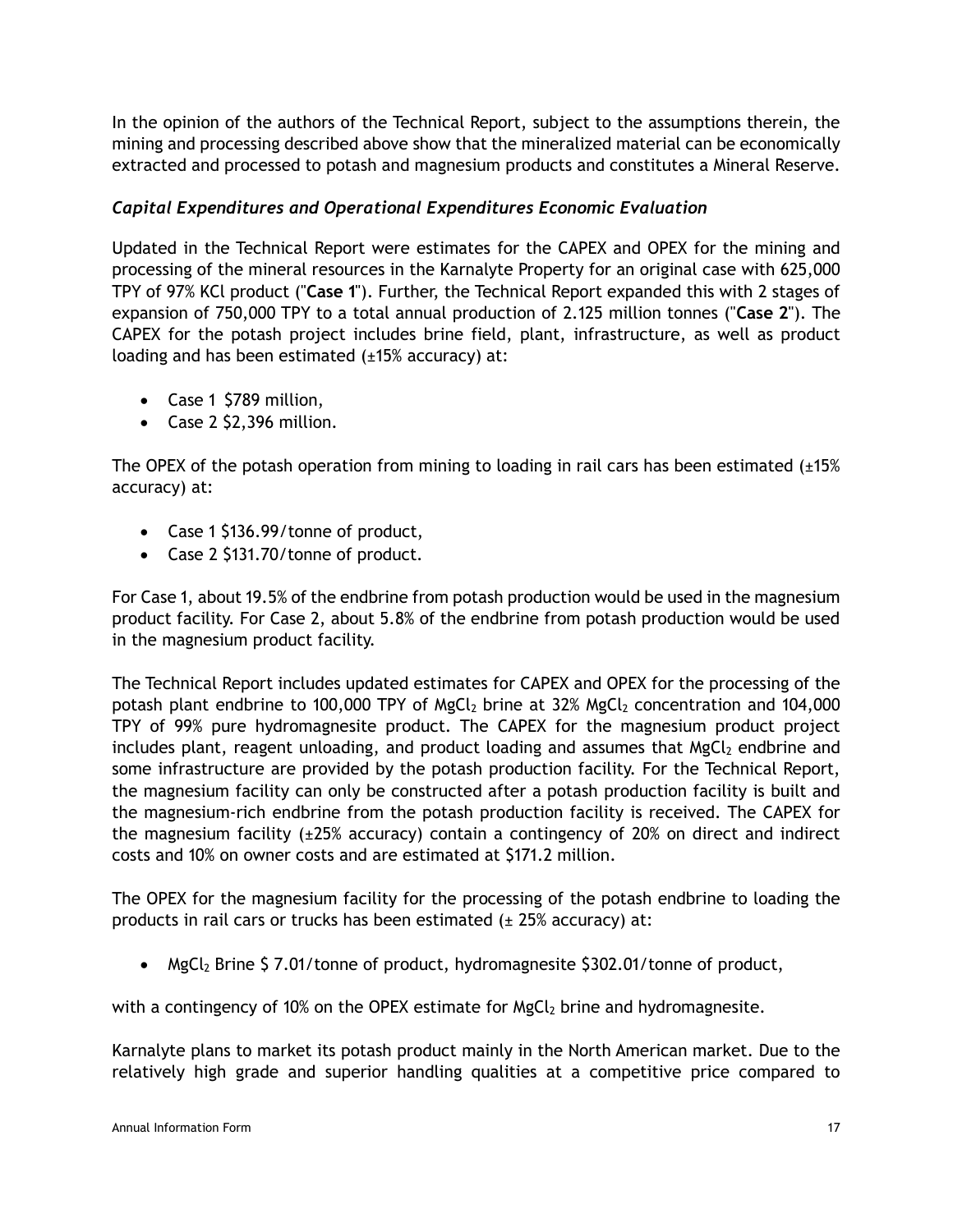conventional compacted granular and standard product, it is expected that a share of the North American market may be obtained.

Karnalyte plans to market its hydromagnesite product mainly in the North American market. There are three main potential markets:

- as high quality precipitated basic magnesium carbonate, which is presently imported, Karnalyte may have a price advantage due to lower shipping costs. However, this is a relatively small market and therefore the volume produced by Karnalyte may suppress prices;
- as an alternative to precipitated calcium carbonate in the paper industry and eventually the plastic industry. The total precipitated calcium carbonate market in North America is about 2.5 million tonnes; and
- as an extender for titanium oxide in paint pigments, which has an annual production in North America of 1.4 million tonnes.

Karnalyte has letters of interest from prospective customers totalling nearly 50% of the planned production for the last 2 uses and it is a reasonable assumption that Karnalyte can market its hydromagnesite at competitive prices.

Karnalyte intends to market the MgCl<sub>2</sub> brine mainly in the western provinces of Canada, which presently import  $MgCl<sub>2</sub>$  brine at approximately \$3.4 million annually. Due to the high cost of transportation associated with a relatively low value product, the potential for Karnalyte to be able to replace a significant volume of these imports is reasonable.

A discounted cash flow model for Case 2 potash production, taking into account a conservative 60-year mine life, financial provision for closure estimated at 10% of the CAPEX, resulting in \$240 million at the end of the life of the project, current Saskatchewan tax and royalty regulations and a potash price US Midwest of \$466/tonne in 2019 provides favourable economic modelling results:

- Net present value after tax at 8% discount rate of \$3.39 billion
- Internal rate of return after tax of 19.1%

A discounted cash flow model for the magnesium project, taking into account a conservative 60-year mine life, financial provision for closure estimated at 10% of the CAPEX, resulting in \$17.1 million at the end of the life of the project, current Saskatchewan tax, royalty regulations and a hydromagnesite price of \$600/tonne for 50% of production as hydromagnesite and alternative to precipitated calcium carbonate, at \$1,800/tonne for the remaining 50% as titanium oxide extender and a MgCl<sub>2</sub> brine price of \$40/tonne provides favourable economic modelling results:

- Net present value after tax at 10% discount rate of \$512 million
- Internal rate of return after tax of 26.1%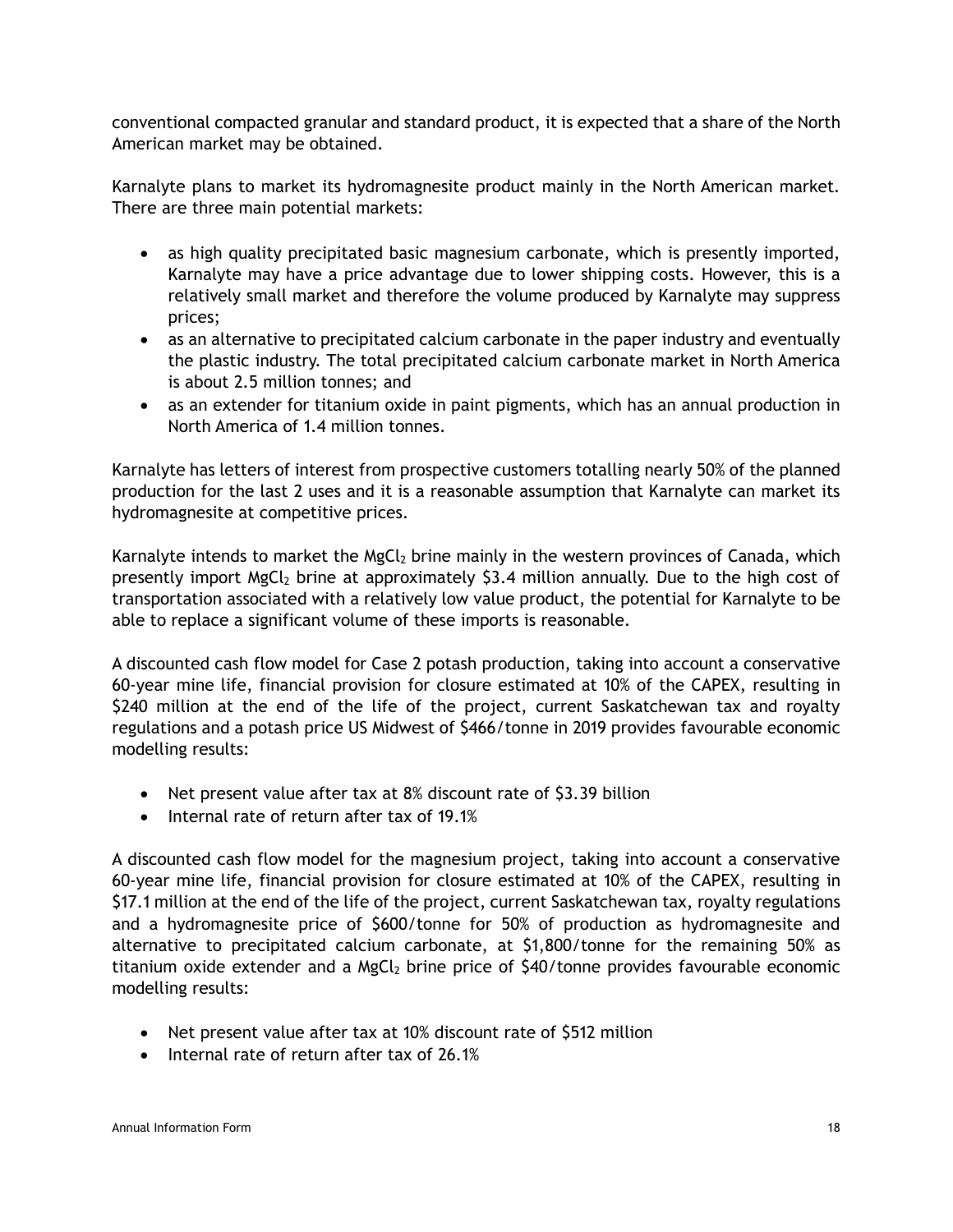Based on the assumptions contained in the Technical Report, the authors consider the project technically and economically feasible.

# *Resource Estimate*

It is the opinion of the authors of the Technical Report that Inferred Mineral Resources will be limited to within 6.0 km of the cored and assayed drill holes excluding any established Mineral Reserves and any known seismic anomalies that may be present due to dissolution or collapse features. The mineralization present in the Patience Lake through Belle Plaine Member represents the carnallitite mineral resource. The mineralization present in the Esterhazy Member constitutes the sylvinite mineral resource. The Inferred Mineral Resource was estimated using the grid model. Interpolation of member thickness and grades between wells were done using inverse distance squared weighting.

For the Technical Report, most of the Indicated and Measured Mineral Resources (based on proximity to drill holes) have been upgraded to Probable and Proven Mineral Reserves respectively. There are, however, four distinct areas where Indicated Mineral Resources and Measured Mineral Resources have been reclassified to Inferred Mineral Resources in the Technical Report based on the judgement of the qualified persons that there are some impediments or doubt as to the 'reasonable prospects for economic extraction' for these areas. The four areas are:

- 1. Small parcels of land along the perimeters of the radiuses of influence
- 2. Small parcels of land next to collapse anomalies
- 3. Small parcels of land next to the property boundary, including the boundaries of freehold land
- 4. Restricted areas around the plant area and along the major highway, where theoretically some of the mineralization could be mined at the end of the mine life.

For the Inferred Mineral Resource in all defined Inferred Mineral Resource areas, the area is transformed to tonnage from the volume for each area and zone. The volume is calculated by multiplying the net area by the thickness of the potential solution mining intervals present in the Patience Lake, Belle Plaine and Esterhazy Members. The volume is multiplied by a density factor being calculated from the mineral composition of the carnallitite and sylvinitic rock as determined from assays, typically in the range of 1.8 to 2.1  $t/m<sup>3</sup>$  respectively, for the in-situ sylvinite and carnallitite tonnage.

|                           | Average<br>KCI | $(MMT)^{(2)}$ | In Place Tonnage Total Extraction Net KCI Tonnage Net KCI Product<br>Tonnage (MMT) <sup>(3)</sup> | (MMT) | $(MMT)^{(4)}$ |
|---------------------------|----------------|---------------|---------------------------------------------------------------------------------------------------|-------|---------------|
|                           | Grade          |               |                                                                                                   |       |               |
|                           | $(%)^{(1)}$    |               |                                                                                                   |       |               |
| <b>Total Carnallitite</b> | 13.71          | 4.240.5       | 1.547.8                                                                                           | 191.0 | 171.9         |

The total Inferred Mineral Resources for KCl amount to: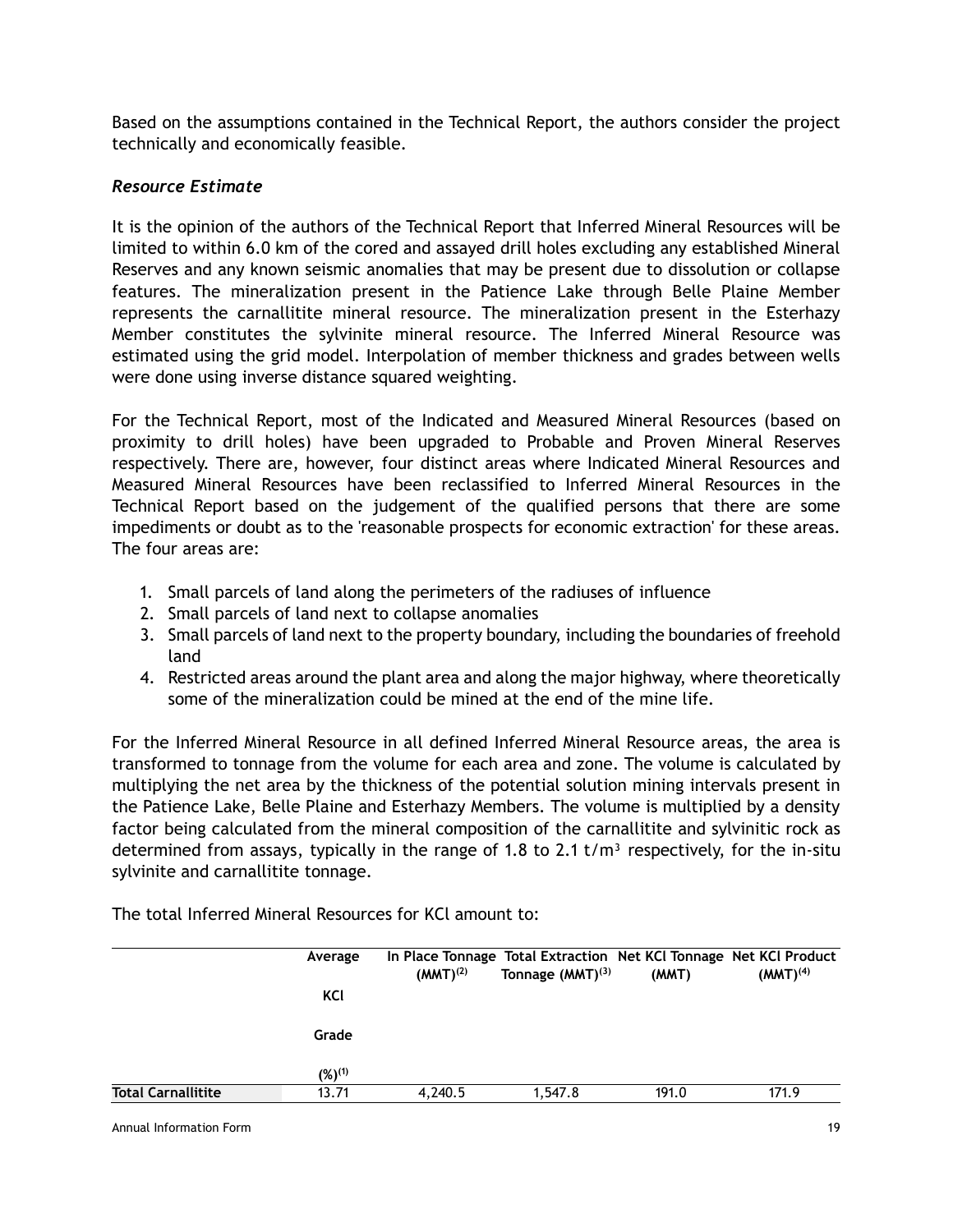|                        | Average     | $(MMT)^{(2)}$ | In Place Tonnage Total Extraction Net KCI Tonnage Net KCI Product<br>Tonnage (MMT) <sup>(3)</sup> | (MMT) | $(MMT)^{(4)}$ |
|------------------------|-------------|---------------|---------------------------------------------------------------------------------------------------|-------|---------------|
|                        | KCI         |               |                                                                                                   |       |               |
|                        | Grade       |               |                                                                                                   |       |               |
|                        | $(%)^{(1)}$ |               |                                                                                                   |       |               |
| <b>Total Sylvinite</b> | 20.87       | 629.3         | 229.7                                                                                             | 43.1  | 38.8          |
| <b>TOTAL</b>           |             | 4.869.8       | 1.777.5                                                                                           | 234.1 | 210.7         |

and for  $MgCl<sub>2</sub>$  to:

|                           | Average           | (MMT)   | In Place Tonnage Total Extraction<br>Tonnage (MMT) <sup>(3)</sup> | Net MgCl <sub>2</sub><br>Tonnage (MMT) | MgCl <sub>2</sub> Product<br>$(MMT)^{(4)}$ |
|---------------------------|-------------------|---------|-------------------------------------------------------------------|----------------------------------------|--------------------------------------------|
|                           | MgCl <sub>2</sub> |         |                                                                   |                                        |                                            |
|                           | Grade             |         |                                                                   |                                        |                                            |
|                           | $(%)^{(1)}$       |         |                                                                   |                                        |                                            |
| <b>Total Carnallitite</b> | 14.92             | 4,240.5 | 1,547.8                                                           | 207.8                                  | 12.1                                       |
| <b>Total Sylvinite</b>    | 3.03              | 629.3   | 229.7                                                             | 6.3                                    | 0.4                                        |
| <b>TOTAL</b>              |                   | 4,869.8 | 1,777.5                                                           | 214.1                                  | 12.5                                       |

(1) "Average KCl grade" and "Average MgCl $_2$  Grade" refer to weighted averages.

(2) MMT stands for million tonnes.

(3) Variable Extraction Ratio (27.5% for the Patience Lake and Belle Plaine, 30% for Esterhazy Members).

(4) "Net Product" for KCl and MgCl<sup>2</sup> represent current plant design considerations and includes a plant recovery of 90% for KCl from the production brine and 5.8% recovery for MgCl<sub>2</sub> from the production brine.

#### *Mineral Reserve Estimate and Conclusions*

In the opinion of the authors of the Technical Report, potash Proven Mineral Reserves can be estimated from the areas with Measured Mineral Resources and Probable Mineral Reserves can be estimated from the areas with Indicated Mineral Resources. For the magnesium chloride, the engineering is at a preliminary feasibility level. Therefore, according to the CIM Definition Standards, only Probable Mineral Reserves can be estimated for magnesium chloride from Measured Mineral Resources and Indicated Mineral Resources. These Mineral Resource areas have been reduced by restricted areas, where mining should not take place to avoid any problems at the surface due to potential subsidence. Mineral Reserves have been estimated by placing caverns in a grid. For each drill hole a typical cavern recovery of mineralized material at given grade has been estimated. This amount was reduced by 10% to account for any anomalies below the resolution of 3D seismic surveys. Reserves were estimated by counting the number of caverns in the Measured Mineral Resources and Indicated Mineral Resource areas for each drill hole and multiplying this number with the typical cavern recovery. This results in the following Proven Mineral Reserves for potash (in million tonnes, if not stated differently):

| <b>Proven Mineral Reserves</b> | <b>Mineralized Material</b> | Average KCI Grade<br>(X KCl) | Mineable KCl<br>Tonnage | <b>Product Tonnage</b> |
|--------------------------------|-----------------------------|------------------------------|-------------------------|------------------------|
| Patience Lake Member           | 106.3                       | 19.9                         | 21.2                    | 19.6                   |
| Upper Belle Plaine Member      | 131.0                       | 19.3                         | 25.3                    | 23.5                   |
| Lower Belle Plaine Member      | 31.3                        | 12.1                         |                         |                        |

Annual Information Form 20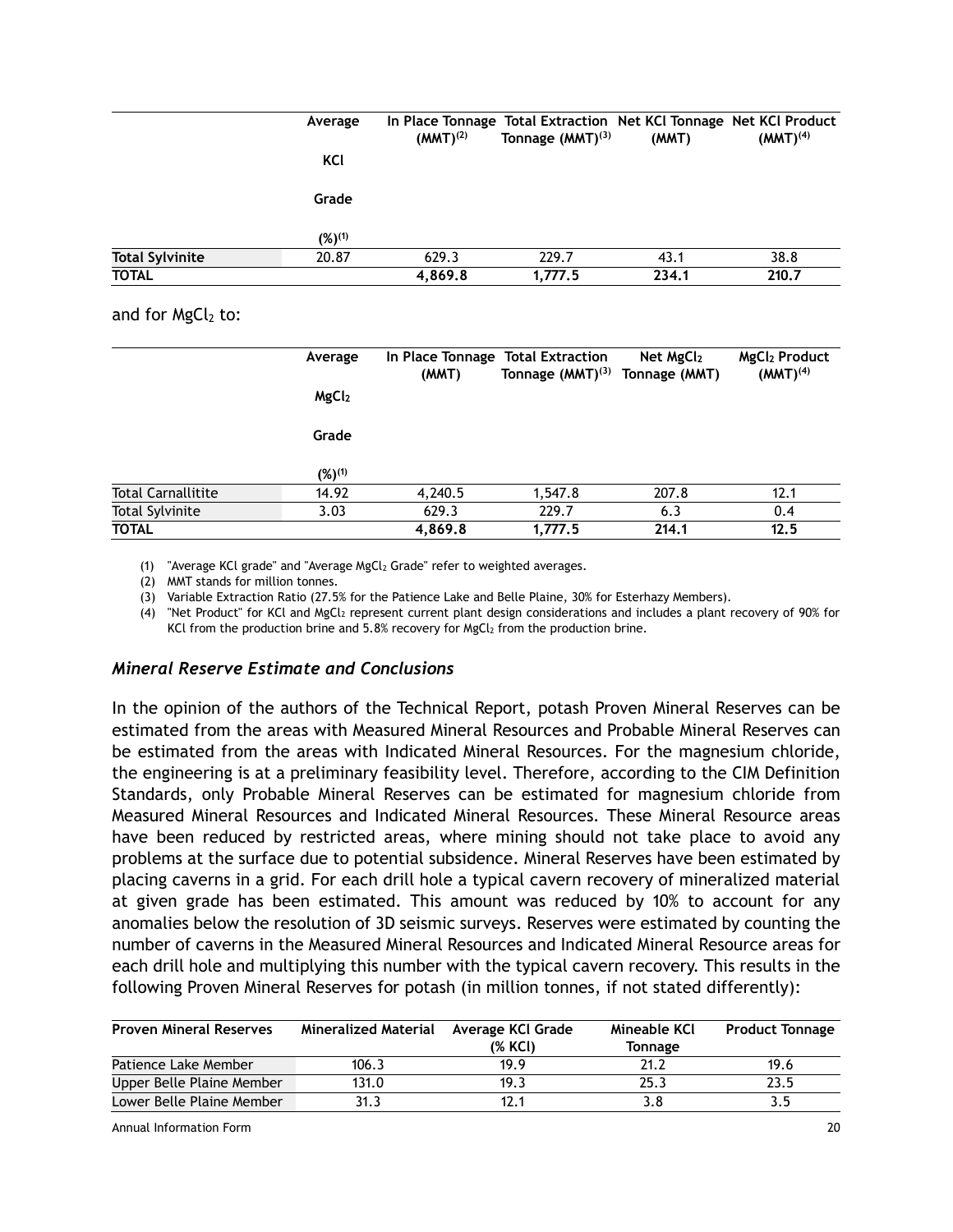| $TO-$<br>'Average<br>. | 18<br>______ | $\bullet$ | $\cdot$ $\cdot$ $\cdot$ $\cdot$ |
|------------------------|--------------|-----------|---------------------------------|
|                        |              |           |                                 |

| <b>Proven Mineral Reserves</b> | Mineralized Material | Average KCI Grade<br>(% KCI) | Mineable KCl<br><b>Tonnage</b> | <b>Product Tonnage</b> |
|--------------------------------|----------------------|------------------------------|--------------------------------|------------------------|
| Upper Esterhazy                | 32.6                 | 26.1                         |                                |                        |
| Lower Esterhazy                | 20.2                 | 26.4                         |                                | 5.0                    |
| <b>TOTAL/Average</b>           | 52.8                 | 26.2                         | 13.8                           | 12.9                   |

and Probable Mineral Reserves (in million tonnes, if not stated differently):

| Probable Mineral Reserves Mineralized Material |       | Average KCI Grade | Mineable KCl   | <b>Product Tonnage</b> |
|------------------------------------------------|-------|-------------------|----------------|------------------------|
|                                                |       | (% KCI)           | <b>Tonnage</b> |                        |
| Patience Lake Member                           | 171.2 | 19.9              | 34.0           | 31.5                   |
| Upper Belle Plaine Member                      | 204.7 | 19.0              | 38.9           | 36.1                   |
| Lower Belle Plaine Member                      | 49.2  | 12.2              | 6.0            | 5.6                    |
| <b>TOTAL/Average</b>                           | 425.1 | 18.6              | 78.9           | 73.2                   |

| <b>Proven Mineral Reserves</b> | Mineralized Material | Average KCI Grade | Mineable KCl   | <b>Product Tonnage</b> |
|--------------------------------|----------------------|-------------------|----------------|------------------------|
|                                |                      | (% KCI)           | <b>Tonnage</b> |                        |
| Upper Esterhazy                | 38.0                 | 25.1              |                | 8.8                    |
| Lower Esterhazy                | 23.6                 | 26.5              |                | 5.8                    |
| TOTAL/Average                  | 61.6                 | 25.6              | 15.8           | 14.6                   |

The total amount of KCl product that can be made from the Mineral Reserves at 97% KCl and 90% plant efficiency is 147 million tonnes, which suggests a lifetime of the project at 2.125 million tonnes annual production of 70 years.

For magnesium chloride, the situation is different, because only a part of the magnesium chloride mined together with the potash is transformed into a saleable product, the remaining part is considered waste. Therefore, the magnesium chloride mineral reserve is dependent on the size of the magnesium products plant and the market for the products and a magnesium chloride transformation factor is defined as percentage of magnesium chloride mined that gets transformed to saleable magnesium products to determine the magnesium chloride mineral reserves. With an average production brine composition from the brinefield, about 191,000 TPY of magnesium chloride is required for the planned annual production of 100,000 tonnes MgCl<sub>2</sub> brine and 104,000 tonnes hydromagnesite, which translates to 141,000 TPY of magnesium chloride in the final products. The mineral reserves have been estimated by applying a factor of 5.8% for all phases of the project that will be transformed to product for the annual amount of magnesium chloride mined from sylvite and carnallite to produce 2.125 million TPY of potash product.

Assuming that during the first years of potash production only MgCl<sub>2</sub> brine will be produced and only when full potash production is reached will hydromagnesite be produced, the following Probable MgCl<sub>2</sub> Mineral Reserves (in million tonnes, if not stated differently) will result:

| <b>Probable Mineral</b><br><b>Reserves</b> | Mineralized<br><b>Material</b> | Average MgCl2 Grade<br>(% MgCl2) | <b>Mineable MgCl2</b><br>Tonnage | Product<br>Tonnage |
|--------------------------------------------|--------------------------------|----------------------------------|----------------------------------|--------------------|
| Patience Lake Member                       | 277.5                          | 22.4                             | 62.                              | 3.2                |
| Annual Information Form                    |                                |                                  |                                  | 21                 |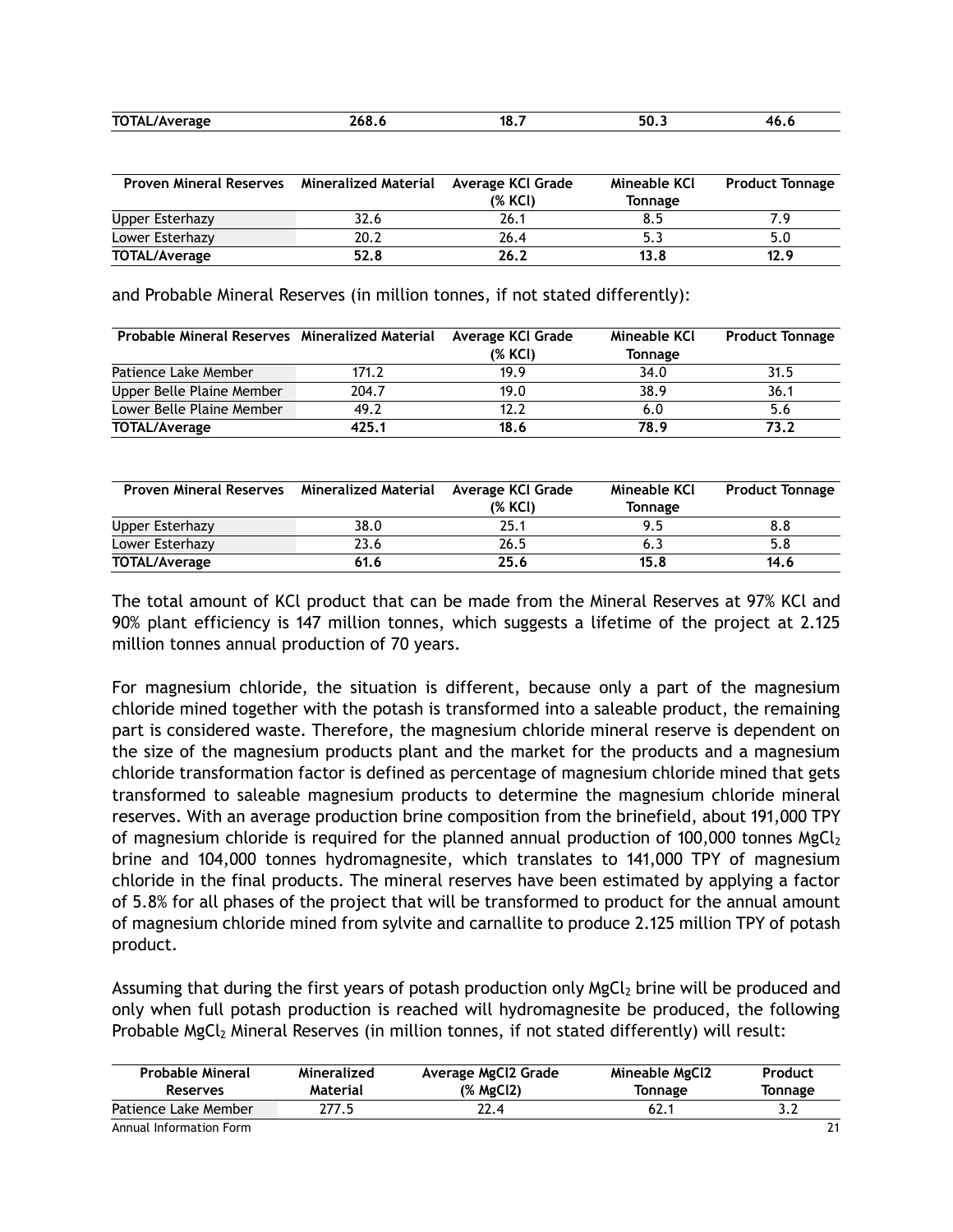| Upper Belle Plaine<br>Member | 335.7 | 24.7 | 82.8  | 4. . |
|------------------------------|-------|------|-------|------|
| Lower Belle Plaine<br>Member | 81.4  | 10.3 | 8.4   | 0.4  |
| <b>TOTAL/Average</b>         | 694.6 | 22.1 | 153.3 |      |

The total amount of  $MgCl<sub>2</sub>$  products that can be produced is not dependent on the available mineral reserves but on the capacity of the plant and the market. The  $MgCl<sub>2</sub>$  mineral reserves can be increased without further exploration by investment in a plant expansion and identification of a market for the additional product.

In the opinion of the authors of the Technical Report, the investigated part of the Leases contain sufficient potassium and magnesium chloride mineral reserves to further develop both the potash and magnesium projects.

It is also the opinion of the authors of the Technical Report that it is reasonable to conclude that potash mineralization as identified in the drill holes may extend to the remainder of Subsurface Mineral Lease KL 246 and that further drilling to confirm the presence of potash and further seismic work to delineate the structure of the deposit is warranted.

The authors of the Technical Report see the following risks to the potash project that are considered to be within the estimate accuracy of the estimated CAPEX and OPEX:

- Project funding, which must be secured;
- Scope changes during engineering, procurement, and construction;
- Land purchase and right of way issues; and
- Schedule impact due to shipping delay, utilities installation, or the availability of resources, especially site labour.

For the magnesium product project that relies on the potash project, the potash project risks apply in addition to further risks including:

- Brine quality from the potash production plant, especially with regard to sulfate, iron and CaCl<sub>2</sub> levels, which might negatively influence the product quality;
- Market size and pricing structure for the use of hydromagnesite as a TiO<sub>2</sub> extender; and
- Source and pricing of magnesium sulfate as an important reagent for the hydromagnesite process. This risk is relatively small as the process can be redesigned for the use of sodium sulfate.

#### *Recommendations*

The authors of the Technical Report recommend continuing separately with both projects with the potash project as the most important by taking the following steps:

- Begin detailed engineering and advance it to a point where equipment packages can be awarded; and
- Perform detailed engineering to support a construction licence application.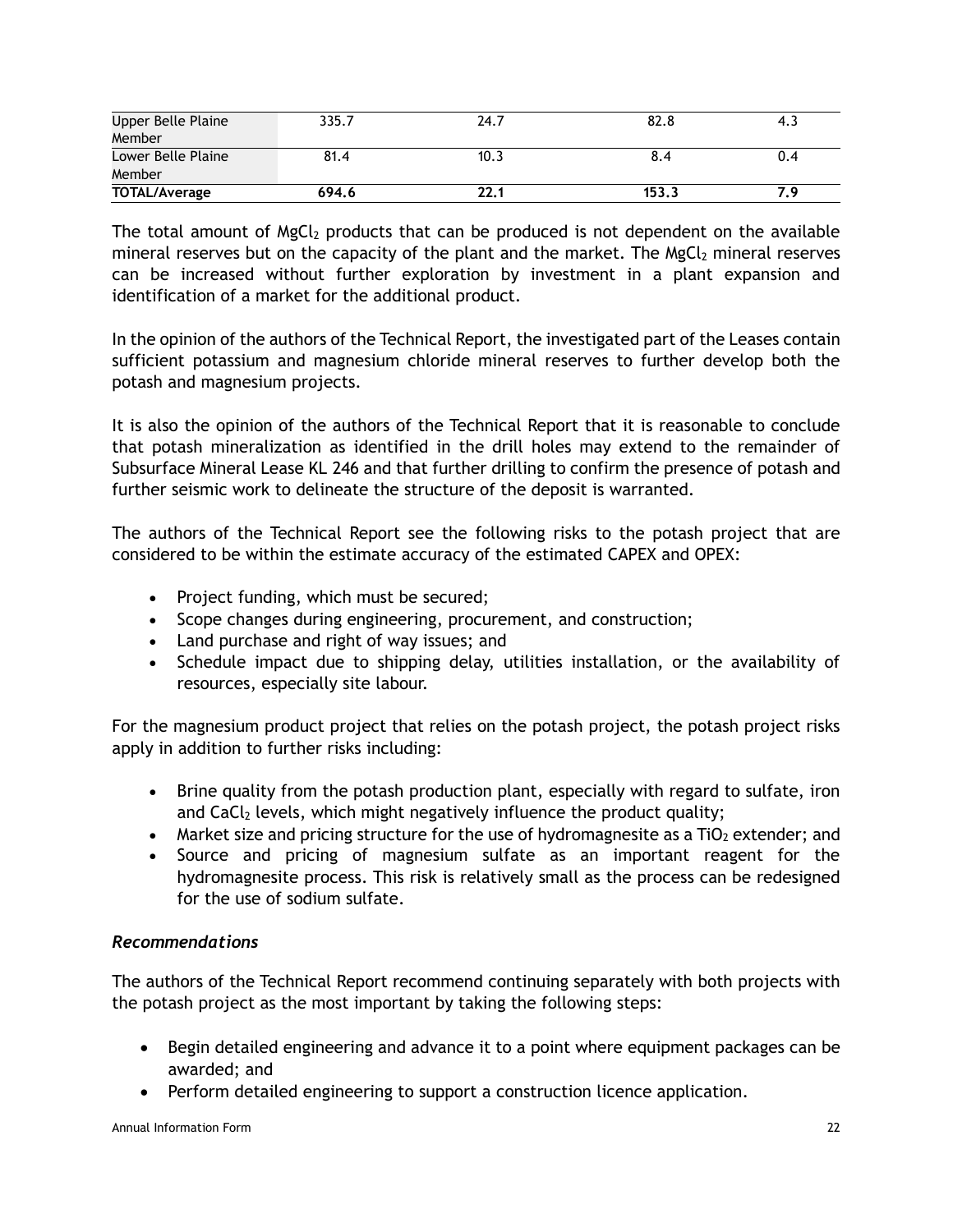The cost for the detailed engineering work for the Phase I potash plant of 625,000 TPY are estimated at around \$75 million, in the CAPEX estimate. Additionally, full project financing (approximately \$790 million for Phase I for a 625,000 TPY potash operation) has to be secured, to start construction.

For the magnesium product project, the following project phases have to be organized:

- 1. **First phase.** Extensive laboratory and pilot testing program consisting of tests for:
	- Exact composition of the potash production end brine;
	- Ammonia brine dissolution and brine dilution in the selected absorption tower;
	- Ammonia reclamation in selected column;
	- Carbon dioxide dissolution to properly size equipment; and
	- Hydromagnesite dewatering and drying tests.

Concurrent with the test program, the engineering required for the magnesium feasibility study can be completed. Furthermore, baseline studies for EIS should be conducted and finalised, and the market and pricing of the hydromagnesite as  $TiO<sub>2</sub>$ extender has to be firmed. The total costs for this first phase are estimated at \$2 million, and are included in the CAPEX estimate.

- 2. **Second phase.** Conditional upon a favourable outcome of the first phase, the second phase can be initiated, which consists of:
	- Detailed engineering advanced to a point where equipment packages can be awarded, and
	- Perform detail engineering to support preparation of construction licence application.

The costs for this second stage are estimated at \$12 to 14 million and these costs are included in the development CAPEX.

Additionally, full project financing (approximately \$171 million) for the magnesium product project has to be secured before construction can start, although there is an option to get the MgCl<sub>2</sub> brine plant constructed earlier. This depends on having the financing for at least Phase I of the potash project in place.

It is also the opinion of the authors of the Technical Report that it is reasonable to conclude that potash mineralization as identified in the drill holes may extend to the remainder of Subsurface Mineral Lease KL 246 and that further drilling to confirm the mineralization and further seismic work to delineate the structure of the deposit is warranted, but not required for the present projects.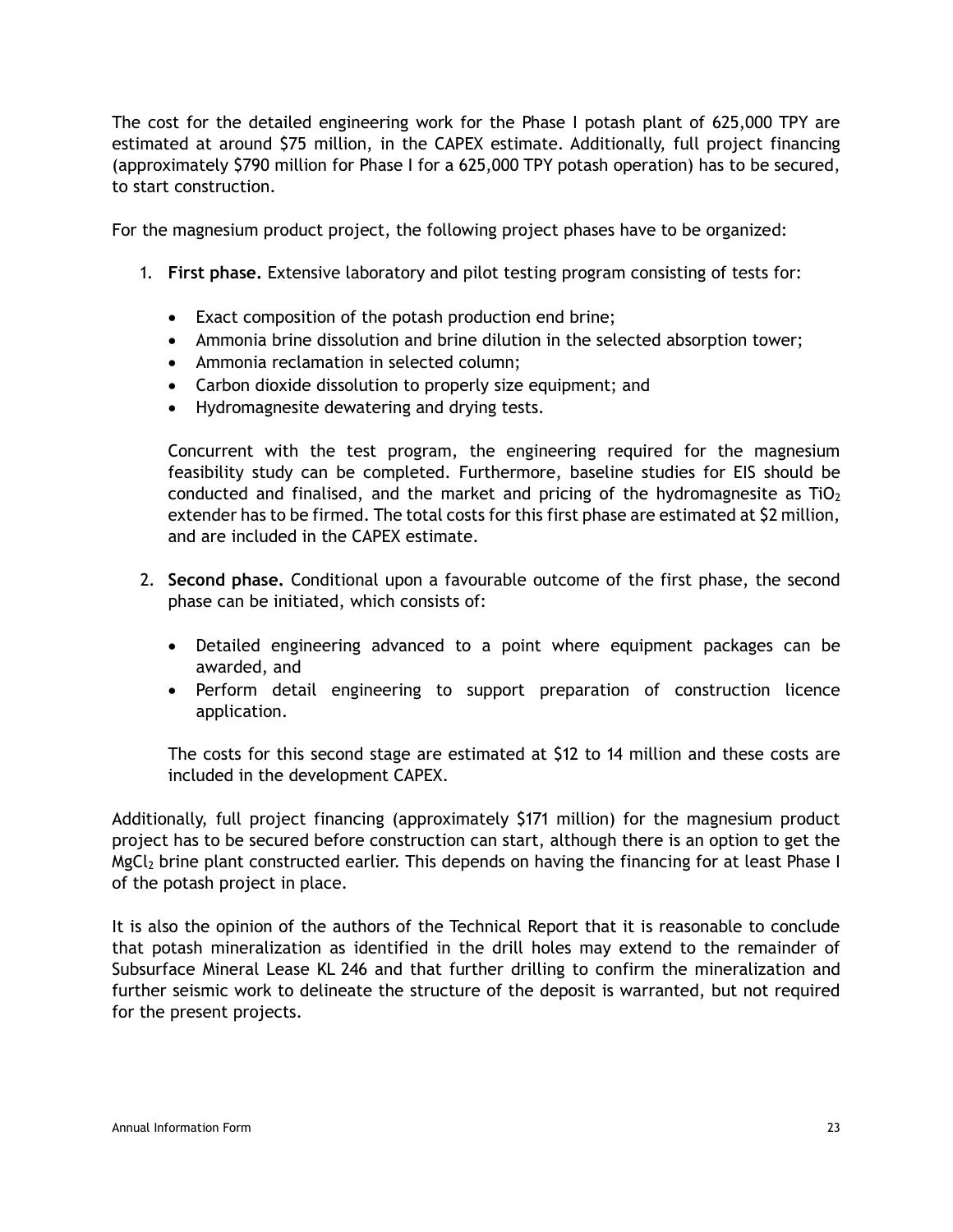#### **Proprietary Protection**

The Company relies upon intellectual property rights to maintain proprietary control over its improvements to the industry standard solution mining process and the formulation of the Company's anticipated products. The Company also maintains proprietary concepts, inventions, and technology as confidential information and generally only discloses them to third parties under the protection of confidentiality agreements.

The Company was granted three trademark registrations with the Canadian Intellectual Property Office on September 21, 2015. The Company was granted three trademark registrations with the United States Patent and Trademark Office which issued in March 2017.

The Company also relies on common law trademark rights to protect its corporate identity. The Company uses the name Karnalyte for its business in the jurisdictions where it operates. The Company has also registered the following domain name which it uses in connection with its business: www.karnalyte.com.

Patent applications have been filed by the Company in Canada and the United States for improvements on various portions of the industry standard solution mining process and for the formulation of anticipated products. See "Forward-Looking Statements". The following table summarizes the patent applications that have been filed by the Company.

| <b>Jurisdiction</b> | Patent<br><b>Application</b><br><b>Number</b> | Patent<br>Number | <b>Filing Date/</b><br><b>Issue Date</b>             | Title                                             | <b>Description</b>                                                                                                                                                                                                                                                                                                                                                                            |
|---------------------|-----------------------------------------------|------------------|------------------------------------------------------|---------------------------------------------------|-----------------------------------------------------------------------------------------------------------------------------------------------------------------------------------------------------------------------------------------------------------------------------------------------------------------------------------------------------------------------------------------------|
| <b>USA</b>          | 12/539,688 8,323,371                          |                  | August 12,<br>2009/<br>2012                          | Process for<br>synthesizing a                     | A method forming a potassium chloride<br>particle from potassium chloride powder<br>December 4, compacted product having resistance to moisture absorption and<br>shrinkage is set forth. The original feedstock<br>comprises potassium chloride in a size<br>distribution of 30 mesh to 100 mesh as well as<br>a gluten based binder. The technology<br>incorporates granulation processing. |
| <b>USA</b>          |                                               |                  | 13/692,4708,685,135 December 3, Process for<br>2012/ | synthesizing a<br>April 1, 2014 compacted product | A method forming a potassium chloride<br>particle from potassium chloride powder<br>having resistance to moisture absorption and<br>shrinkage. The original feedstock comprises<br>potassium chloride in a size distribution of 30<br>mesh to 100 mesh as well as a gluten based<br>binder.                                                                                                   |

The Company has been granted the following patents for the following inventions: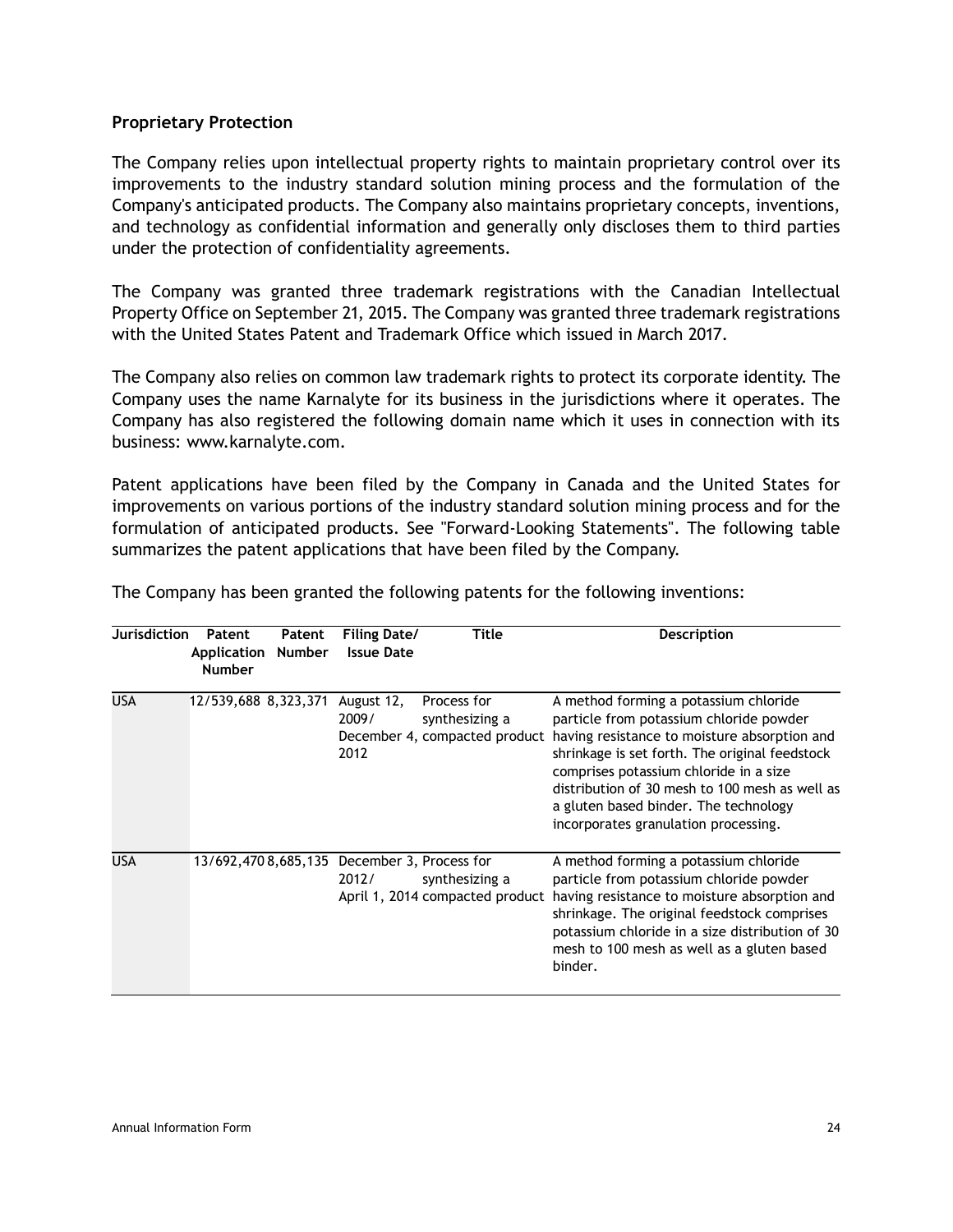| <b>USA</b> | 12/623,636 8,282,898 November |                     | 23, 2009/<br>October 9,<br>2012                           | Process for the<br>formulation of<br>potassium chloride<br>from a carnallite<br>source | A process for formulating high purity<br>potassium chloride from a carnallite source.<br>The process takes advantage of solubility<br>differences and saturation levels in a<br>multiple salt system generated upon<br>dissolution of carnallite. In the system, the<br>sodium chloride is kept in solution and the<br>MgCl2 present in the system is controlled to<br>be in a concentration range of between 12%<br>and 25% by weight. This avoids co-<br>precipitation of sodium chloride with the<br>potassium chloride during crystallization and<br>therefore prevents the sodium chloride from<br>contaminating the potassium chloride. The<br>result is high grade potassium chloride. |
|------------|-------------------------------|---------------------|-----------------------------------------------------------|----------------------------------------------------------------------------------------|-----------------------------------------------------------------------------------------------------------------------------------------------------------------------------------------------------------------------------------------------------------------------------------------------------------------------------------------------------------------------------------------------------------------------------------------------------------------------------------------------------------------------------------------------------------------------------------------------------------------------------------------------------------------------------------------------|
| Canada     | 2,638,521                     | 2,638,521 August 1, | 2008/<br>June 18,<br>2013                                 | Method of<br>selectively<br>sylvinite source                                           | A method for producing high grade potassium<br>chloride from a source of carnallite. The<br>dissolving minerals method solubilizes and purifies the carnallite<br>from a carnallite or to produce potassium chloride having low<br>levels of contaminants and resistance to<br>hygroscopic behaviour.                                                                                                                                                                                                                                                                                                                                                                                         |
| Canada     | 2,638,704                     |                     | 2,638,704 August 13,<br>2008/                             | Process for<br>April 8, 2014 Chloride Granulars                                        | A method forming a potassium chloride<br>Producing Potassium particle form potassium chloride powder<br>having resistance to moisture absorption and<br>shrinkage. The original feedstock comprises<br>potassium chloride in a size distribution of 30<br>mesh to 100 mesh as well as a gluten based<br>binder.                                                                                                                                                                                                                                                                                                                                                                               |
| Canada     | 2,703,276                     |                     | 2,703,276 May 5, 2010/ Method for<br>November<br>17, 2015 | improving ore<br>extraction                                                            | The patent application teaches a method of<br>augmenting ore extraction from a solution<br>mine having caverns. The method provides at<br>least a pair of opposed caverns containing<br>ore to be extracted. Ore is extracted from<br>one cavern of the cavern pair to exhaust the<br>one cavern. The tailings from the ore<br>exhausted cavern are deposited in the<br>exhausted cavern. This allows for more<br>efficient solution mining                                                                                                                                                                                                                                                   |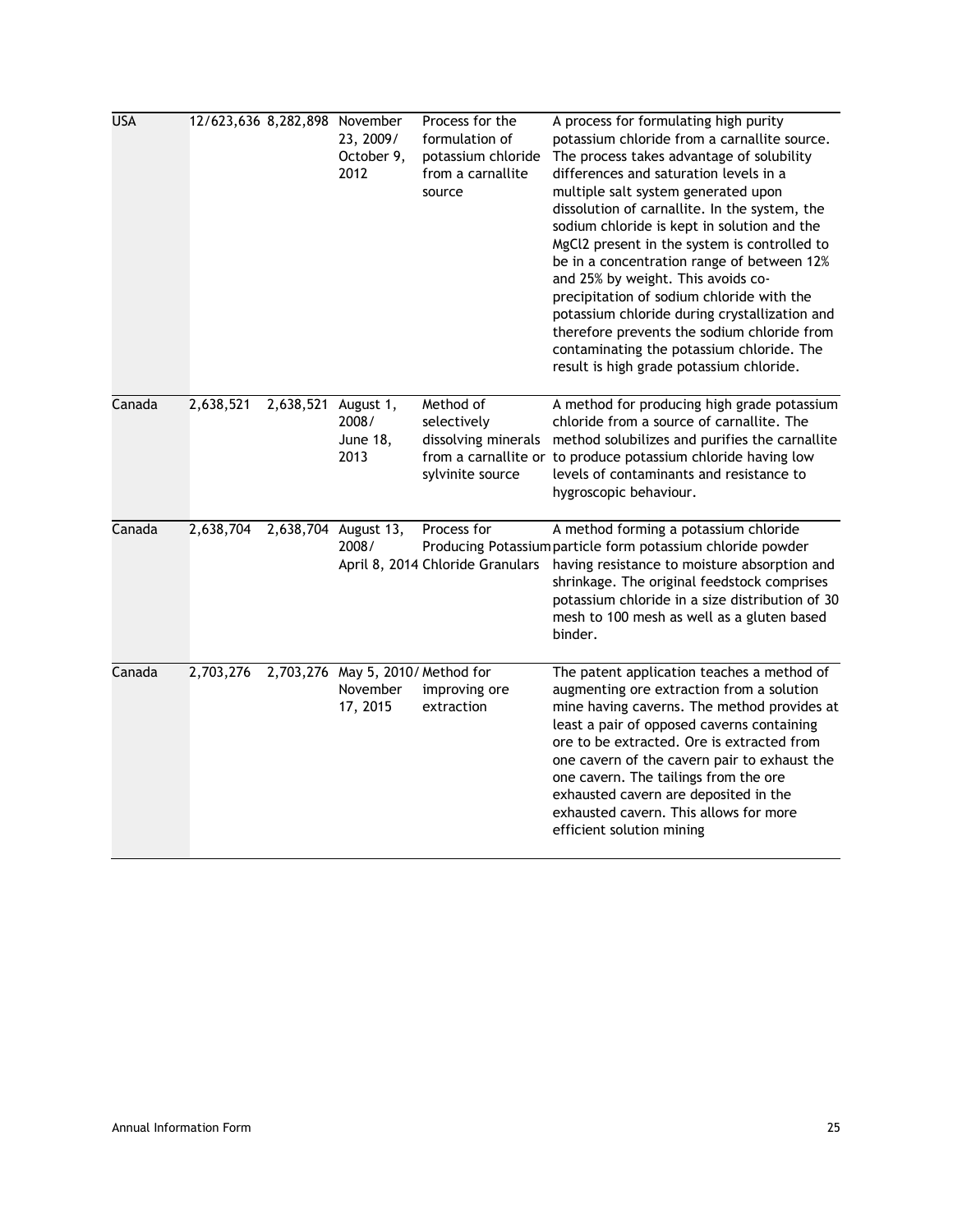| Canada     | 2,720,371                       | 2010/<br>October 11,<br>2016                                                        | 2,720,371 November 8, Process for the<br>formulation of<br>potassium chloride<br>from a carnallite<br>source | A process for formulating high purity<br>potassium chloride from a carnallite source.<br>The process takes advantage of solubility<br>differences and saturation levels in a multiple<br>salt system generated upon dissolution of<br>carnallite. In the system, the sodium chloride<br>is kept in solution and the MgCl2 present in<br>the system is controlled to be in a<br>concentration range of between 12% and 25%<br>by weight. This avoids co- precipitation of<br>sodium chloride with the potassium chloride<br>during crystallization and therefore prevents<br>the sodium chloride from contaminating the<br>potassium chloride. The result is high grade<br>potassium chloride. |
|------------|---------------------------------|-------------------------------------------------------------------------------------|--------------------------------------------------------------------------------------------------------------|-----------------------------------------------------------------------------------------------------------------------------------------------------------------------------------------------------------------------------------------------------------------------------------------------------------------------------------------------------------------------------------------------------------------------------------------------------------------------------------------------------------------------------------------------------------------------------------------------------------------------------------------------------------------------------------------------|
| <b>USA</b> | 15/126,180 10,364,156 April 10, | 2015/ July<br>30, 2019<br>(National<br><b>Entry Date:</b><br>September<br>14, 2016) | Process for<br>producing high<br>grade<br>magnesium oxide                                                    | The present invention provides a process for<br>producing high purity hydromagnesite from a<br>source of magnesium chloride. The process<br>hydromagnesite and involves preparation of a magnesium chloride<br>brine of a specific concentration, which is<br>ammoniated at a specific temperature range,<br>followed by carbonation, while maintaining<br>the reaction at a specific temperature range<br>to form a hydromagnesite precipitate. The<br>product can be calcined to generate high<br>purity magnesium oxide compounds.                                                                                                                                                         |
| <b>USA</b> | 15/126,188 10,364,157 April 10, | 2015/ July<br>30, 2019<br>(National<br><b>Entry Date:</b><br>September<br>14, 2016) | Process for<br>producing high<br>grade<br>magnesium oxide                                                    | The present invention provides a process for<br>producing high purity hydromagnesite from a<br>source of magnesium chloride. The process<br>hydromagnesite and involves preparation of a magnesium chloride<br>brine of a specific concentration and reacting<br>with sodium carbonate, while maintaining the<br>reaction at a specific temperature range to<br>form a hydromagnesite precipitate. The<br>product can be calcined to generate high<br>purity magnesium oxide compounds.                                                                                                                                                                                                       |

The Company has pending patent applications for the following inventions:

|        | Jurisdiction Patent Application Filing Date<br><b>Number</b> |                                          | <b>Title</b>                                                          | <b>Description</b>                                                                                                                                                                                                                                                                                                                                                                                                                                   |
|--------|--------------------------------------------------------------|------------------------------------------|-----------------------------------------------------------------------|------------------------------------------------------------------------------------------------------------------------------------------------------------------------------------------------------------------------------------------------------------------------------------------------------------------------------------------------------------------------------------------------------------------------------------------------------|
| Canada | 2,939,418<br>(based on<br>PCT/CA2015/050301) (National       | April 10,<br>2015<br>August 11,<br>2016) | Process for<br>producing high<br>grade<br>Entry Date: magnesium oxide | The present invention provides a process for<br>producing high purity hydromagnesite from a<br>source of magnesium chloride. The process<br>hydromagnesite and involves preparation of a magnesium chloride<br>brine of a specific concentration, which is<br>ammoniated at a specific temperature range,<br>followed by carbonation, while maintaining the<br>reaction at a specific temperature range to<br>form a hydromagnesite precipitate. The |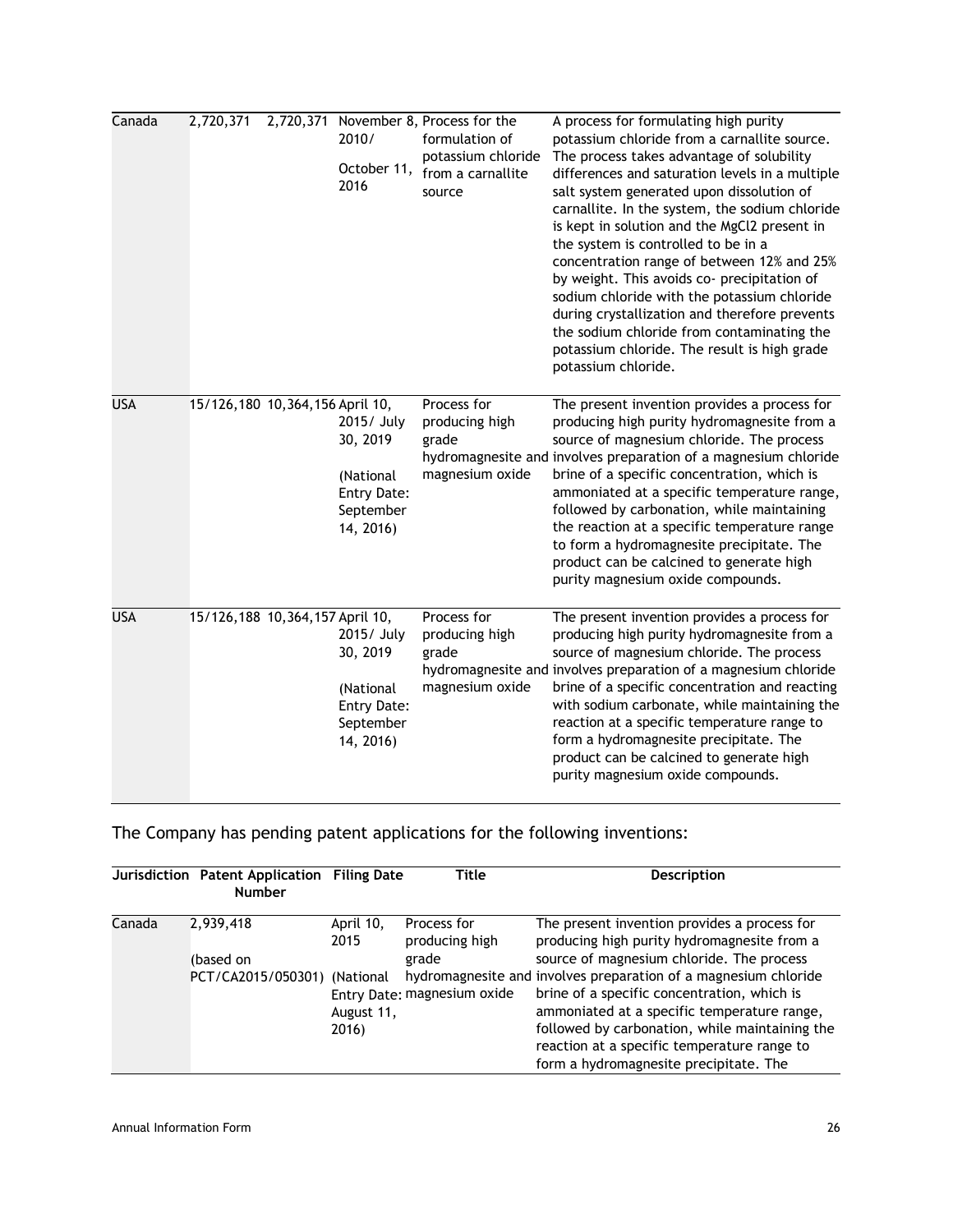|        |                                                        |                                          |                                                                       | product can be calcined to generate high purity<br>magnesium oxide compounds.                                                                                                                                                                                                                                                                                                                                                                                                           |
|--------|--------------------------------------------------------|------------------------------------------|-----------------------------------------------------------------------|-----------------------------------------------------------------------------------------------------------------------------------------------------------------------------------------------------------------------------------------------------------------------------------------------------------------------------------------------------------------------------------------------------------------------------------------------------------------------------------------|
| Canada | 2,939,417<br>(based on<br>PCT/CA2015/050298) (National | April 10,<br>2015<br>August 11,<br>2016) | Process for<br>producing high<br>grade<br>Entry Date: magnesium oxide | The present invention provides a process for<br>producing high purity hydromagnesite from a<br>source of magnesium chloride. The process<br>hydromagnesite and involves preparation of a magnesium chloride<br>brine of a specific concentration and reacting<br>with sodium carbonate, while maintaining the<br>reaction at a specific temperature range to form<br>a hydromagnesite precipitate. The product can<br>be calcined to generate high purity magnesium<br>oxide compounds. |

#### **Competitive Conditions**

#### *The Potash Industry*

#### *Overview*

Potash is the common name given to a group of potassium-bearing minerals such as potassium carbonate and various mined and manufactured salts that contain the element potassium. While there are a number of such minerals, only those that are water-soluble are of significant commercial interest. The most common commercial product is potassium chloride (KCl), also known as muriate of potash or sylvite, a naturally occurring salty mineral of which Canada is the leading producer and exporter. Since the amount of potassium contained in potash varies, the industry has established a common standard of measurement by defining a product's potassium content in terms of equivalent percentages of potassium oxide (K2O). For example, carnallite typically contains approximately 17% K2O equivalent and sylvite contains approximately 63% K2O equivalent.

Potash demand depends on the demand for fertilizer, which is based on the total planted acreage, crop mix, fertilizer application rates and farming economics. Each of these factors is affected by current and projected grain stocks and prices, governmental agricultural policies, improvements in efficiency and fertilizer application and weather.

There are a number of factors that have led to the increase in fertilizer consumption over the past 50 years and that some industry observers expect to continue, and possibly accelerate, this trend. The root of these factors is the need to produce increasing amounts of food from shrinking amounts of arable land per capita due to development. These factors include (i) world population growth, (ii) shrinking arable land per capita, (iii) changes in diet worldwide (such as increased protein consumption resulting in increased demand for grain and other animal feed), and (iv) the growth in alternative fuels that use crops as feedstock.

#### *Mining Methods*

Potash ore is extracted from two major ore deposit types: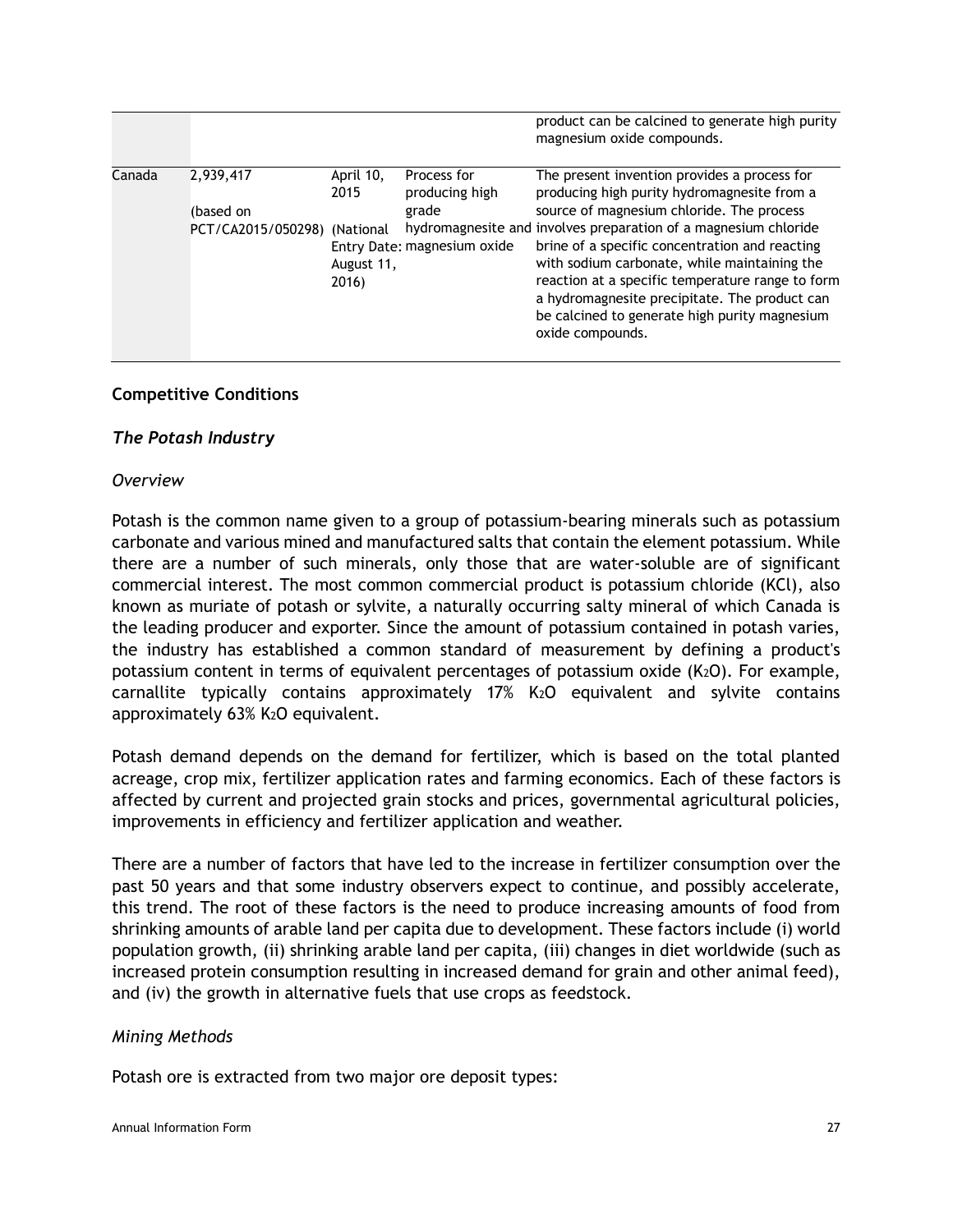- Deeply buried marine evaporite deposits that typically range from 400 metres to greater than 1,000 metres below the surface such as those typically found in Canada and Russia. Most potash is sourced from buried deposits using conventional mechanized underground mining methods, although solution mining methods also are employed. The land area affected is typically confined to the immediate area of the shaft, plant, and waste disposal but may be up to several square kilometres.
- Surface brine deposits are associated with saline water bodies such as the Dead Sea in the Middle East and the Great Salt Lake in the US. These types of ore deposits are exploited using solar evaporation ponds to concentrate and precipitate the potash. The evaporation ponds are extensive, with some operations covering in excess of 90 square kilometres of land area.



- 
- **Relatively low capex**
- Relatively shorter time to production
- Low environmental impact
- Lower demand for labour
- Allows for more flexible operations
- Enables the mining of deep or irregularly shaped deposits
- Few solution mines in operation

#### **Conventional Mining**

- **Extraction Summary: Miners travel down the** shaft to the mining level to break up and retrieve the ore
- **Deposit Features: Shallow to deep**
- Mine Depth: Up to  $~1,000$  metres
- Typical Mining Method: 1) room and pillar; 2) drill and blast



- Low operating costs
	- Well known and well understood • most prevalent form of potash mining in Canada
	- · supplies significant majority of
	- current potash production
- $\star$  Greater capital costs

*Figure 1: Mining method illustrative comparison (Source: Equity Research)*

A conventional mechanized underground mining operation is the most widely used method for the extraction of potash ore. A variety of mining techniques and equipment may be employed depending on factors such as ore body depth, geometry, thickness and consistency, the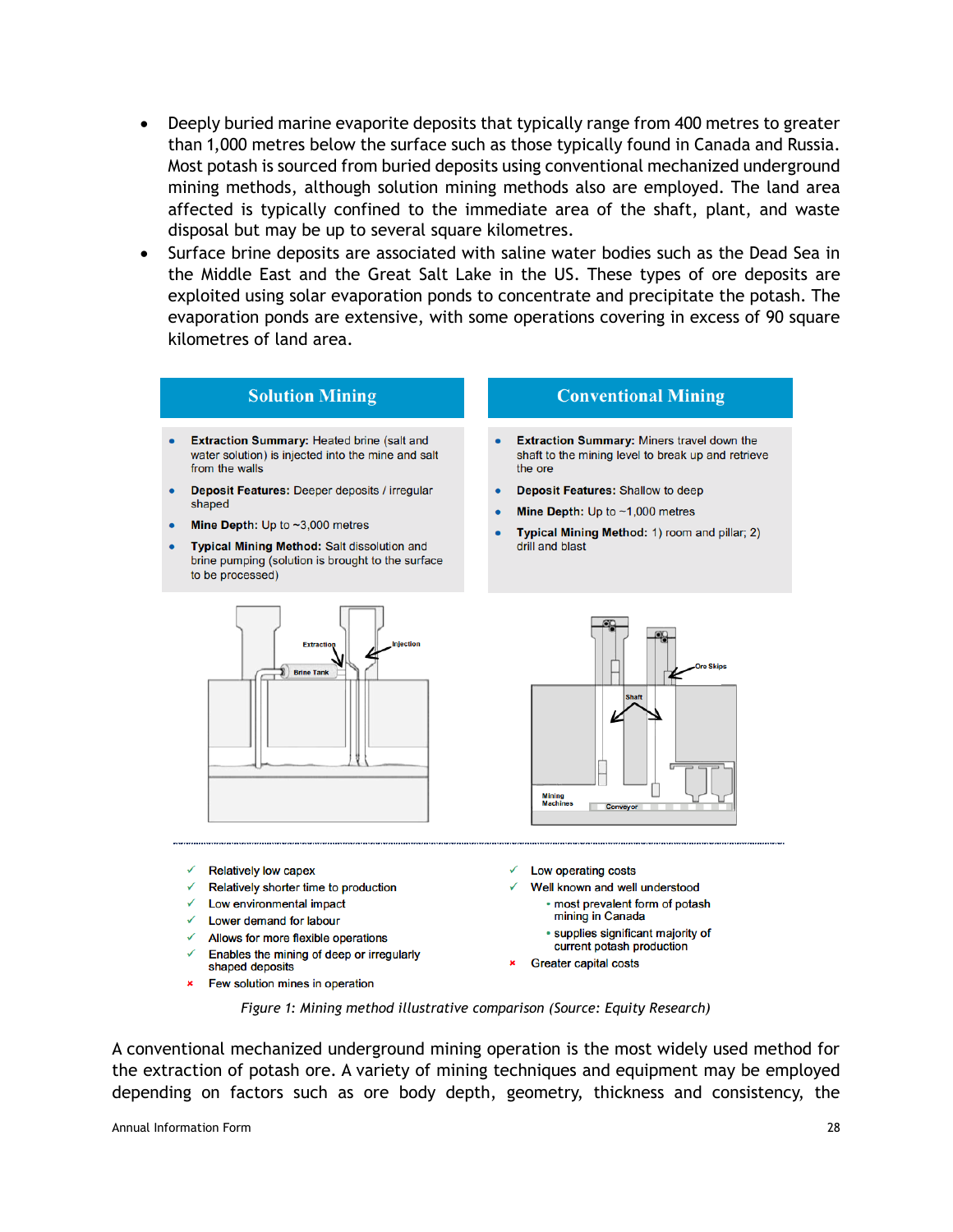

*Figure 2: Section view along the long cavern axis and parameters of the proposed cavern and pillar design (Source: the Technical Report)*

geological and geotechnical conditions of the ore and surrounding rock, and the presence of overlying aquifers. Methods in widespread use include variations of room-and-pillar, longwall, cut and fill, and open stope techniques. At great depths, conventional room-and-pillar mining for potash faces technical challenges and can be cost prohibitive primarily due to the significant costs associated with sinking deep shafts and the increasing likelihood of water infiltration.

An alternative mining method is solution mining. The principle of solution mining involves drilling large-diameter boreholes to the bottom of the lowest mineralized layer. Heated water is then introduced into the well. A small volume of oil is injected to control upward vertical dissolution and the layers of rock salt assist in creating a connection between two wells to form a dual well cavern as well as lateral dissolution of the highly soluble carnallite salt layer. Once a diameter of approximately 100 metres is achieved, the leaching tubes are retracted or perforated thereby developing a working solution mining cavern.

For the Wynyard Potash Project, it is planned to mine multiple production zones. Zones may be mined in one or two separate cuts, depending on the local geology, each with a preparation phase and a single mining cut production phase.

Each cavern is anticipated to be served by two wells drilled from centralized well pads. Production wells and waste brine injection will be completely cased and continuously grouted from the top of the deep carnallite beds to the ground surface.

The Company expects that potassium rich brine will be pumped from the production wells to the surface processing plant. The first step of the potash production process is the removal of "insolubles" from the production brine. This is accomplished by using flocculants and an inclined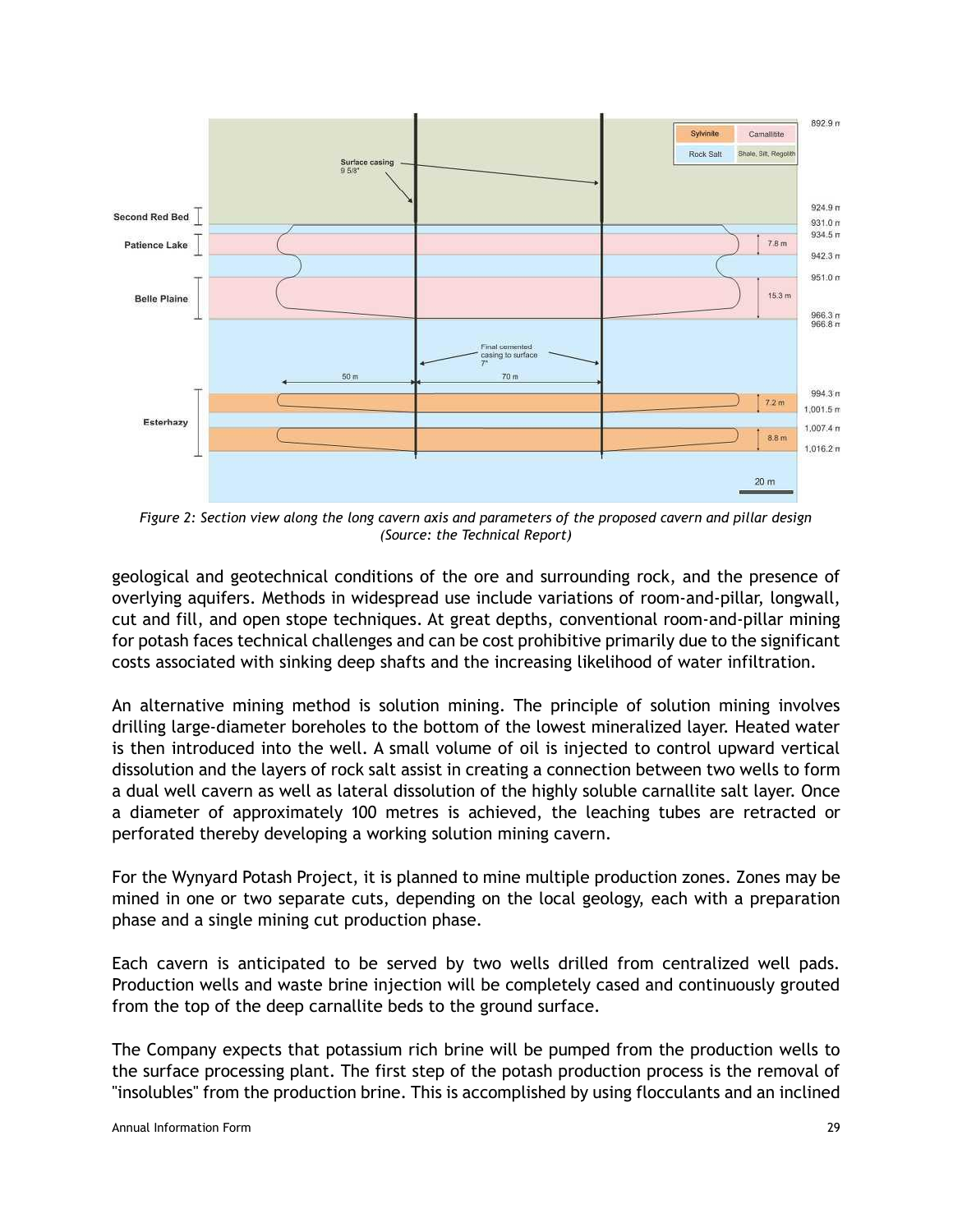plate separator. Once insolubles removal is completed, the production brine flows into the evaporation and crystallization process. In this process, water is evaporated and the concentration of  $MgCl<sub>2</sub>$  in the brine increases and super saturates the KCl and NaCl causing them to precipitate out. The residual co-product  $MgCl<sub>2</sub>$  brine is pumped to a disposal tank which is anticipated to be eventually disposed of in the Deadwood Formation or spent caverns.

#### *The Magnesium Industry*

#### *Overview*

Magnesium is the eighth most abundant element in the Earth's crust and the third most plentiful element dissolved in seawater. Magnesium and magnesium compounds are recovered from seawater, wells and lake brines, and bitterns, as well as from minerals such as magnesite, dolomite, and olivine.

In contrast to potash, the uses for magnesium products are varied and the sources for magnesium compounds range from Mg bearing salts such as carnallite, bischofite and magnesium sulfates, natural occurring magnesite (MgCO3), serpentinite, sea water and lake and well brines.

#### *Magnesium Chloride Brine*

Standard trade statistics provide limited information on the market for MgCl2 brine. Market studies combine statistics on different grades, and across a diverse range of MgCl2 products. Statistics on the import and export volumes, and regional sales or consumption figures, are not readily available for specific products.

Potential customers for magnesium chloride brine include road service contractors, municipalities and counties, mining industry participants, mineral supplement producers for salt blocks, and drilling contractors.

Uses for magnesium chloride brine include, dust control for gravel roads (summer), de-icing agent for roads (winter), sewage treatment, textiles and paper, components in cements, and drilling mud / completion fluid.

#### *Magnesium Carbonate*

Magnesite (MgCO3) is a naturally occurring mineral used in a wide range of applications, the most significant of which is as feedstock for magnesia production. Synthetic magnesium carbonate is used to produce high purity magnesium compounds for the paint and printing industries as well as in fireproofing, fire-extinguishing, flooring, polishing compounds, and as fillers and smoke suppressants in the paper, plastics and rubber industries. High purity magnesium carbonate is also used as an anti-caking agent in salt, as a bulking compound in powder formulations and as an antacid. According to the Technical Report, the magnesium carbonate that could be produced at the proposed magnesium products plant could be a precipitated synthetic basic magnesium carbonate (hydromagnesite).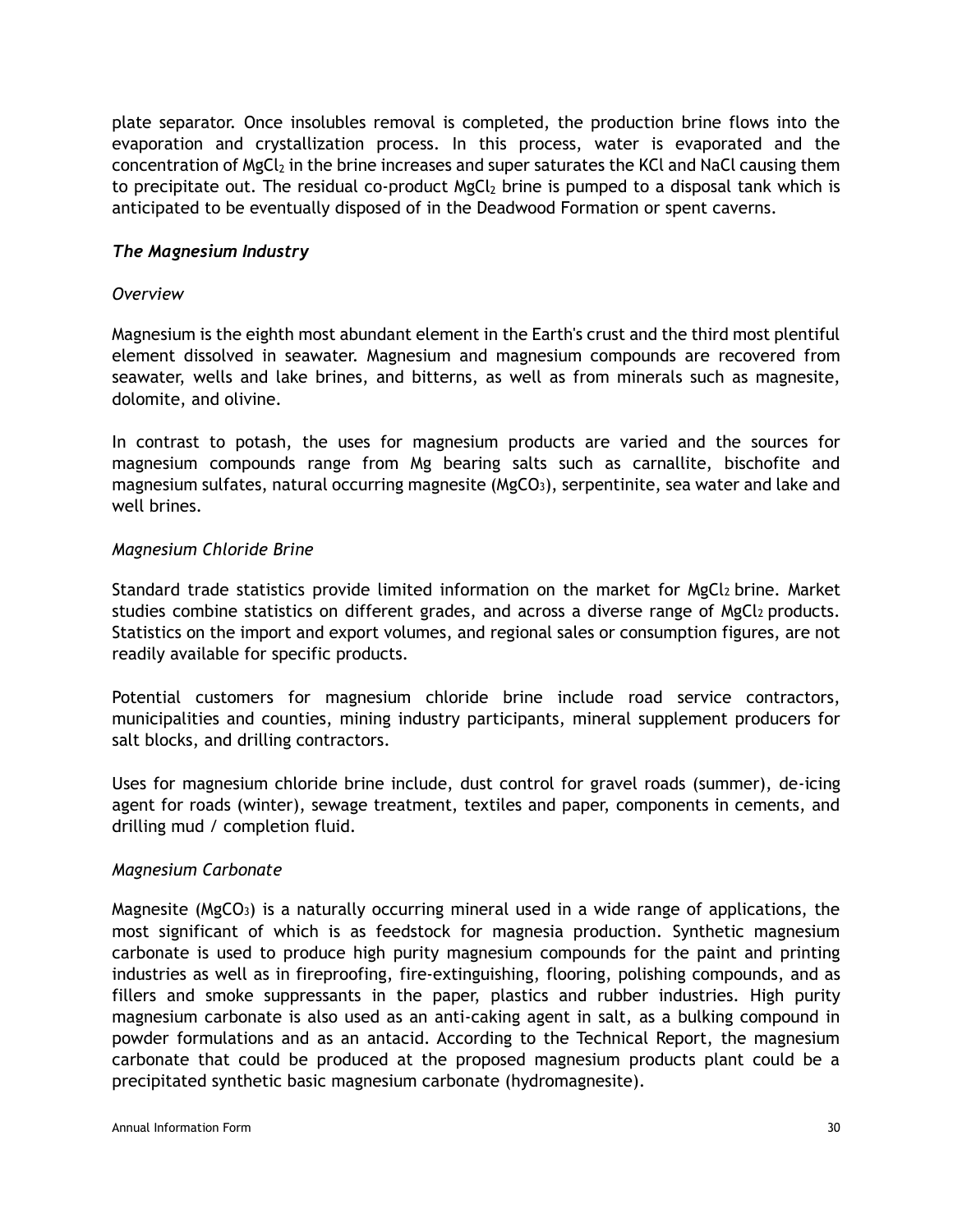The market for synthetic or precipitated magnesium carbonate is a specialized market which is very closely correlated to product quality, and is not included in general market reports. According to the Technical Report, pricing currently available for high quality precipitated basic magnesium carbonate range from US\$500 per ton to US\$1,200 per ton.

# **Industry Outlook<sup>1</sup>**

The Company's management believes that the long-term prospects for the potash industry are promising. Historically, potash markets have been supported by a growing global economy. In the short term, the Company's management believes that both demand and pricing may continue to trade in a narrow, but stable, range. The fourth quarter of 2021 and the first quarter of 2022 saw potash prices increase due to sanctions placed on Belarus impacting potash exports in the fall of 2021 and the subsequent cancellation of Lithuania's rail contract with Belarus in January of 2022 impacting the ability of Belarus potash to be shipped to market. Since then higher prices have become even more firm due to the Russian invasion of Ukraine resulting in sanctions impacting Russian potash exports. Russia and Belarus are predicted to export approximately 40% of world potash demand. Prices in the US have been strong and have increased also during the year as a result of the sanctions and strong agricultural prices providing agricultural producers with the resources to invest in fertilizers. The Company will continue to closely monitor the situation. The geopolitical situation is difficult to predict and the Company has no way of knowing how long the war in Ukraine will last and when or if the situation may stabilize such that sanctions are removed. The Company also does not know if and when or how long it will take for other current producers to increase production to make up the difference in demand versus available supply causing the current increase in prices. Furthermore, there continues to be uncertainty around the impact of the global coronavirus pandemic on the economy and capital markets. The Company continues to monitor potash prices, the state of the capital markets, the geopolitical situations and the economy generally.

Of particular importance to Karnalyte is the distinction between standard-grade potash and high-grade granular potash. Prices for high-grade granular potash have historically traded at a premium to standard-grade potash, and management believes that demand for high-grade granular potash will grow at a faster rate than will standard-grade potash. The Company believes that the industry outlook for its project, which is expected to have significantly lower capital expenditures compared to a conventional underground mine and to produce a premium high-grade granular product, will be favoured over standard-grade conventional underground potash mining projects.

# **Capital Market Outlook<sup>2</sup>**

Access to the capital markets is crucial for all developing companies and many junior resource companies in the exploration phase continue to face challenges in accessing the capital markets. The Company continues to seek financing for the construction of Phase I. While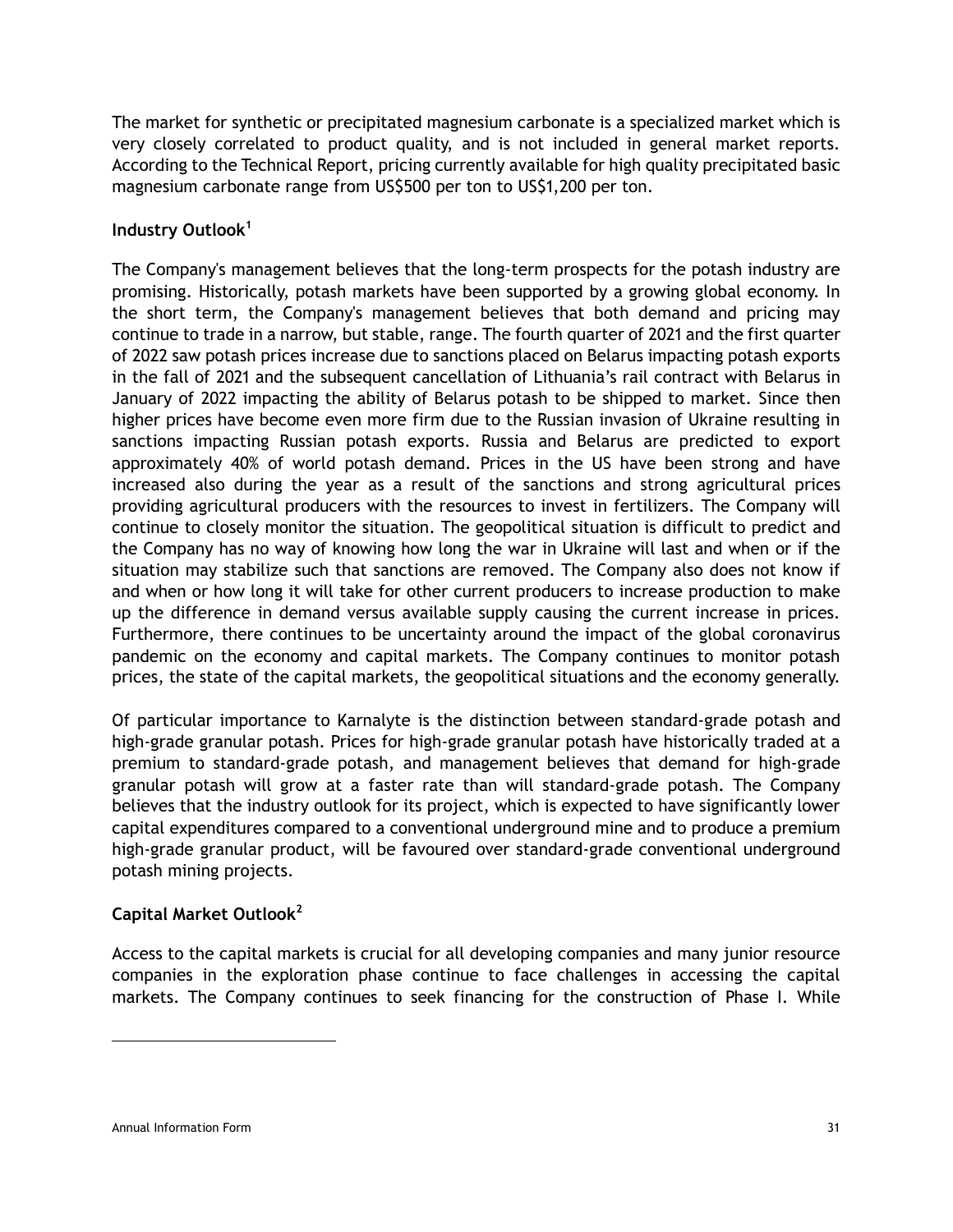recently there has been renewed interest in the potash sector given the current geopolitical issues and increased potash prices, there can be no assurance that the Company will be able to secure such financing. See ["Risk Factors"](#page-34-0).

# **Company Outlook**

# *Wynyard Potash Project*

With the completion of its optimization program in 2016 and follow-up measurement of cavern parameters in 2017, the Company achieved many of the material milestones necessary to technically de-risk the Wynyard Potash Project. In 2017, the Company measured the brine concentration, temperature, and blanket oil level in the Belle Plaine Pilot Test cavern to further match actual operating conditions to the ERCOSPLAN laboratory work and verify their modeling. In addition, the Company had a sonar map of the test cavern prepared, for comparison with the initial mapping done before the test cavern was created, to compare final results to observations and measurements taken during the test program. These activities will assist in improving the future detailed engineering design and optimizing Karnalyte's capital and operating economics. Further testing in the Patience Lake Member and the development of a dual-well cavern were determined not to be necessary and were not undertaken.

As noted above under the heading ["Description of the Business](#page-14-0) - [Summary from the Technical](#page-15-0)  [Report"](#page-15-0), the Technical Report includes updated estimates for CAPEX and OPEX for the processing of the potash plant endbrine to 100,000 TPY of MgCl<sub>2</sub> brine at 32% MgCl<sub>2</sub> concentration and 104,000 TPY of 99% pure hydromagnesite product. In relation thereto, in 2017 the Company extracted brine containing MgCl<sub>2</sub> from the Pilot Test Cavern and contracted SRC to conduct a lab scale testing program to further verify Karnalyte's process to produce high purity Basic Magnesium Carbonate in a specified variety of formulations to meet various industrial specifications. SRC also completed testing to convert the BMC to high grade Magnesium Oxide under various calcination conditions. The Company also had a marketing consultant prepare an evaluation of the potential markets for  $MgCl<sub>2</sub>$  brine, Basic Magnesium Carbonate (BMC) and MgO, and SRC incorporated this evaluation into their overall report.

#### *Proteos Nitrogen Project*

As noted above under the heading ["Proteos Nitrogen Project"](#page-14-1), the Company proposes to build small-scale nitrogen fertilizer plant to be located in Central Saskatchewan, which would be the first greenfield nitrogen fertilizer plant built in Canada in the last 26 years. See ["Proteos](#page-14-1)  [Nitrogen Project"](#page-14-1).

#### **Employees**

As at December 31, 2021, Karnalyte had a total of 1 full-time employee and nil part-time employee.<sup>3</sup>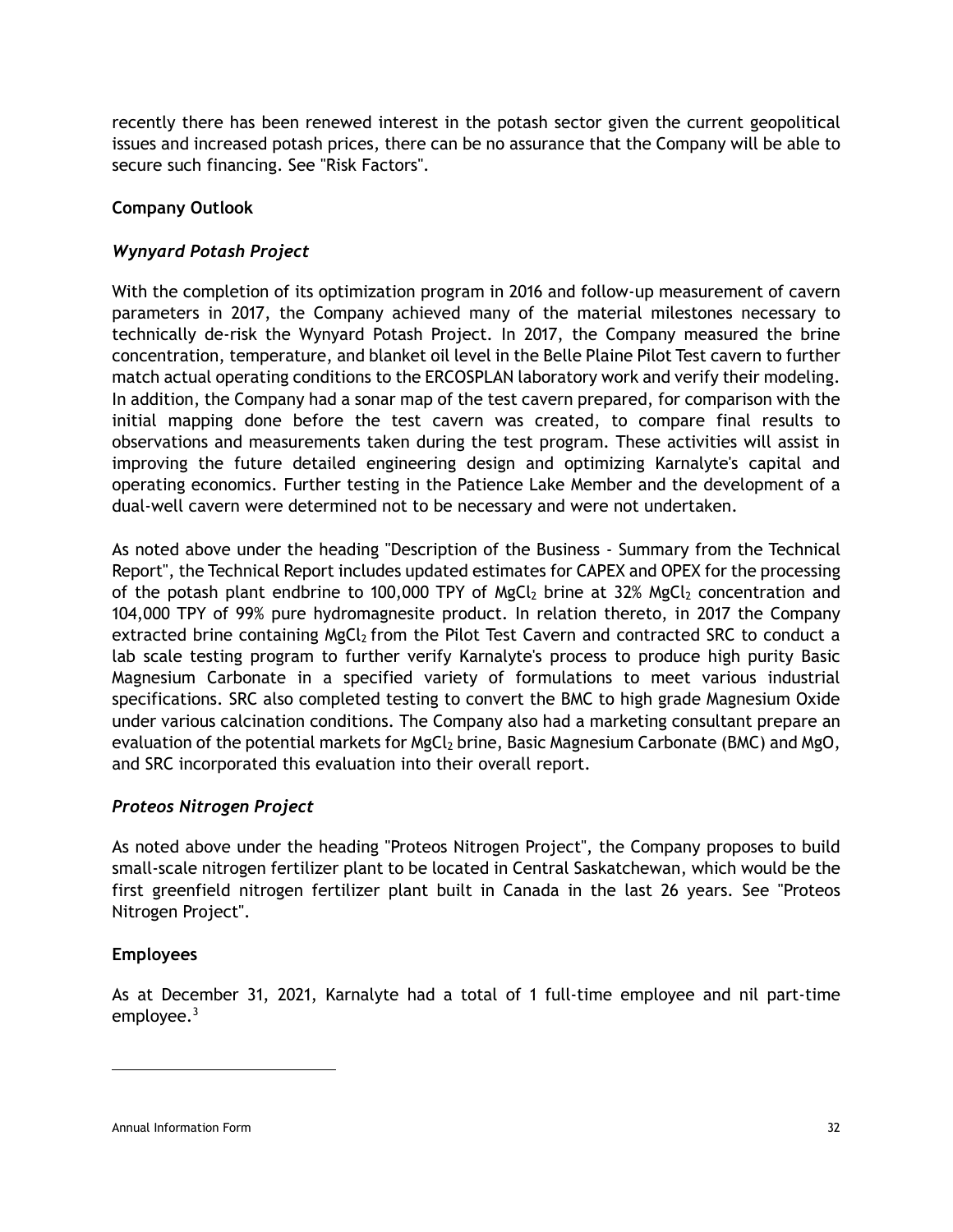#### <span id="page-34-0"></span>**RISK FACTORS**

The Company's business in mineral exploration and development is inherently risky in nature due to its formative stage of development, its current financial position, and its lack of an earnings record. As a result, the securities of the Company must be considered speculative. A prospective investor in Karnalyte should carefully consider the following risk factors.

# **The Company cannot guarantee that the Wynyard Potash Project will become a commercially viable mine, or that it will discover any commercially viable potash deposits.**

Potash exploration, development, and operations are highly speculative and are characterized by a number of significant inherent risks, which even a combination of careful evaluation, experience and knowledge may not eliminate and may result in the inability to develop a project. These risks include, among other things, unprofitable efforts resulting from the failure to discover profitable or commercial quantities or grades of potash. Few properties that are explored are ultimately developed into producing mines. Unusual or unexpected formations, formation pressures, flooding, fires, power outages, labour disruptions, and the inability to obtain suitable or adequate machinery, equipment or labour are other risks involved in mining operations and the conduct of exploration and development programs, as well as the inability to obtain required capital. There is no assurance that the foregoing risks will not occur and inhibit, delay or cease the development of the Wynyard Potash Project or other exploration or development activities, all of which could have an adverse impact on the Company's business, results of operations and financial condition.

Substantial expenditures are required to establish a viable mine, to develop processes to extract potash and to investigate the economic feasibility of construction of extraction and processing facilities and infrastructure at any site chosen for mining. No assurance can be given that the Company's potash will be of sufficient quantities or grades or in appropriate geological structures, to justify commercial operations or that the funds required for exploration and development can be obtained on a timely basis.

There can be no assurance that the Company will be able to complete development of the Wynyard Potash Project on time, on budget or at all due to, among other things, and in addition to those factors described above, a decline in potash prices; changes in the economics of the Wynyard Potash Project; delays in receiving required consents, permits and licences; the delivery and installation of plant and equipment; changes in magnesium co-product prices, cost overruns; governmental and bank regulations, including regulations relating to prices, taxes, royalties, infrastructure, land use, importing and exporting of commodities and environmental protection; or that the Company's personnel, systems, procedures and controls will be adequate to support operations. Should any of these events occur, it would have a material adverse effect on the Company's business, financial condition, and results of operations.

#### **The Company cannot guarantee that the Proteos Nitrogen Project will become commercially viable.**

Annual Information Form 33 Careful evaluation, experience and knowledge may not eliminate and may result in the inability to develop the Proteos Nitrogen Project. Substantial expenditures are required to establish a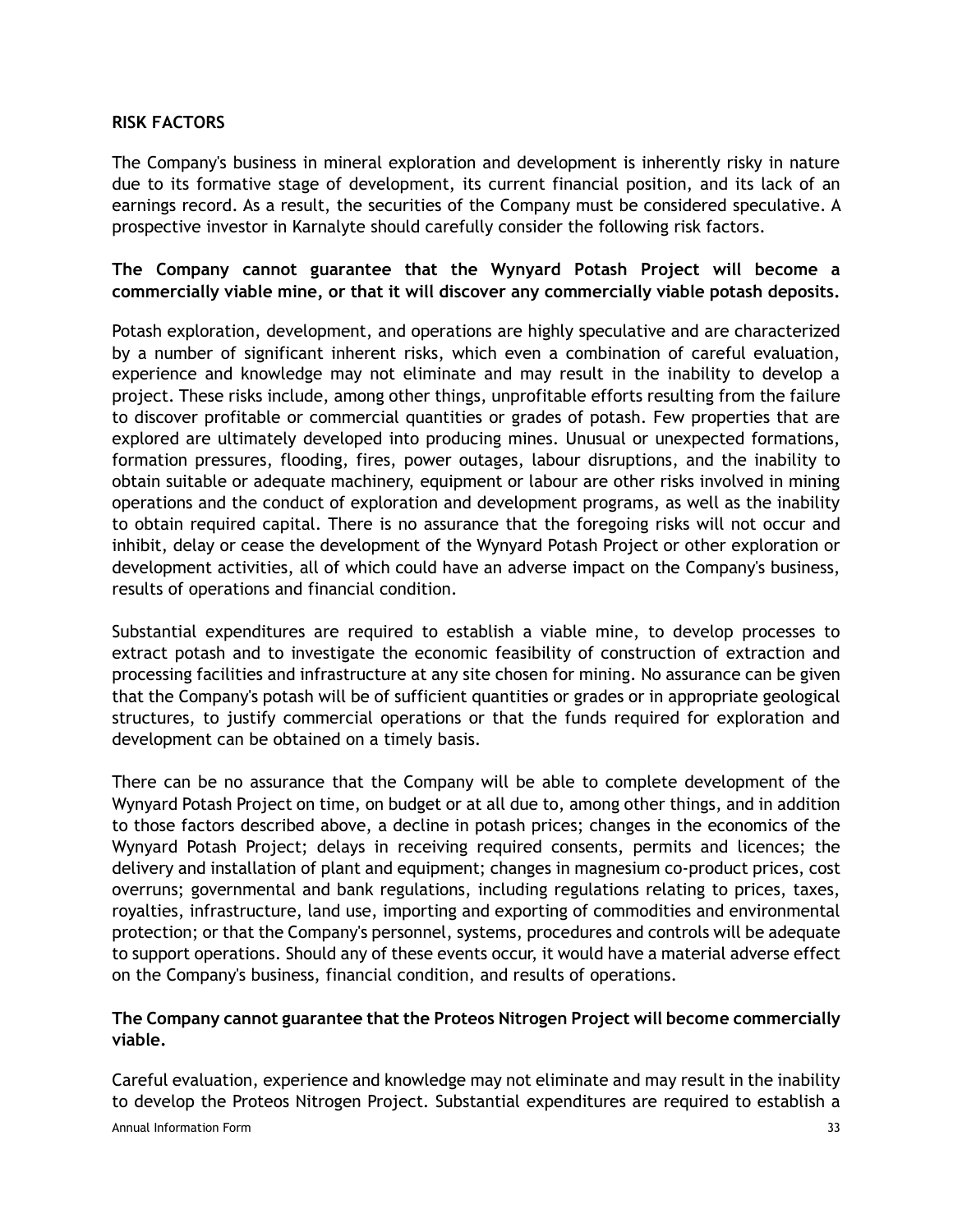viable nitrogen fertilizer project and to investigate the economic feasibility of construction of facilities and infrastructure at any site chosen for the Proteos Nitrogen Project. There can be no assurance that the Company will be able to complete development of the Proteos Nitrogen Project on time, on budget or at all.

#### **The Company may not successfully execute its project plans**

Project delays may postpone the expected commencement of commercial production and expected revenues from operations. Significant project cost over-runs could make the Wynyard Potash Project and the Proteos Nitrogen Project uneconomic. The Company's ability to execute projects and market its products will depend upon numerous factors beyond the Company's control, including the availability of processing capacity, the availability of storage capacity, the supply of and demand for its products, the availability of alternative fertilizer products, the effects of inclement weather, the availability of drilling and related equipment, unexpected cost increases, accidental events, currency fluctuations, changes in regulations, the availability and productivity of skilled labour, and the regulation of industry by various levels of government and governmental agencies.

As a result of the foregoing factors, the Company may be unable to develop the Wynyard Potash Project or the Proteos Nitrogen Project on time, on budget or at all, and may not be able to effectively market its products.

#### **Estimates of Mineral Resources and Mineral Reserves are uncertain**

The figures for Mineral Resources and Mineral Reserves contained in this AIF are estimates only and no assurance can be given that the anticipated tonnages and grades will be achieved, that the indicated level of recovery will be realized, or that Mineral Reserves will be mined or processed profitably. Such estimation is a subjective process, and the accuracy of any Mineral Resource or Mineral Reserve estimate is a function of the quantity and quality of available data and of the assumptions made and judgments used in engineering and geological interpretation. However, such figures are estimates, and no assurance can be given that the indicated level of Mineral Reserves will be produced. There are numerous uncertainties inherent in estimating Mineral Resources or Mineral Reserves, including many factors beyond the Company's control. Fluctuations in the price of potash, magnesium, or co-products may render Mineral Resources or Mineral Reserves containing lower grades of mineralization uneconomic. Market price fluctuations of potash, magnesium may render the present Mineral Resources or Mineral Reserves unprofitable for periods of time. Mineral Resources that are not Mineral Reserves do not have demonstrated economic viability.

Fluctuation in potash prices, results of drilling, metallurgical testing and production and the evaluation of mine plans subsequent to the date of any estimate may require revision of such estimate. Any material reductions in estimates of Mineral Resources or Mineral Reserves, or of the Company's ability to extract these Mineral Resources or Mineral Reserves, could have a material adverse effect on the Company's operations and financial condition.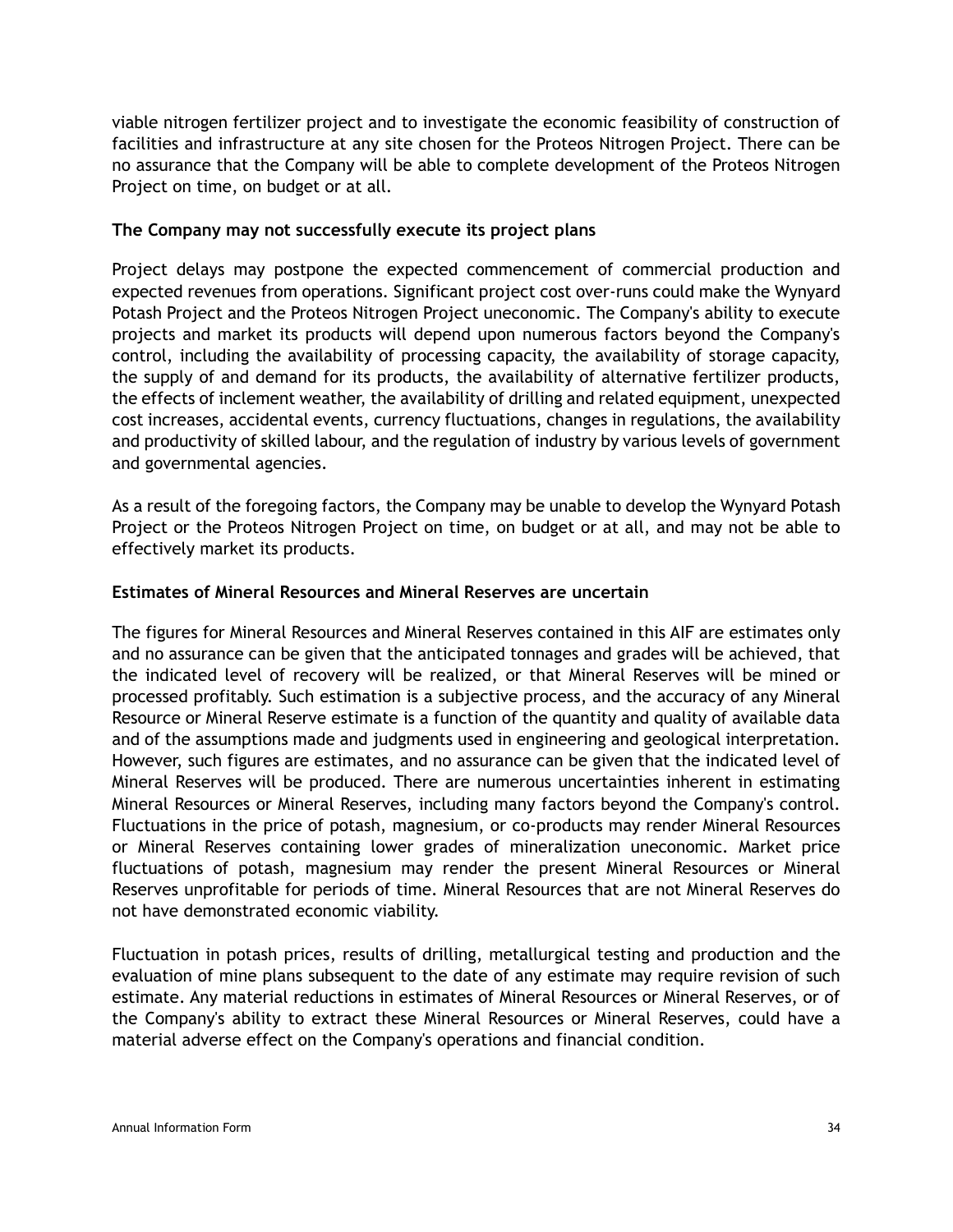#### **The Company currently has no production revenues and future revenues may be uncertain**

To date, the Company has not recorded any revenues from operations nor has the Company commenced commercial production at the Wynyard Potash Project or the Proteos Nitrogen Project. The Company does not expect to generate revenues from operations in the foreseeable future. The Company expects to continue to incur losses until such time as Wynyard Potash Project or the Proteos Nitrogen Project enter into commercial production and generate sufficient revenues to fund its continuing operations. The exploration and development of the Karnalyte Property and a property for the Proteos Nitrogen Project will require the commitment of substantial resources to conduct time-consuming development programs. There can be no assurance that the Company will generate any revenues or achieve profitability. The amounts and timing of expenditures will depend on the progress of ongoing exploration and development, the results of consultants' analysis and recommendations, the rate at which operating losses are incurred, the execution of any joint venture agreements with strategic partners and other factors, many of which are beyond the Company's control.

There are material uncertainties related to events and conditions that may cast significant doubt upon the Company's ability to continue as a going concern. The Company is in its predevelopment phase and therefore there is no certainty that the Company will be able to raise additional funds to move forward to the production stage. There is also uncertainty with respect to various legal matters. As at December 31, 2021, the Company had working capital of \$1,614,000. This working capital is expected to be insufficient to fund operations in the upcoming year. In addition to ongoing operating expenses, the Company is committed to expenditures in 2022 and subsequent years on its regulatory spending requirements and mineral properties to keep the Company in good standing. The Company also expects to provide funding to settle the decommissioning liability. The ability of the Company to continue as a going concern is dependent upon obtaining further equity issuances or other forms of financings. There is no assurance that the Company will be successful in obtaining required funding at an acceptable cost as and when needed or at all. Failure to obtain additional funding on a timely basis may cause the Company to postpone development plans, forfeit rights in its properties or reduce or terminate its operations.

# **The Company will need additional financing in the future, and cannot assure that such financing will be available**

The Company will need additional financing through the issuance of equity or debt to continue and complete the development of its Karnalyte Property and there can be no assurance that such financing will be available or, if available, will be on reasonable terms. Any future funding that is obtained by issuing Common Shares from treasury may result in a change of control of the Company and owners of Common Shares may suffer dilution. The failure of the Company to raise additional funds and complete the construction of the Initial Facility would have material adverse consequences on the business, financial condition and results of operations of the Company.

Annual Information Form 35 The Company has limited financial resources, has not earned any revenue since commencing operations, has no source of operating cash flow and there is no assurance that additional funding will be available to it for further exploration and development of the Karnalyte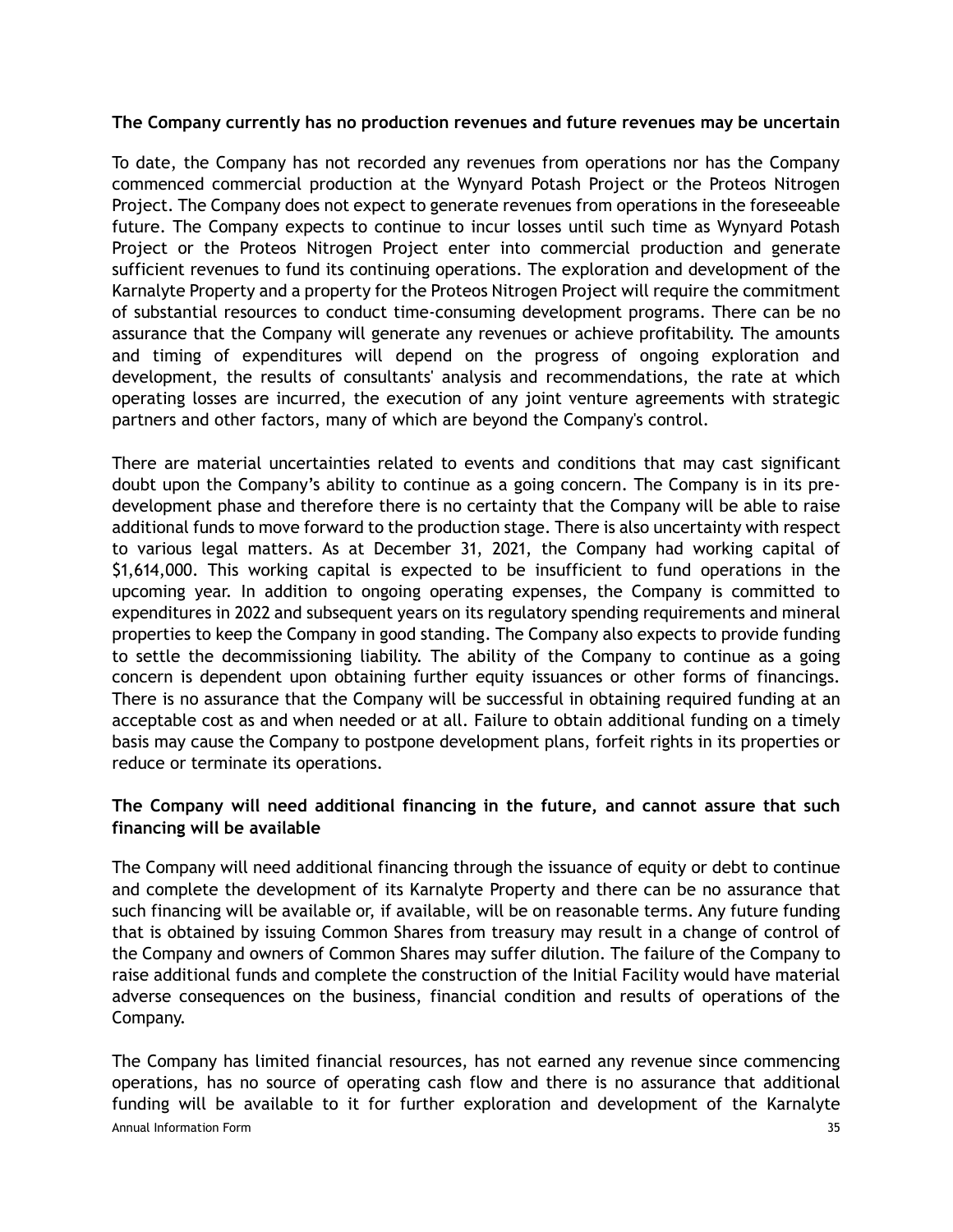Property, the Wynyard Potash Project, and the Proteos Nitrogen Project or to fulfill its obligations under any applicable agreements. Failure to obtain such additional financing could result in delay or indefinite postponement of further exploration and development of the Karnalyte Property, the Wynyard Potash Project, and the Proteos Nitrogen Project.

To the extent financing is not available, lease expiry dates, work commitments, rental payments and option payments, if any, may not be satisfied and could result in a delay or indefinite postponement of development or production on the Karnalyte Property and the Wynyard Potash Project, or in a loss of property ownership or earning opportunities by the Company.

The continued operation of the Company will be dependent upon its ability to generate operating revenues and to procure additional financing. There can be no assurance that any such revenues can be generated or that other financing can be obtained. The Company currently has no source of funding for the financing of the capital needs of its business and future activities, other than by the issuance of additional securities of the Company. If the Company is unable to generate revenues or obtain additional financing, any investment in the Company may be lost.

# **Adverse changes in commodity prices would adversely affect the future revenues of the Company and its ability to develop and operate the Wynyard Potash Project**

The potential economic viability of the Company's operations, and the value of the Common Shares, may be significantly affected by changes in commodity prices. The economics of Phase I of the Wynyard Potash Project are highly sensitive to a decrease in potash prices. Potash prices can fluctuate widely and are affected by numerous factors beyond the Company's control. The market prices for potash are affected by global rates of production of potash and fluctuating consumer demands, and may be affected by a variety of unpredictable international economic, monetary, and political considerations. Macroeconomic considerations include: expectations of future rates of inflation; the strength of, and confidence in, the US dollar, the currency in which the price of potash is generally quoted, and other currencies; interest rates; global or regional economic events; and competition from other types of fertilizers.

# **The cyclical nature of the potash markets may adversely affect the Company's financial position**

Annual Information Form 36 The market for potash tends to move in cycles. Periods of high demand, increasing profits, and high capacity utilization lead to additional capacity through expansion of existing mines and investment in new mines which results in increased production. This growth increases supply until the market is oversaturated, leading to declining prices and declining capacity utilization until a decrease in production as a result of low profitability results in production supply shortages, and a resurgence in demand for potash. This cyclicality in prices can result in supply/demand imbalances and pressures on potash prices and profit margins which may impact Karnalyte's business, financial condition, and results of operations and price for the Common Shares. The potash industry is dependent on conditions in the global economy generally and the agriculture sector, both in North America and worldwide. The agricultural sector can be affected by adverse weather conditions, cost of inputs, commodity prices, animal diseases, the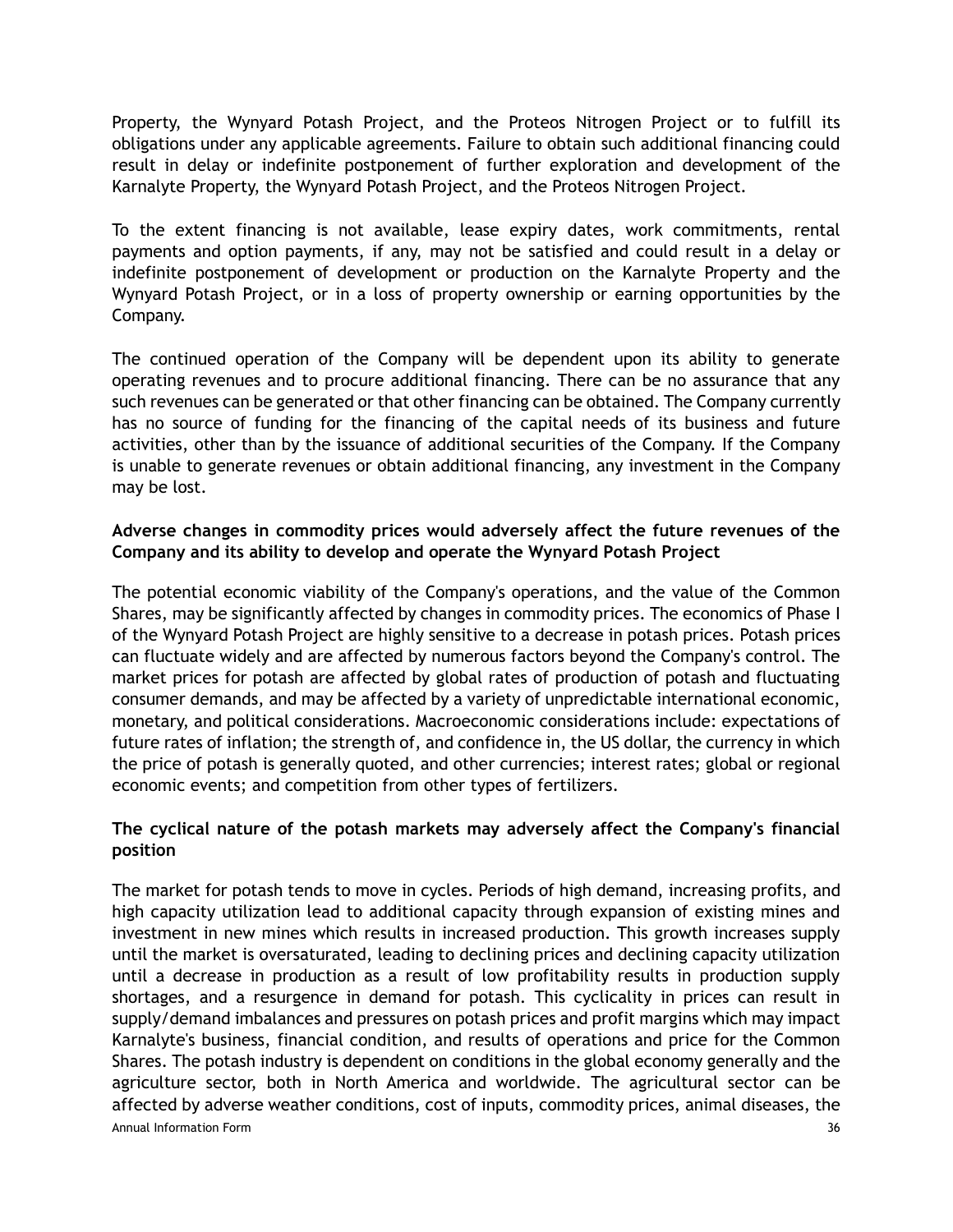availability of government support programs and other uncertainties that may affect sales of fertilizer products. The Company is not currently producing and selling any products; however, a decrease in the interest of investors in potash (which may be caused by decreased commodity prices) could have a material adverse effect on the Company's ability to obtain financing and secure sales for its products.

#### **The Company has a limited operating history on which to base future performance**

The Company has a very limited history of operations and the Wynyard Potash Project and the Proteos Nitrogen Project are still in the exploration and development stage. As such, the Company is subject to many risks common to such enterprises, including under-capitalization, cash shortages, limitations with respect to personnel, financial and other resources and the lack of revenues. There is no assurance that the Company's business will be successful or profitable and the likelihood of success must be considered in light of its early stage of operations.

#### **The Company currently has no developed markets for its magnesium products**

Karnalyte would need to develop new markets for its magnesium co-products. The diversity of potential markets offers a reasonable expectation that such markets can be developed. However, a more comprehensive analysis will be required to better delineate products quality, demand, potential sales regions, transportation costs, and pricing variables.

#### **Solution mining of carnallite deposits has not been proven in Saskatchewan**

Although the process of solution mining of carnallite deposits has been undertaken outside North America, the scale of those projects are not as large as the solution mining process planned for the Wynyard Potash Project. Solution mining of carnallite deposits in Saskatchewan has not been previously undertaken at a commercial scale and there can be no assurance that the Company's process will be economically viable. The failure of the Company's process of solution mining of carnallite deposits to be economically viable will have a material adverse effect on the Company's business, financial condition and results of operations.

# **The Company will require approvals, licences and permits, that it currently does not have, in order to commence operations, and for its current exploration and development activities**

The future mining operations of the Company will require approvals, licences, and permits from various governmental authorities that the Company does not currently have. There can be no assurance that the Company will be able to obtain all necessary licences and permits that may be required to carry out future mining operations, as well as exploration and development at the Wynyard Potash Project or otherwise on the Karnalyte Property.

To the extent such approvals, licences, and permits are required and not obtained, the Company may be curtailed or prohibited from proceeding with planned exploration, development or operation of the Karnalyte Property and the Wynyard Potash Project. Failure to comply with applicable laws, regulations and permitting requirements may result in enforcement actions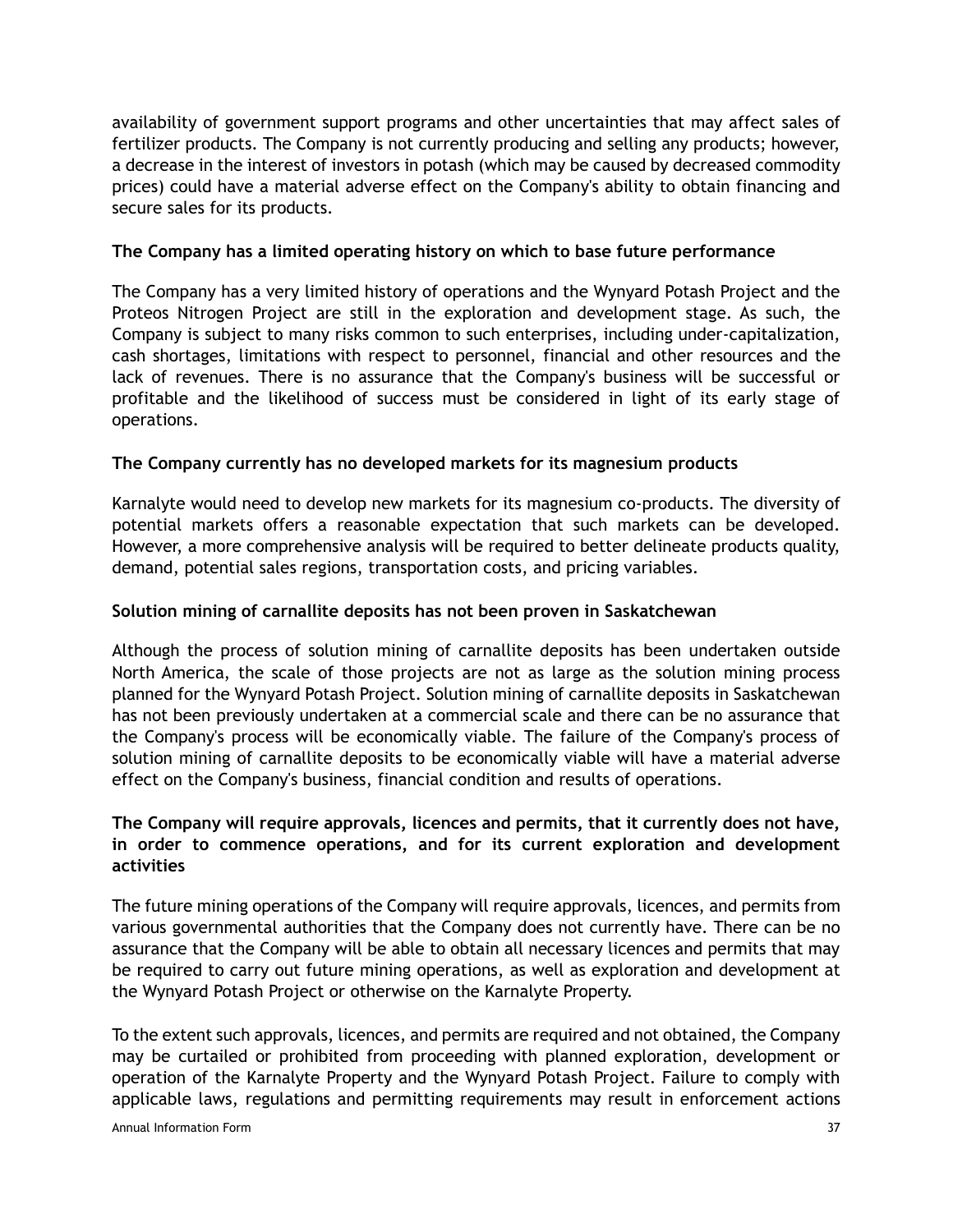thereunder, including orders issued by regulatory or judicial authorities causing operations to cease or be curtailed and may include corrective measures requiring capital expenditures, installation of additional equipment, or remedial actions. Parties engaged in mining operations, and parties that were engaged in operations in the past, may be required to compensate those suffering loss or damage by reason of such mining activities and may have civil or criminal fines or penalties imposed for violations of applicable laws or regulations.

Amendments to current laws, regulations and permits governing operations and activities of mining companies, or the more stringent implementation thereof, could have a material adverse effect on the Company's business, financial condition, and results of operations.

#### **No Assurance of Titles**

Title to, and the area of, mineral rights, under the Leases may be disputed and additional amounts may have to be paid to surface rights owners in connection with any development of mining activity. The properties may also be subject to prior unregistered agreements of transfer or aboriginal land claims, and title may be affected by undetected defects. Although the Company believes it has taken reasonable measures to ensure proper title to its properties, there is no guarantee that title to its properties will not be challenged or impaired.

Under Saskatchewan law, the Company is required to make certain payments, take certain actions, and meet certain required expenditures in order to keep subsurface mineral leases in good standing. If the Company defaults with respect to making payments or completing assessment and expenditure work as required, the Company may lose its rights to such leases, or the Wynyard Potash Project could be lost and its operations terminated.

The Company has purchased land to build a production facility and intends to expand development of its properties beyond what it has already purchased. The Company would have to make arrangements with all free-hold property owners if it were to explore further within some parts of the Leases area.

#### **India's regulatory regime may affect the Company's risks and expenses in doing business**

The Company has entered into the Offtake Agreement with GSFC, which is an Indian state controlled company. Therefore, certain matters relating to the implementation and conduct of operations under the Offtake Agreement may be subject, under certain circumstances, to government of India consent. Shifts in political conditions in India could adversely affect the Company's business in India and the ability to obtain requisite government approvals in a timely fashion or at all. Karnalyte must maintain satisfactory working relationships with the Indian government. There is no guarantee that Karnalyte will be able to satisfy its obligation under the Offtake Agreement, nor that it will be able to successfully enforce its rights under the Offtake Agreement to negotiate additional offtake contracts on economically viable terms, all of which could have a material adverse effect on the Company's business, financial condition, and results of operations.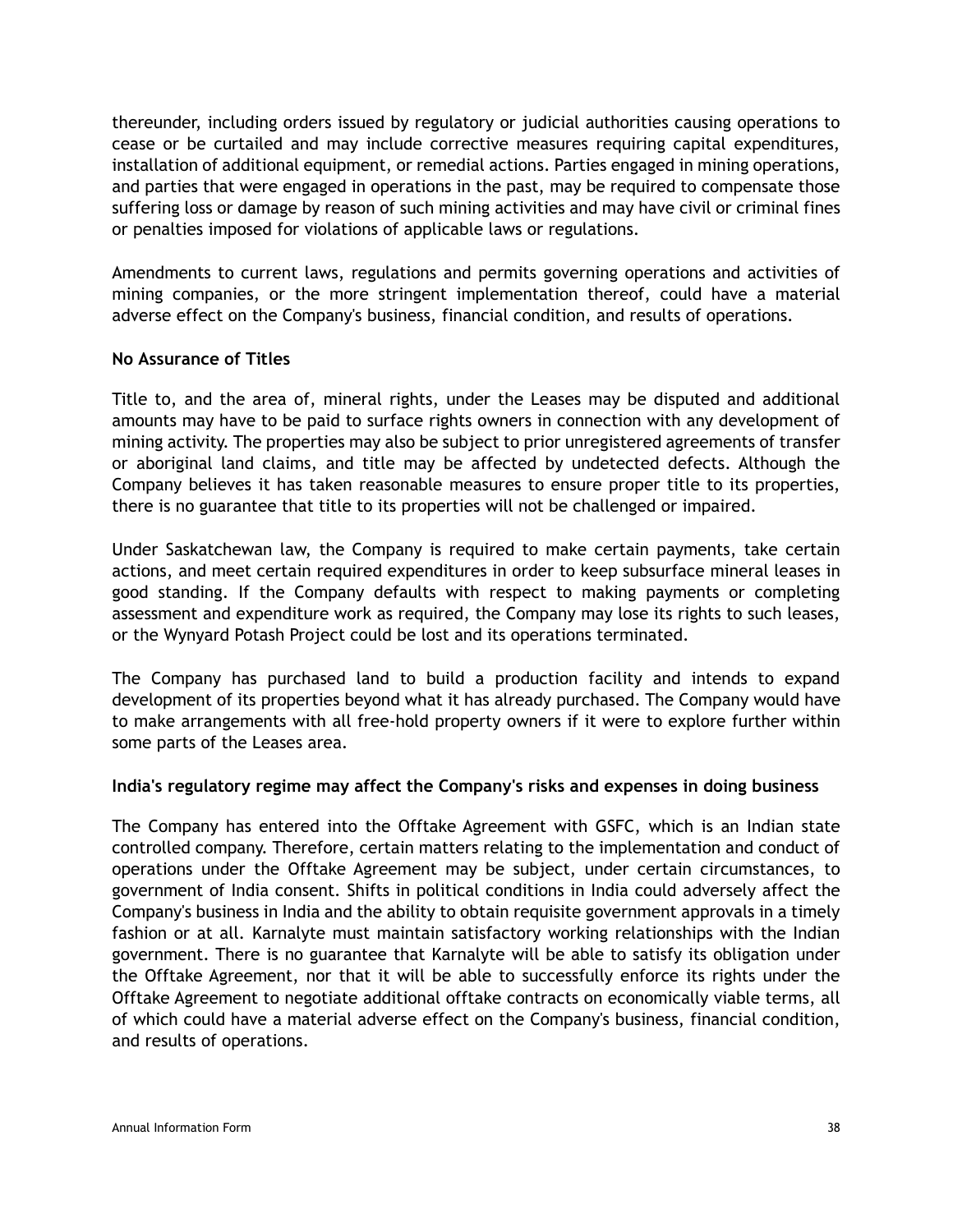#### **The Company relies on key personnel**

The development of the Karnalyte Property, the Wynyard Potash Project, and the Proteos Nitrogen Project will require specialized skills with respect to the exploration and project management. There is no assurance that the Company will be able to retain the required specialized skills and knowledge to meet its business objectives relating to the Karnalyte Property.

The Company's success will depend in large measure on the performance of its management and other key personnel. The loss of the services of any of such persons could have a material adverse effect on the Company's business, financial condition and results of operations. The Company does not have key person insurance in effect for management, and has no current plans to do so. The contributions of these individuals to the immediate operations of the Company may be of central importance. In addition, the competition for qualified personnel in the mining industry is intense and there can be no assurance that the Company will be able to attract and retain all personnel necessary for the development and operation of its business. Investors must rely upon the ability, expertise, judgment, discretion, integrity and good faith of the management of the Company.

#### **The Company relies on technical experts**

Exploration and development involves securing the services of and reliance on technical experts particularly in areas of drilling, assay testing and analysis, metallurgy, geology, resource analysis and reporting. The Company's inability to obtain or maintain the services of such technical experts may have a material adverse effect on the Company's ability to proceed with its exploration and development plans.

#### **The Company may rely on a limited number of suppliers**

The Company may only be able to purchase the required mining and production equipment from a limited number of contractors and/or suppliers. Any interruption in the operations of its suppliers and/or the inability to obtain timely delivery of key equipment of acceptable quality or any significant increases in the prices of such equipment could result in material production delays, increased costs and reductions in shipments of the Company's products, any of which could increase the Company's operating costs or could have a material adverse effect on the Company's business, financial condition and results of operations.

#### **The Company depends on adequate infrastructure**

The Company's activities will depend, to one degree or another, on adequate infrastructure. Reliable roads, bridges, power sources and water supply are important determinants which affect capital and operating costs. Unusual or infrequent weather phenomena, government, or other interference in the maintenance or provision of such infrastructure, or sabotage could adversely affect the Company's operations, financial condition, and results of operations. Adequate infrastructure development will also be required in any country in which the Company operates or transacts. The limited infrastructure available, the need for future development of infrastructure and the cost associated with such development may affect the Company's ability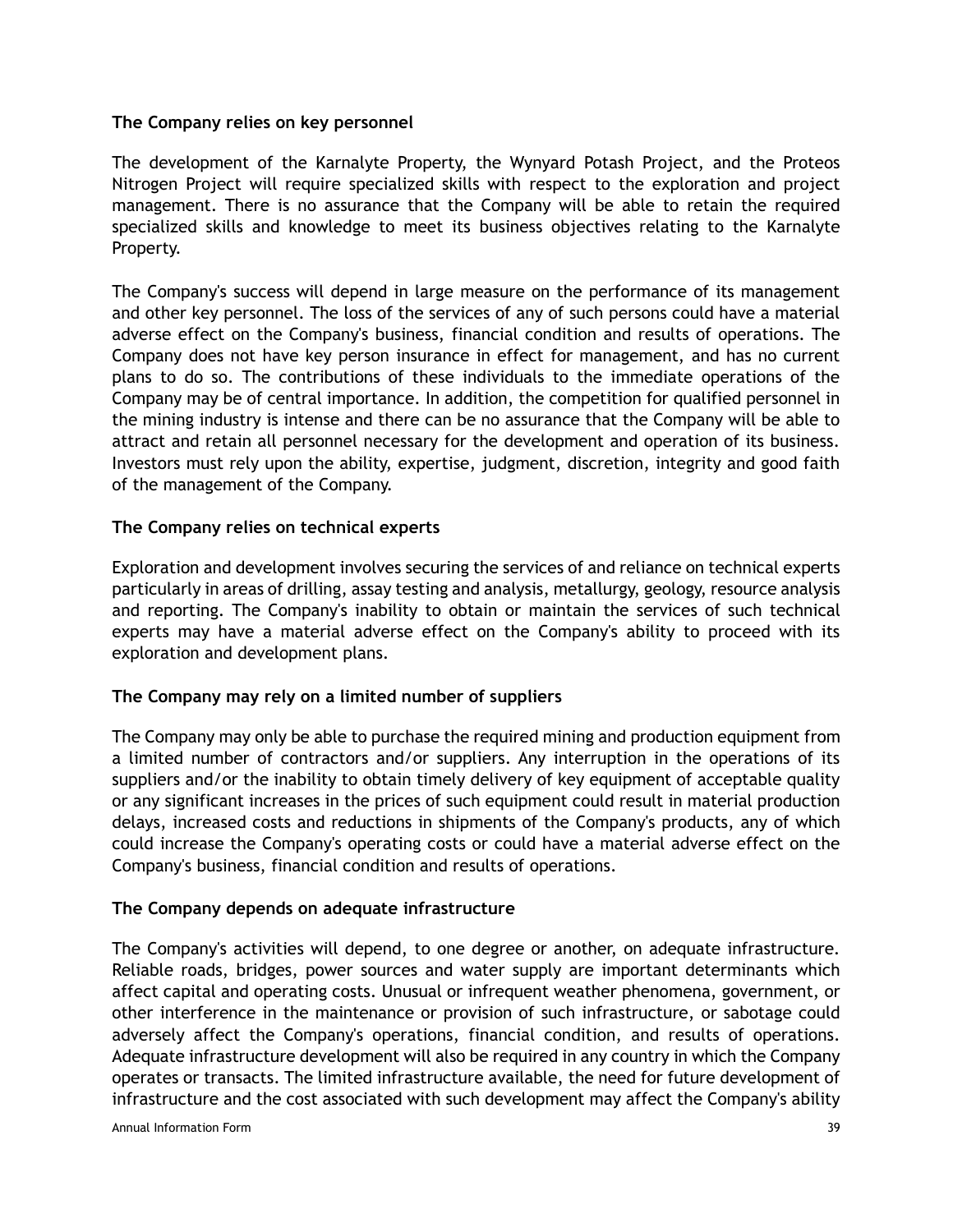to explore and develop its property and to export, store and transport its products. There can be no assurance that future instability in one or more of the countries in which Karnalyte operates or intends to operate in the future, actions by government or by companies doing business there, or actions taken by the international community will not have a material adverse effect on the countries in question and in turn on the Company's business, financial condition and results of operations.

# **The future trading price of the Common Shares will be subject to the price volatility associated with publicly traded securities**

Securities of mining companies have experienced, and continue to experience, substantial volatility often based on factors unrelated to the financial performance or prospects of the companies involved. These factors include macroeconomic developments in North America and globally, and market perceptions of the attractiveness of particular industries. As a result of any of these factors, the market price of the securities of the Company at any given point in time may be subject to market trends and macroeconomic conditions generally, notwithstanding any potential success of the Company in developing the Karnalyte Property, the Wynyard Potash Project, and the Proteos Nitrogen Project, creating revenues, cash flows or earnings and may not accurately reflect the long-term value of the Company. There can be no assurance that the continual fluctuations in the trading price of the Common Shares will not occur. This may have a material adverse effect on the market price or value of the Common Shares.

# **The Company has significant shareholders**

As of the date hereof, GSFC owns and controls an aggregate of 16,334,558 Common Shares, representing approximately 38.7% of the current issued and outstanding Common Shares. Accordingly, GSFC may be able to exercise influence over matters requiring shareholder approval. Market reaction to the foregoing may affect the demand for Common Shares and adversely affect the liquidity and market value of the Common Shares.

#### **The Company has no intention to pay dividends in the near future**

The Company has not paid dividends in the past and has no plans to pay dividends for the foreseeable future. The future dividend policy of the Company will be determined by the Board.

# **Protection of intellectual property may be necessary for maintaining the Company's competitive advantage, but cannot be assured**

The Company relies on various intellectual property rights to maintain proprietary control over its improvements to the industry standard solution mining process and the formulation of the Company's anticipated products.

The success of Karnalyte may depend, in part, on its ability to maintain trade secret protection and operate without infringing the proprietary rights of third parties. In certain cases, where management considers that a patent will be an effective means of maintaining the Company's competitive advantage, Karnalyte has made or may make application for patents in the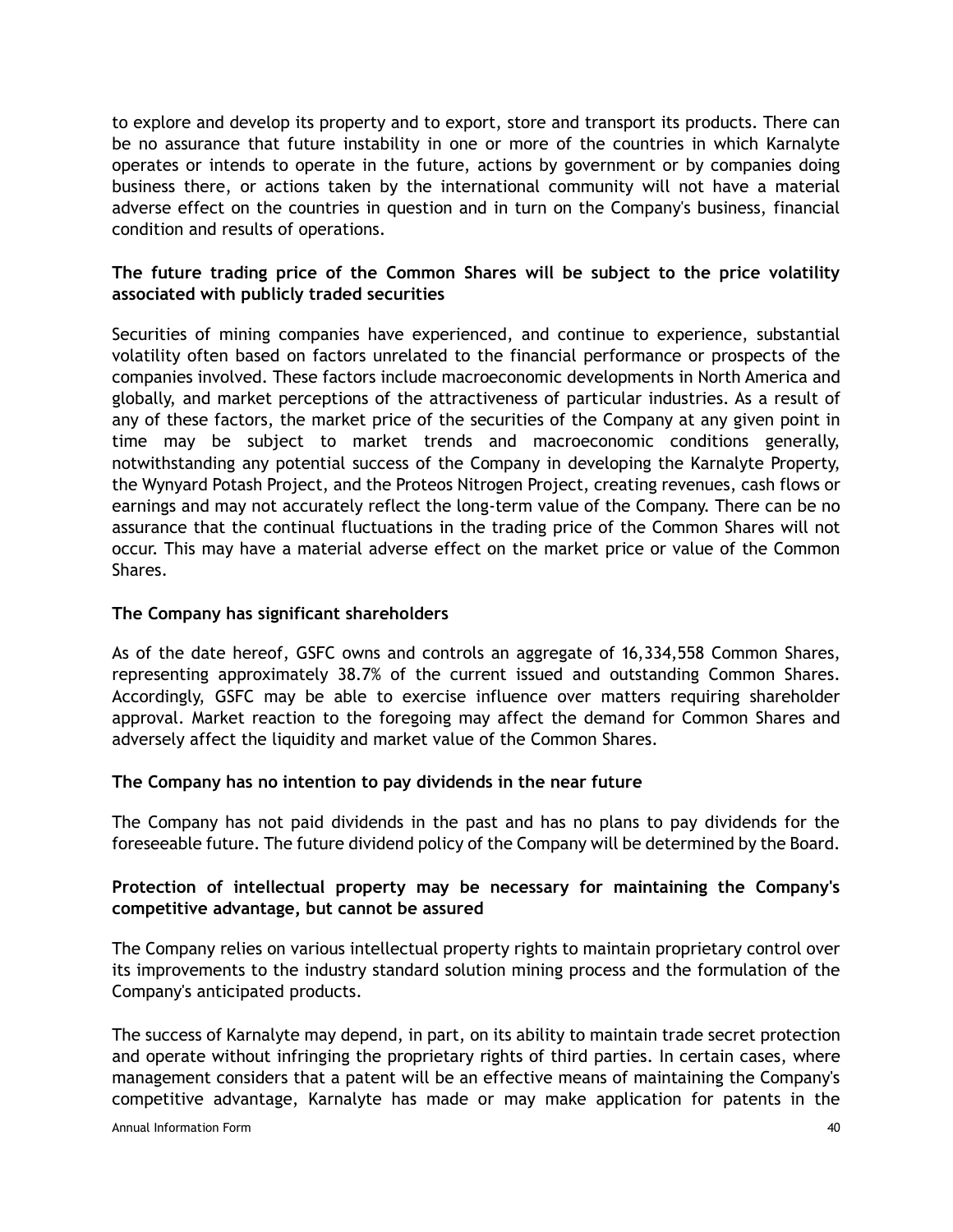appropriate jurisdictions. Karnalyte has also made applications to Canadian and United States trademark offices for the protection of its logos and branding.

There can be no assurance that the Company's patent applications will be valid, or that patents will issue from the patent applications that Karnalyte has filed or may file. Additionally, there can be no assurance that the scope of any claims granted in any patent will provide the Company with adequate protection for its improvements to the industry standard solution mining process and the formulation of the Company's anticipated products currently or in the future. Karnalyte cannot be certain that the creators of its technology were the first inventors of the improvements covered by patent applications or that they were the first to file. Accordingly, there can be no assurance that the patent applications will be valid or will afford Karnalyte with protection against competitors with similar improvements.

The products developed by Karnalyte may also incorporate technology and processes that will not be protected by any patent and are capable of being duplicated or improved upon by competitors. Accordingly, the Company may be vulnerable to competitors who develop competing technology, whether independently or as a result of acquiring access to the proprietary information of Karnalyte and trade secrets. In addition, effective patent and trademark protection may be unavailable or limited in certain foreign countries and may be unenforceable under the laws of certain jurisdictions. Policing unauthorized use of Karnalyte's improvements could prove to be difficult, and there can be no assurance that the steps taken by the Company will prevent misappropriation of its improvements. In addition, litigation may be necessary in the future to enforce Karnalyte's intellectual property rights, to protect its patents or trademarks, to determine the validity and scope of the proprietary rights of others, or to defend against claims of infringement or invalidity. Such litigation could result in substantial costs and diversion of resources and could have a material adverse effect on the Company's business, operating results and financial condition.

Although the Company does not believe that its improvements or trademarks infringe on the proprietary rights of any third parties, there can be no assurance that infringement or invalidity claims (or claims for indemnification resulting from infringement claims) will not be asserted or prosecuted against Karnalyte or that any such assertions or prosecutions will not materially adversely affect Karnalyte's business, financial condition or results of operations. Irrespective of the validity or the successful assertion of such claims, Karnalyte could incur significant costs and diversion of resources with respect to the defence thereof which could have a material adverse effect on Karnalyte's business, financial condition, and results of operations.

# **The Company may become subject to litigation, the results of which may have a material and adverse impact on the Company's business, financial position and prospects**

Annual Information Form 41 The Company may become involved in, named as a party to, or the subject of, various legal proceedings, as well as contract disputes, regulatory proceedings, tax proceedings and legal actions relating to intellectual property, product liability, property damage, property taxes, land rights, and the environment. The outcome with respect to outstanding, pending, or future proceedings cannot be predicted with certainty and may be determined adversely to Karnalyte and as a result, could have a material adverse effect on Karnalyte's business, financial condition, and results of operations. Even if the Company prevails in any such legal proceedings,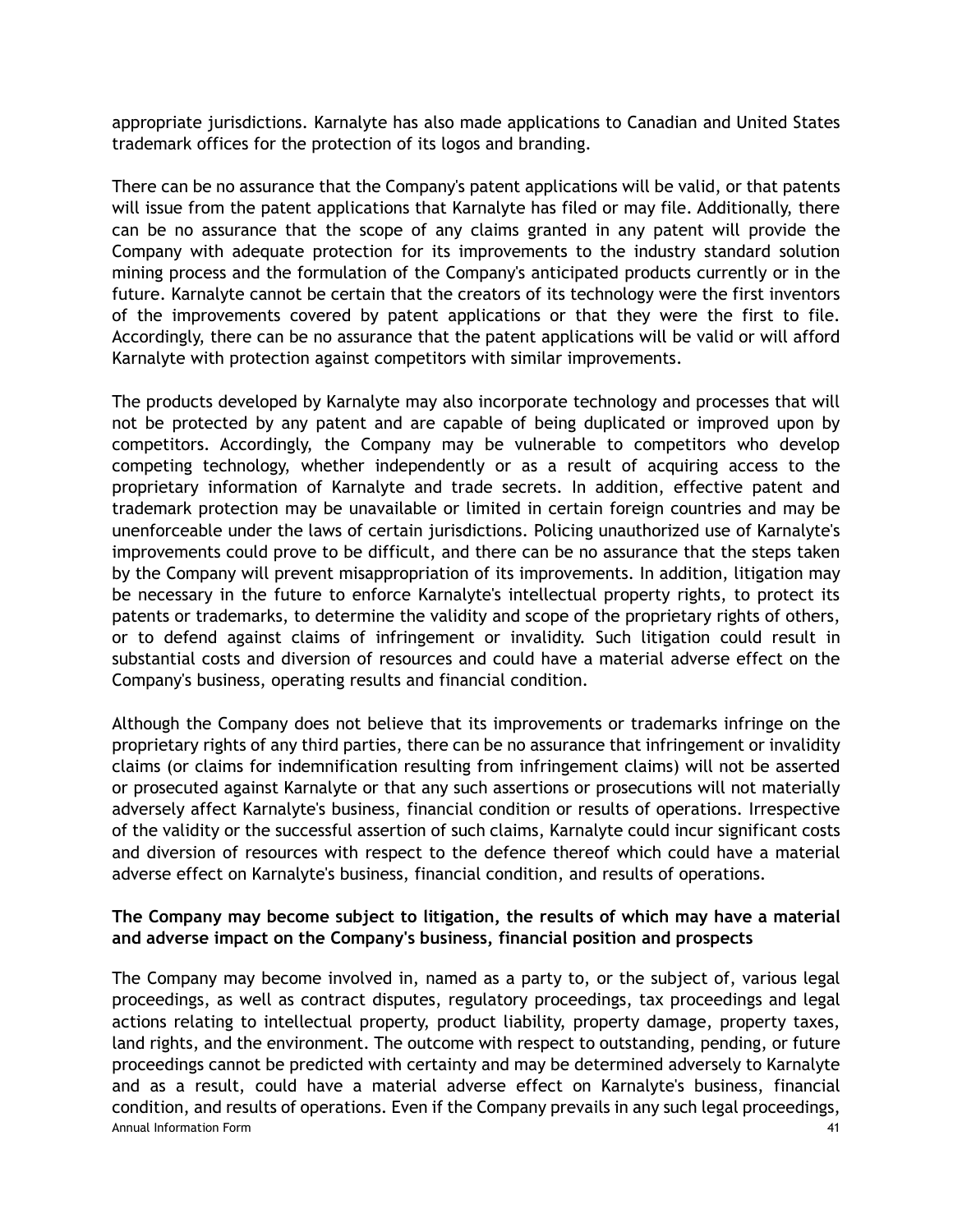the proceedings could be costly and time-consuming and would divert the attention of management and key personnel from Karnalyte's business operations, which could have a material adverse effect on Karnalyte's business, financial condition, and results of operations.

# **The Company does not insure against all possible risks**

Although the Company may obtain liability insurance in an amount which management considers adequate, the nature of the risks for mining companies is such that liabilities might exceed policy limits, the liabilities and hazards might not be insurable, or the Company might not elect to insure itself against certain liabilities due to high premium costs or other reasons. Should such liabilities occur, the Company could incur significant costs that could have a material adverse effect on Karnalyte's business, financial condition, and results of operations.

#### **The Company has negative operating cash flow**

For the year ended December 31, 2021, the Company had negative operating cash flow. The Company's ability to generate positive operating cash flow will depend upon a number of factors, including, among others, its ability to successfully construct and operate the Wynyard Potash Project or the Proteos Nitrogen Project, the quantity of potash and nitrogen fertilizer products that will be produced and the price at which the Company can sell the potash and nitrogen fertilizer products produced from the Wynyard Potash Project or the Proteos Nitrogen Project. If positive operating cash flow is not achieved in a timely fashion, the Company may be required to raise additional funds through the issuance of additional equity or debt securities. There is no assurance such financing will be available or, if available, that it will be on terms favourable to the Company.

#### **Future operational and marketing risks may affect the Company**

There is a risk that the Initial Facility, when constructed, may not be or continue to be profitable or successful. There can be no assurance that the Initial Facility will commence commercial operation on schedule or at all, or that the Initial Facility will operate at planned production capacity. The delay or cancellation of any of the planned expansion may affect the Company's ability to satisfy customer orders.

There are also many risks associated with the operating facilities, including the ability to secure materials and components, utility prices, the failure or substandard performance of equipment, hiring and maintaining a productive and reliable workforce, labour disputes, natural disasters, suspension of operations and compliance with existing and new governmental statutes, regulations, and policies. The occurrence of material operational problems, including but not limited to any of the events described above, could have a material adverse effect on the Company's business, financial condition and results of operations.

Annual Information Form 42 Achieving market success will require substantial marketing efforts and the expenditure of significant funds to inform potential customers and third party distributors of the distinctive characteristics and benefits of Karnalyte's products. The Company's long-term success may also depend, to a significant extent, on its ability to develop its marketing function. The Company will, among other things, have to attract and retain experienced marketing and sales personnel.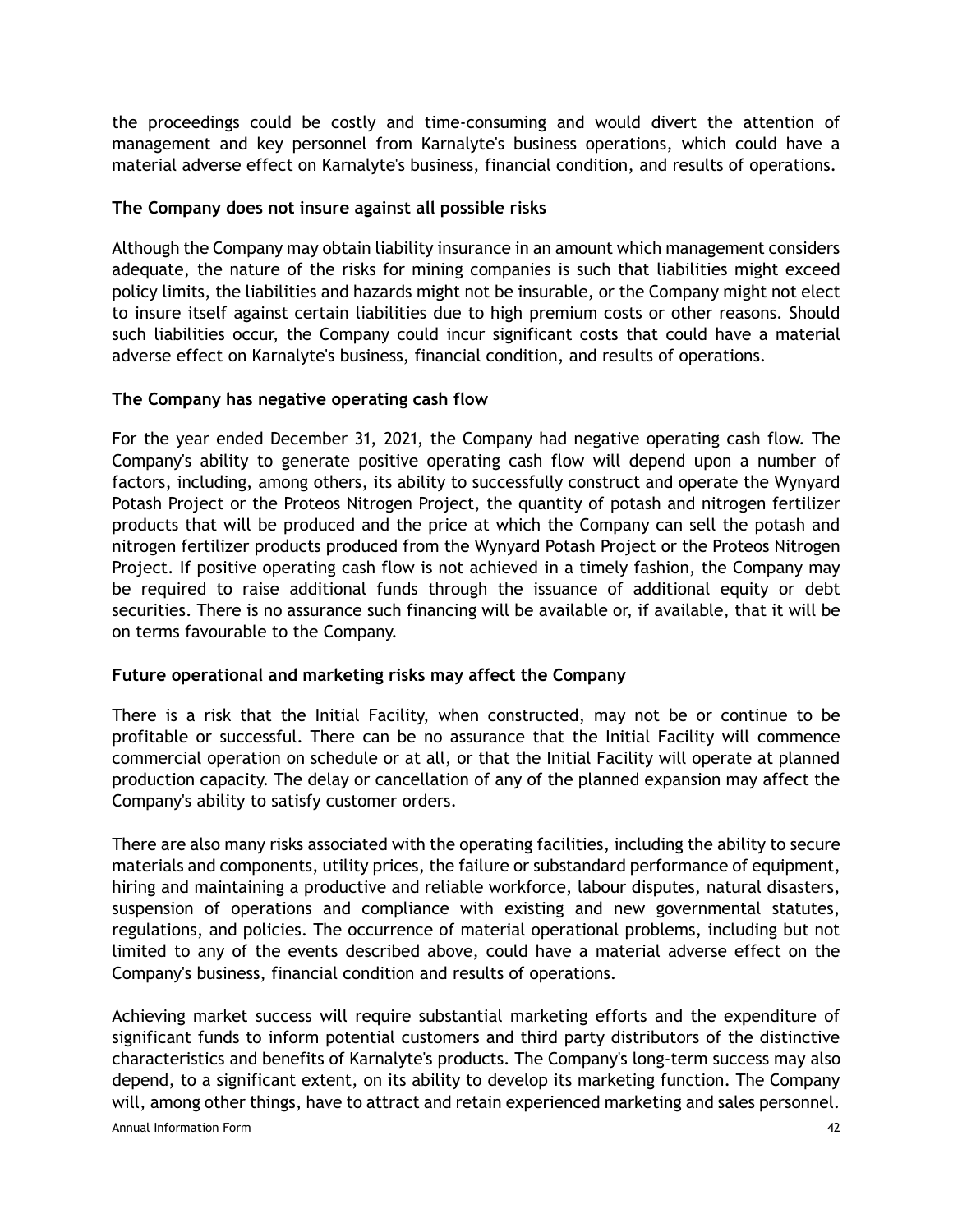No assurance can be given that the Company will be able to attract and retain qualified or experienced marketing and sales personnel or that any efforts undertaken by such personnel will be successful.

Other than the Offtake Agreement with GSFC, the Company does not currently have any contracts in place for the sale of any future production. To the extent that future customers or third parties delay, reduce or cancel orders or are unable or refuse to pay for products and services purchased in a timely fashion or at all, the Company's business, financial condition, and results of operations may be adversely affected.

# **Environmental regulations may adversely impact the Company**

All phases of the Company's operations are subject to environmental regulation. Environmental legislation is becoming stricter, with increased fines and penalties for non-compliance, more stringent environmental assessments of proposed projects, and a heightened degree of responsibility for companies and their officers, directors and employees. There can be no assurance that environmental regulation will not adversely affect the Company's business, financial condition and results of operations. Environmental hazards may exist on the Karnalyte Property that are unknown to the Company at present, which may be naturally occurring or could have been caused by previous or existing owners or operators of the property. Reclamation costs are uncertain and planned expenditures estimated by management may differ from the actual expenditures required.

Environmental legislation provides for restrictions and prohibitions on spills, releases or emissions of various substances produced in association with certain mining industry operations, which could result in environmental pollution. A breach of such legislation may result in the imposition of fines and penalties. In addition, certain types of operations require the submission and approval of environmental impact assessments.

Environmental assessments of proposed projects carry a heightened degree of responsibility for companies and directors, officers and employees. The cost of compliance with changes in governmental regulations has a potential to reduce the profitability of operations. There is no assurance that future changes in environmental regulation, if any, will not adversely affect the Company's business, financial condition, and results of operations.

#### **Governmental and regulatory requirements could adversely impact the Company**

Annual Information Form 43 The current exploration and development activities, and future operations of the Company, are and will be governed by laws and regulations governing mineral concession acquisition, prospecting, development, mining, production, exports, taxes, labour standards, occupational health, waste disposal, toxic substances, land use, water use, environmental protection, aboriginal land claims, mine safety, and other matters. Companies engaged in exploration activities and in the development and operation of mines and related facilities may experience increased costs and delays in production and other schedules as a result of the need to comply with applicable laws, regulations, and permits. Permits are subject to the discretion of government authorities and there can be no assurance that the Company will be successful in obtaining all required permits. Amendments to current laws and regulations governing the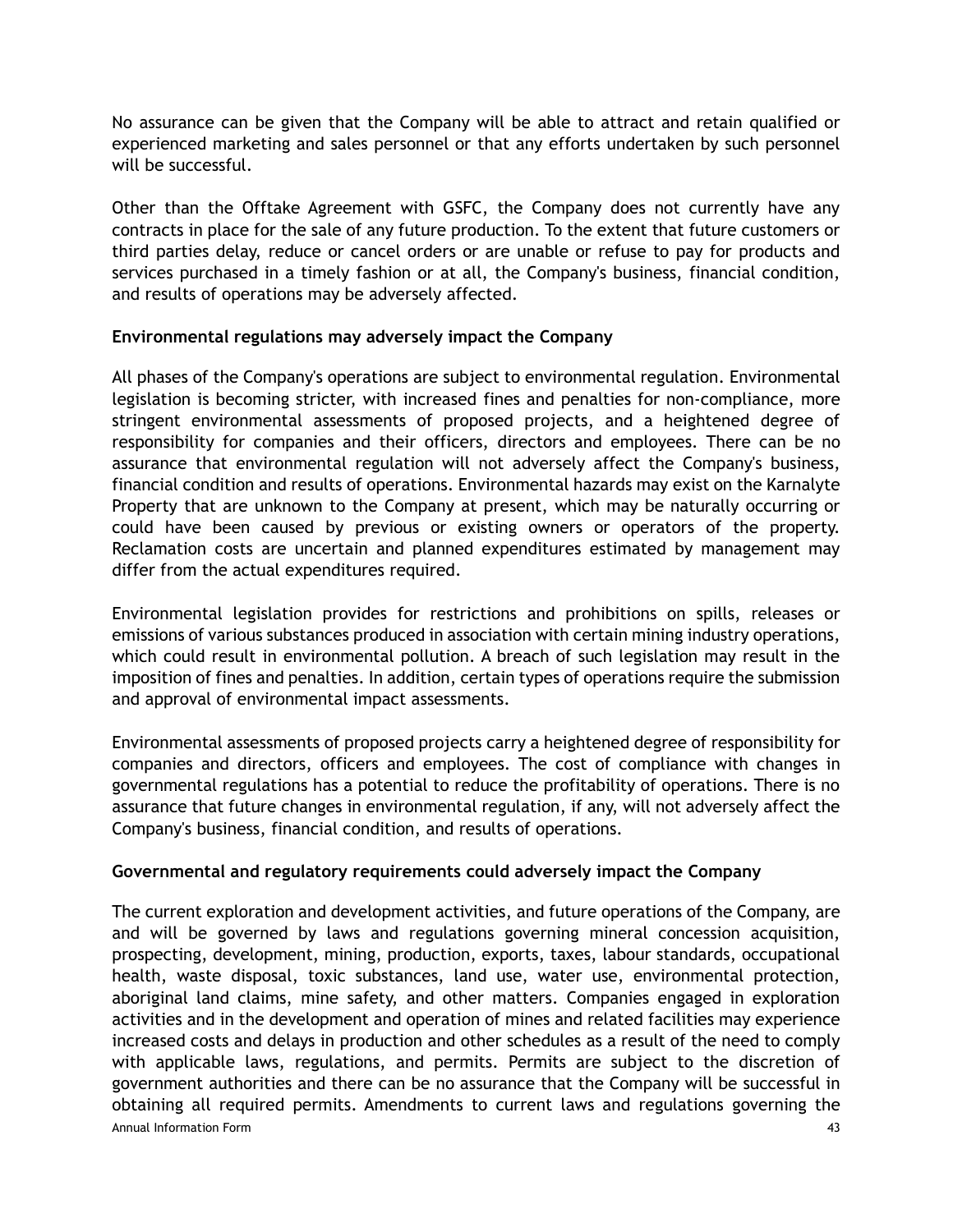operations and activities of the Company or more stringent implementation thereof could have a material adverse effect on the Company's business, financial condition, and results of operations. Further, there can be no assurance that all permits which the Company may require for future exploration, construction of mining facilities and conduct of mining operations will be obtainable on reasonable terms or on a timely basis, or that such laws and regulations would not have an adverse effect on any project which the Company may undertake.

Failure to comply with applicable laws, regulations and permits may result in enforcement actions thereunder, including the forfeiture of claims, orders issued by regulatory or judicial authorities requiring operations to cease or be curtailed, and may include corrective measures requiring capital expenditures, installation of additional equipment or costly remedial actions. The Company may be required to compensate those suffering loss or damage by reason of its mineral exploration and development activities and may have civil or criminal fines or penalties imposed for violations of such laws, regulations and permits. Existing and possible future laws, regulations and permits governing operations and activities of exploration companies, or more stringent implementation thereof, could have a material adverse effect on Karnalyte's business, financial condition, and results of operations. Changes to tax laws may also have an adverse effect on the Company's future earning potential.

# **The Company's future mining operations are subject to the normal risks associated with mine operations**

The Company's future mining operations are subject to the risks normally related to the extraction of minerals, incidents including explosions, fires, flooding, discharge of toxic chemicals and other hazards, all of which could result in personal injuries, loss of life, damage to the property of the Company and others, environmental damage, delayed production, increased production costs, unexpected capital costs, and possible legal liability for any and all damages. The occurrence of any such risks or such liabilities may have a material adverse effect on Karnalyte's business, financial condition and results of operations.

#### **Competition in the mining industry may adversely affect the Company**

The potash mining industry is highly competitive. The Company competes with other mining companies, many of which have greater resources and experience and are currently in advanced stages of development or production. Competition in the potash and magnesium product industry is primarily for properties which can be developed and can produce economically; the technical expertise to find, develop, and operate such properties; the labour to operate the properties; the capital for the purpose of funding such properties; and the marketing of potash to foreign and domestic markets. Many competitors not only explore for and mine potash, but conduct refining and marketing operations on a worldwide basis. Such competition may result in the Company being unable to acquire desired properties, to develop and integrate new technologies, to recruit or retain qualified employees, to acquire the capital necessary to fund its operations and develop its properties or to successfully market its products. The Company's inability to compete with other mining companies would have a material adverse effect on the Company's business, financial condition and results of operations.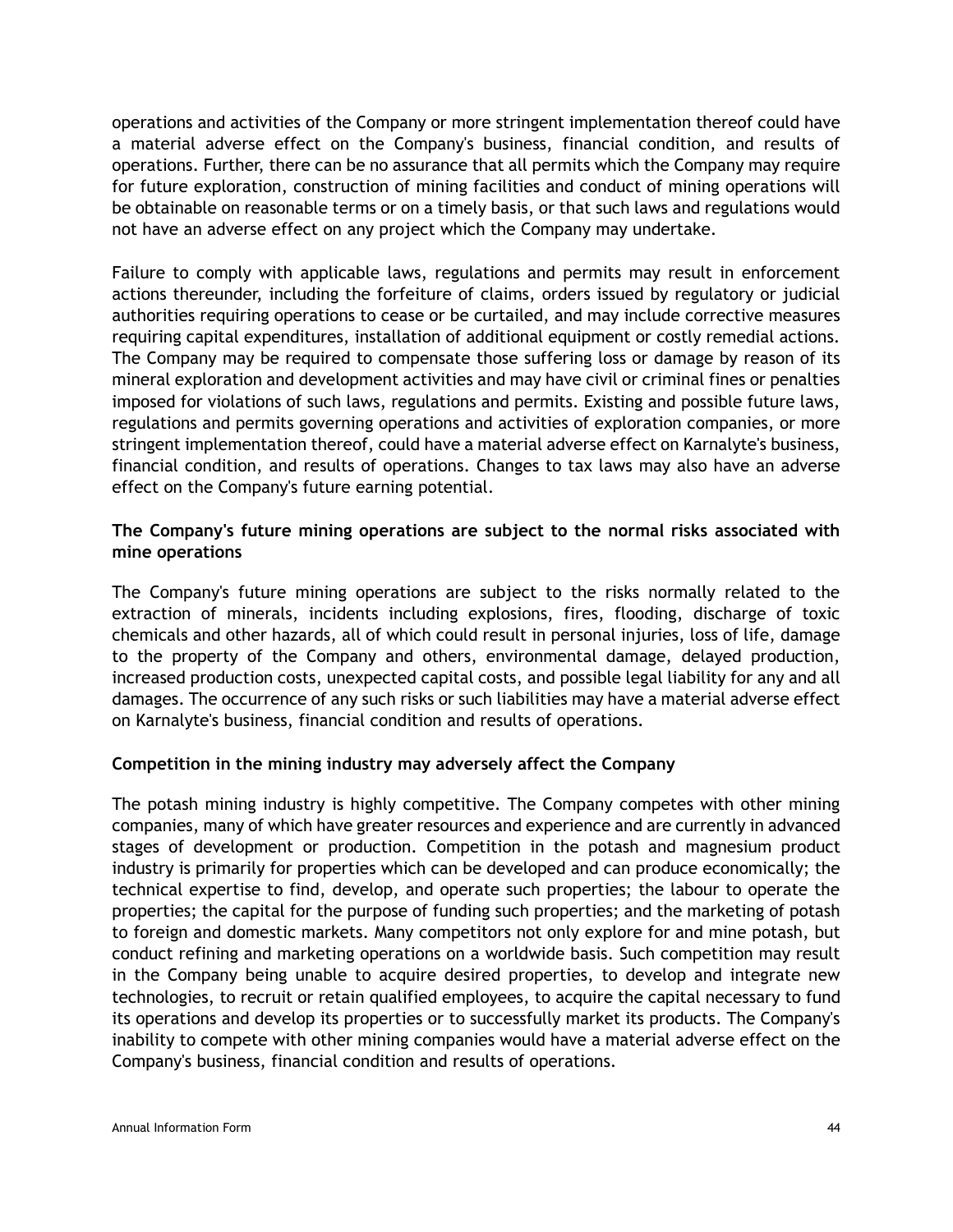#### **The Company may be subject to risks associated with foreign operations**

International operations are subject to political, economic and other uncertainties including, among others, risk of war, risk of terrorist activities, border disputes, expropriation, renegotiations or modification of existing contracts, restrictions on repatriation of funds, import, export and transportation regulations and tariffs, taxation policies including royalty and tax increases and retroactive tax claims, exchange controls, limits on allowable levels of production, currency fluctuations, labour disputes, sudden changes in laws, government control over potash, nitrogen fertilizer, and magnesium pricing and other uncertainties arising out of foreign government impact over the Company's future international operations. The governments and other regulatory agencies in the foreign jurisdictions in which Karnalyte intends to operate in the future may make sudden changes in laws relating to taxation or impose higher tax rates which may affect Karnalyte's operations in a significant manner. In the event of a dispute arising from international operations, the Company may be subject to the jurisdiction of foreign courts or may not be successful in subjecting foreign persons to the jurisdiction of courts in Canada. There can be no assurances that Karnalyte will be successful in protecting itself from the impact of such risks.

#### **Currency fluctuations may adversely impact the financial position of the Company**

Karnalyte has entered into the Offtake Agreement with GSFC for the sale of certain of its potash production. Sales under the Offtake Agreement are denominated in US dollars. Karnalyte may sell additional potash to the US or other foreign markets in the future. Net income from sales into the US and other foreign markets may be denominated in US dollars, and resulting fluctuations in the currency exchange rate between the Canadian dollar and the US dollar may have an impact on the Canadian dollar amount of net income realized from future potential sales to foreign markets.

#### **Global financial conditions may adversely affect the Company's financial position**

Current financial conditions globally continue to be subject to increased volatility with increasing global market uncertainty. Access to financing on satisfactory terms continues to be negatively impacted by economic uncertainties resulting from the ability of certain governments to meet their debt payment obligations. These factors may impact the ability of the Company to obtain equity and/or debt financing in the future and, if obtained, on terms favourable to the Company. If these increased levels of volatility and market turmoil continue, the Company's operations could be adversely impacted and/or the Company may not be able to secure appropriate debt or equity financing, any of which could affect the trading price of the Company's securities in an adverse manner.

#### **Weather patterns may affect future demand**

Anomalies in regional weather patterns can have a significant and unpredictable impact on the demand for the Company's products and services, and may also have an impact on prices, and, as a result, may impact future revenue. The Company's future customers have limited windows of opportunity to complete required tasks at each stage of crop cultivation. Should adverse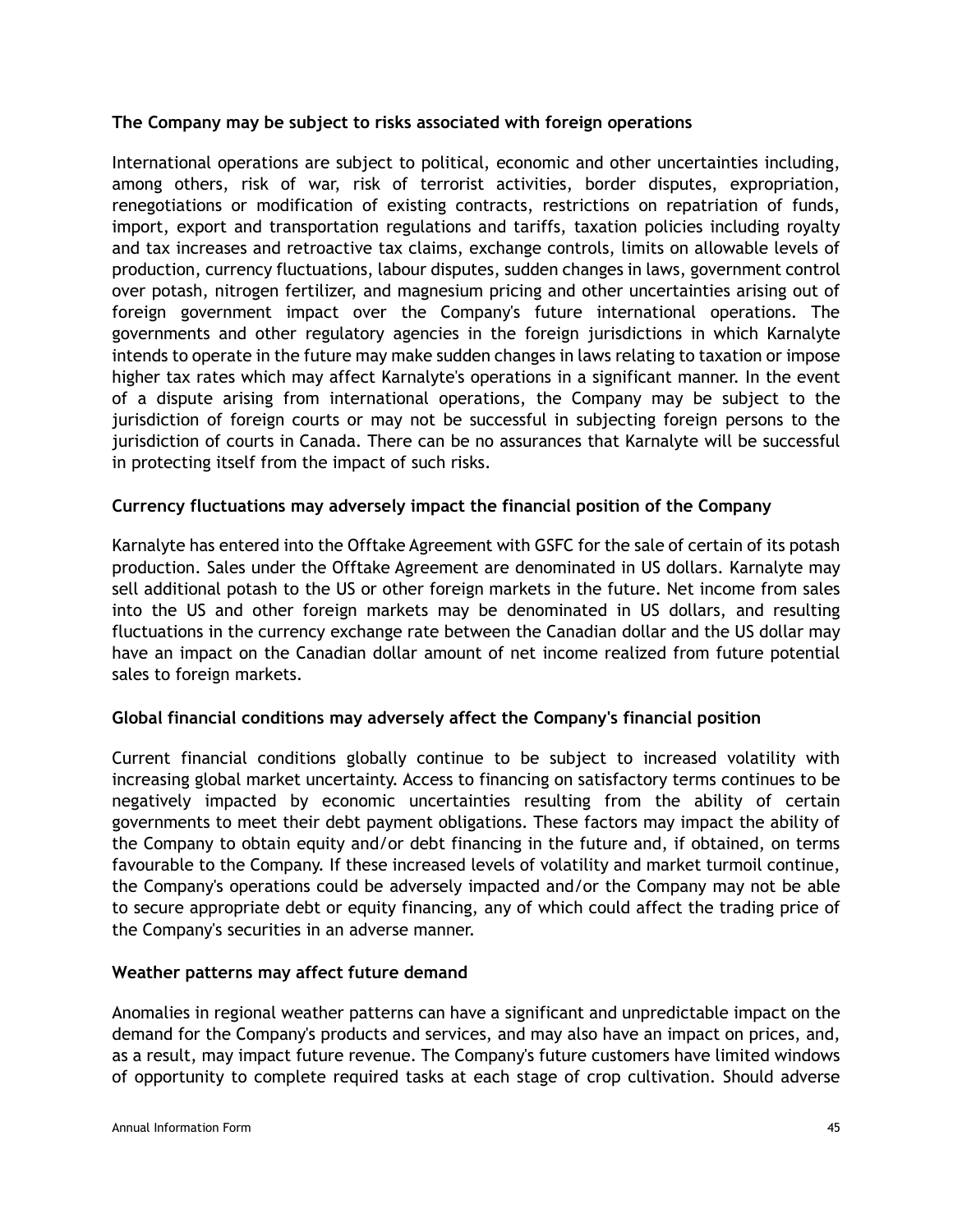weather occur during these seasonal windows, the Company could face the possibility of reduced revenue in the season without the opportunity to recover until the following season.

## **The Company's internal controls over financial reporting and disclosure controls may prove ineffective**

Inadequate disclosure controls or ineffective internal controls over financial reporting could result in an increased risk of material misstatements in the financial reporting and public disclosure record of the Company. An internal control system, no matter how well conceived and operated, can provide only reasonable, not absolute, assurance to management and the Board regarding achievement of intended results. The Company's current system of internal and disclosure controls places reliance on a limited number of personnel to perform a variety of control functions including reviews, analysis, reconciliations and monitoring. The failure of individuals to perform such functions or properly implement the controls as designed could have a material adverse effect on the Company's business, results of operations and financial condition. The Company has previously disclosed material weaknesses in the Company's internal controls over financial reporting, as described in the restated MD&A for the three and nine months ended September 30, 2015. These material weaknesses may increase the risk of material misstatements in the financial statements.

#### **Forward-looking information may prove inaccurate**

Investors are cautioned not to place undue reliance on forward-looking information. By its nature, forward-looking information involves numerous assumptions and known and unknown risks and uncertainties, of both a general and specific nature, that could cause actual results to differ materially from those suggested by the forward-looking information or contribute to the possibility that predictions, forecasts or projections will prove to be materially inaccurate.

#### <span id="page-47-0"></span>**DIVIDEND POLICY**

The Company has not declared or paid a dividend. Other than pursuant to the TSX's policies and the requirements of the ABCA, there are currently no restrictions on the Company that would prevent it from paying a dividend. However, the Board of Directors intends to retain future earnings for reinvestment in the Company's business, and therefore, has no current intention to declare or pay dividends on the Common Shares in the foreseeable future. The Company's dividend policy will be reviewed from time to time in the context of its earnings, financial condition, and other relevant factors.

#### <span id="page-47-1"></span>**GENERAL DESCRIPTION OF CAPITAL STRUCTURE**

The authorized share capital of the Company consists of an unlimited number of Common Shares and an unlimited number of Preferred Shares issuable in series. The following is a summary of the rights, privileges, restrictions, and conditions attaching to each class of shares of Karnalyte.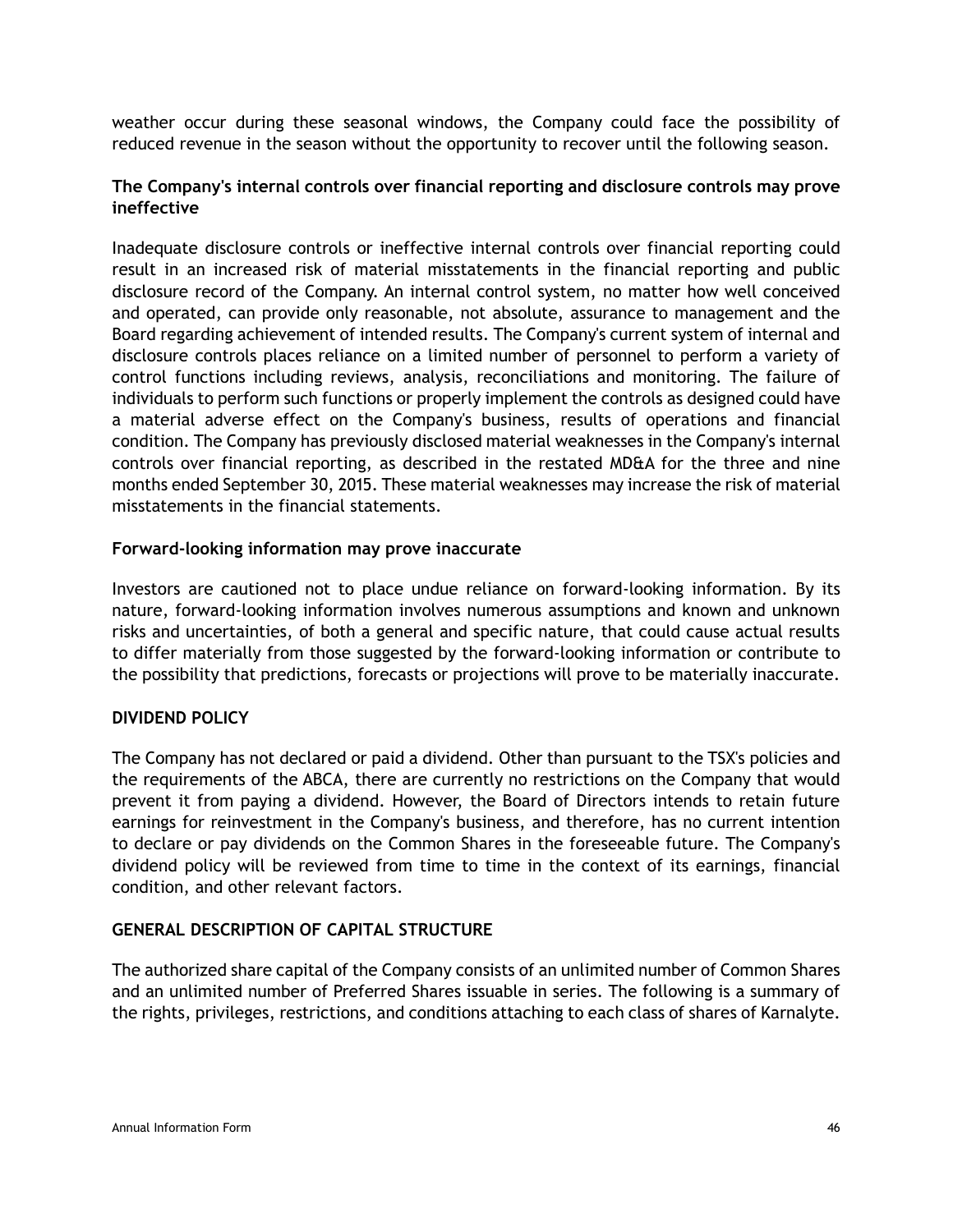#### **Common Shares**

The holders of Common Shares are entitled to receive notice of, and to vote at every meeting of the Karnalyte shareholders and have one vote for each Common Share held. Subject to the rights, privileges, restrictions, and conditions attaching to any Preferred Shares of the Company, the holders of Common Shares are entitled to receive such dividends as the directors of Karnalyte from time to time, by resolution, declare. Subject to the rights, privileges, restrictions and conditions attached to any Preferred Shares of the Company, in the event of the liquidation, dissolution or winding-up of the Company or upon any distribution of the assets of Karnalyte among Karnalyte shareholders being made (other than by way of dividend out of monies properly applicable to the payment of dividends), the holders of Common Shares are entitled to share in the proceeds pro rata.

#### **Preferred Shares**

The Company is also authorized to issue an unlimited number of Preferred Shares without nominal or par value, of which, as at the date hereof, none have been issued. The Preferred Shares of Karnalyte may be issued in one or more series and the directors are authorized to fix the number of shares in each series and to determine the designation, rights, privileges, restrictions, and conditions attached to the shares of each series. The Preferred Shares of Karnalyte rank on a parity with the Preferred Shares of every other series and are entitled to a priority over the Common Shares, and any other class of shares ranking junior to the Preferred Shares of the Company with respect to the payment of dividends and the distribution of assets upon the liquidation of the Company.

#### <span id="page-48-0"></span>**MARKET FOR SECURITIES**

The Common Shares are listed and posted for trading on the TSX under the trading symbol "KRN". The following table sets forth certain trading information in respect of the Common Shares on the TSX for the periods indicated.

| 2021     | Trading Price (\$) | Price Range (\$) |      |                       |
|----------|--------------------|------------------|------|-----------------------|
|          | Close (Average)    | High             | Low  | <b>Trading Volume</b> |
| January  | 0.27               | 0.31             | 0.23 | 288,300               |
| February | 0.25               | 0.29             | 0.21 | 502,400               |
| March    | 0.22               | 0.28             | 0.20 | 308,900               |
| April    | 0.20               | 0.22             | 0.18 | 160,200               |
| May      | 0.21               | 0.23             | 0.20 | 122,100               |
| June     | 0.20               | 0.23             | 0.18 | 334,600               |
| July     | 0.19               | 0.21             | 0.17 | 119,000               |
| August   | 0.19               | 0.22             | 0.16 | 297,800               |

#### **Common Shares**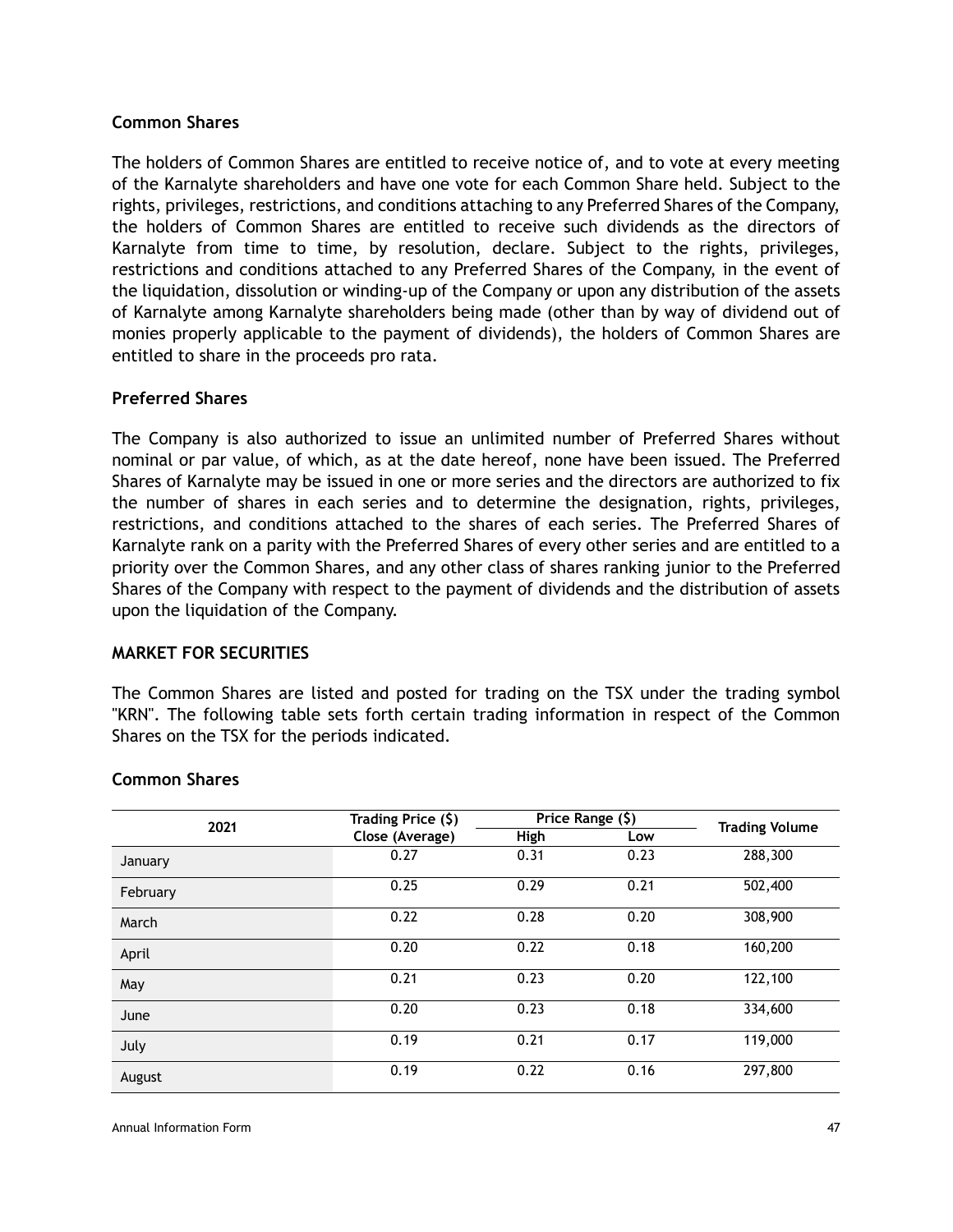| September       | 0.17 | 0.19 | 0.13 | 657,800   |
|-----------------|------|------|------|-----------|
| <b>October</b>  | 0.14 | 0.16 | 0.12 | 754,000   |
| November        | 0.20 | 0.29 | 0.12 | 2,630,600 |
| <b>December</b> | 0.29 | 0.45 | 0.20 | 1,012,900 |

#### <span id="page-49-0"></span>**DIRECTORS AND OFFICERS**

The term of office of the directors expires annually at the time of the Company's annual shareholder meeting or when or until their successor is duly appointed or elected. The term of office of the Company's executive officers expires at the discretion of the Company's directors.

As at December 31, 2021, the Company's current directors and executive officers as a group beneficially owned, directly or indirectly, or exercise control or direction over, none of the issued and outstanding Common Shares representing 0% of the Common Shares outstanding at December 31, 2021.

As of the date of this AIF, the Company's directors and executive officers as a group beneficially own, directly or indirectly, or exercise control or direction over, none of the issued and outstanding Common Shares representing 0% of the Common Shares outstanding. This amount does not include Common Shares held by GSFC.

Including the 16,334,558 Common Shares held by GSFC, the Company's directors and executive officers as a group beneficially own, directly or indirectly, or exercise control or direction over 16,334,558 Common Shares or 38.7% of the issued and outstanding Common Shares.

The following table sets out the names and municipalities of residence of the directors and executive officers of the Company, their present position(s) and offices with the Company, their principal occupations during the last five years and their holdings of Common Shares as at the date hereof.

| Name and<br>Municipality of<br><b>Residence</b> | Office held and<br>Date became a<br>Director (as<br>applicable) | Present and Principal Occupation for the Past<br><b>Five Years</b> | Number of<br><b>Common Shares</b><br><b>Beneficially</b><br><b>Owned Directly or</b><br>Indirectly |
|-------------------------------------------------|-----------------------------------------------------------------|--------------------------------------------------------------------|----------------------------------------------------------------------------------------------------|
| Vishvesh D.                                     | Director since                                                  | Executive Director & CFO of GSFC. Prior                            | $\mathsf{nil}^{(3)}$                                                                               |
| Nanavaty                                        | March 7, 2013.                                                  | thereto, Senior Vice President (Finance) & CFO<br>of GSFC.         |                                                                                                    |
| Vadodara,                                       |                                                                 |                                                                    |                                                                                                    |
| Gujarat State,<br>India                         |                                                                 |                                                                    |                                                                                                    |
| D.C. Anjaria $(1)(2)$                           | Director since                                                  | Mr. Anjaria owns the consulting firm                               | nil                                                                                                |
|                                                 | August 9, 2019.                                                 | International Financial Solutions Pvt. Ltd.,                       |                                                                                                    |
| Ahmedabad,                                      |                                                                 | which he founded after having served for 20                        |                                                                                                    |
| India                                           |                                                                 | years as a Vice President with Citibank. Mr.                       |                                                                                                    |
|                                                 |                                                                 | Anjaria currently serves as an independent                         |                                                                                                    |
|                                                 |                                                                 | director Ratnamani Metal and Tubes Ltd.                            |                                                                                                    |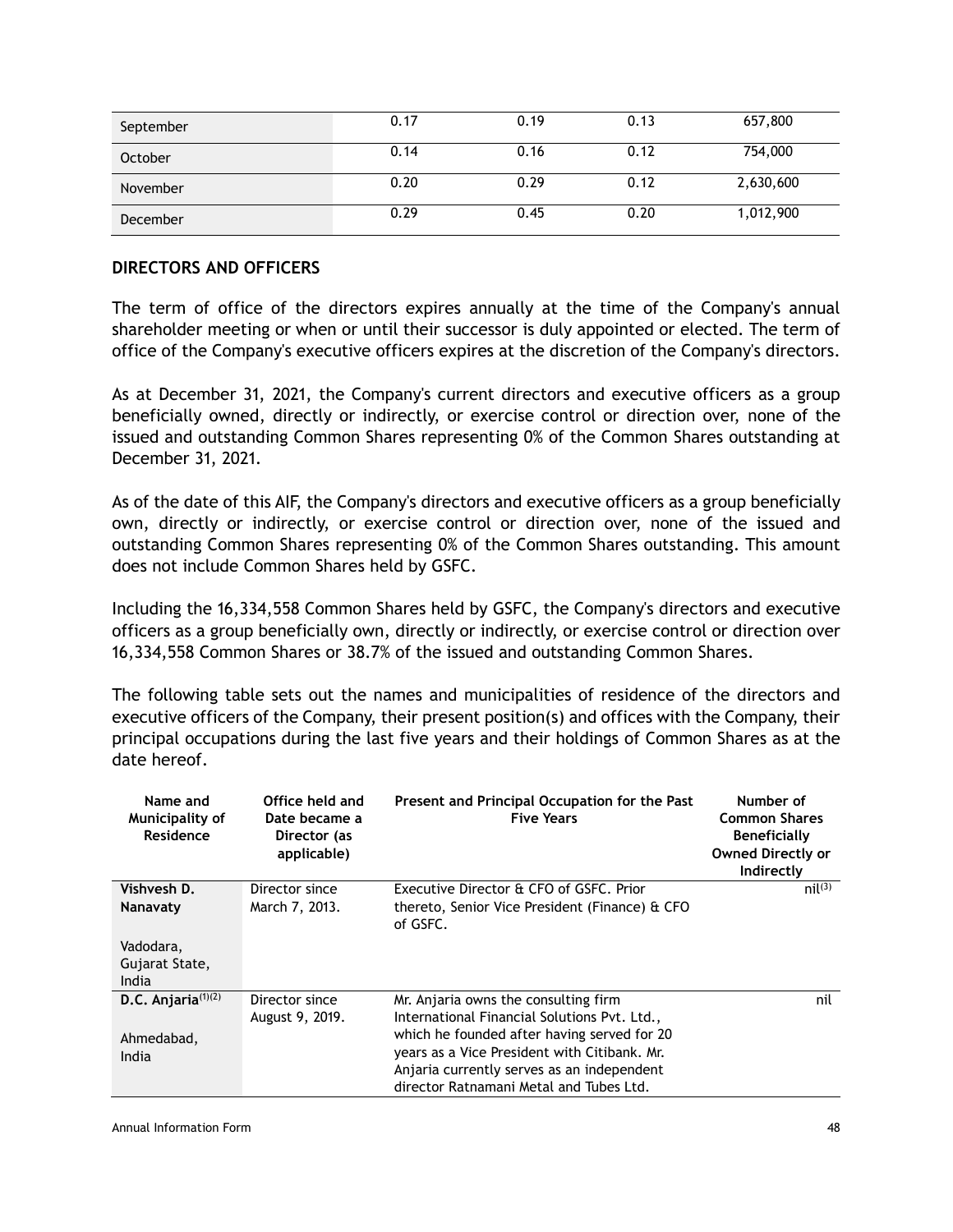| Gerald<br>Scherman $(1)$<br>Saskatoon,<br>Saskatchewan,<br>Canada            | Director since<br>December 23, 2019. | Retired. Prior to that, Mr. Scherman spent more<br>than 15 years with AREVA Resources Canada Inc.<br>(now ORANO Canada Inc.). He retired from<br>AREVA as its Senior Vice President & Chief<br>Financial Officer and a member of its board of<br>directors.                                                                                                                | nil        |
|------------------------------------------------------------------------------|--------------------------------------|----------------------------------------------------------------------------------------------------------------------------------------------------------------------------------------------------------------------------------------------------------------------------------------------------------------------------------------------------------------------------|------------|
| <b>Derek</b><br>Hoffman $(1)(2)$<br>Saskatoon,<br>Saskatchewan,<br>Canada    | Director since<br>June 29, 2021      | Lawyer with the Hoffman Group. Prior to this,<br>Partner, Leader - Mining Group at Miller<br>Thomson LLP, prior to that lawyer, MLT Aikins<br>LLP and prior to that Legal Counsel, BHP<br>Billiton. Mr. Hoffman currently serves as an<br>independent director of Prairie Diagnostic<br>Services Inc.                                                                      | nil        |
| Dilip V.<br>Pathakjee <sup>(2)</sup><br>Vadodara,<br>Gujarat State,<br>India | Director since<br>June 29, 2021      | Senior Vice President of Materials Management<br>of GSFC. Mr. Pathakjee is also serving as a<br>Director with Tunisian Indian Fertilizers -<br>TIFERT, SA.                                                                                                                                                                                                                 | $ni^{(3)}$ |
| <b>Danielle Favreau</b><br>Saskatoon,<br>Saskatchewan,<br>Canada             | Officer since<br>December 31, 2015.  | Interim Chief Executive Officer since July 27,<br>2020. Prior thereto, Chief Financial Officer and<br>Interim Chief Executive Officer from July 26,<br>2020 to September 11, 2019. Prior thereto,<br>Chief Financial Officer from December 15, 2017<br>to July 26, 2020. Prior thereto, Interim Chief<br>Financial Officer from December 31, 2015 to<br>December 14, 2017. | nil        |
| <b>Christie Gradin</b><br>Saskatoon,<br>Saskatchewan,<br>Canada              | Officer since<br>July 27, 2020       | Interim Chief Financial Officer since July 27,<br>2020. Ms. Gradin is currently the CEO of Christie<br>Gradin, CPA P.C. Inc., providing CFO services to<br>multiple organizations and industries. Prior<br>thereto, served as the Director of Finance and<br>Administration at SED Systems, a division of<br>Calian Inc.                                                   |            |

#### **Notes:**

(1) Member of the Audit Committee.

(2) Member of the Compensation, Corporate Governance and Nominating Committee.

(3) This amount does not include the 16,334,558 Common Shares held by GSFC.

#### **Cease Trade Orders**

To the knowledge of Karnalyte, no director or executive officer of Karnalyte is, as of the date of this AIF, or was within 10 years prior to the date of this AIF, a director, chief executive officer or chief financial officer of any company (including Karnalyte) that: (i) was subject to a cease trade order, an order similar to a cease trade order or an order that denied the relevant company access to any exemption under securities legislation and which order was in effect for a period of more than 30 consecutive days while such person was acting in the capacity as director, chief executive officer or chief financial officer of such company; or (ii) was subject to any of the foregoing orders for a period of more than 30 consecutive days after such person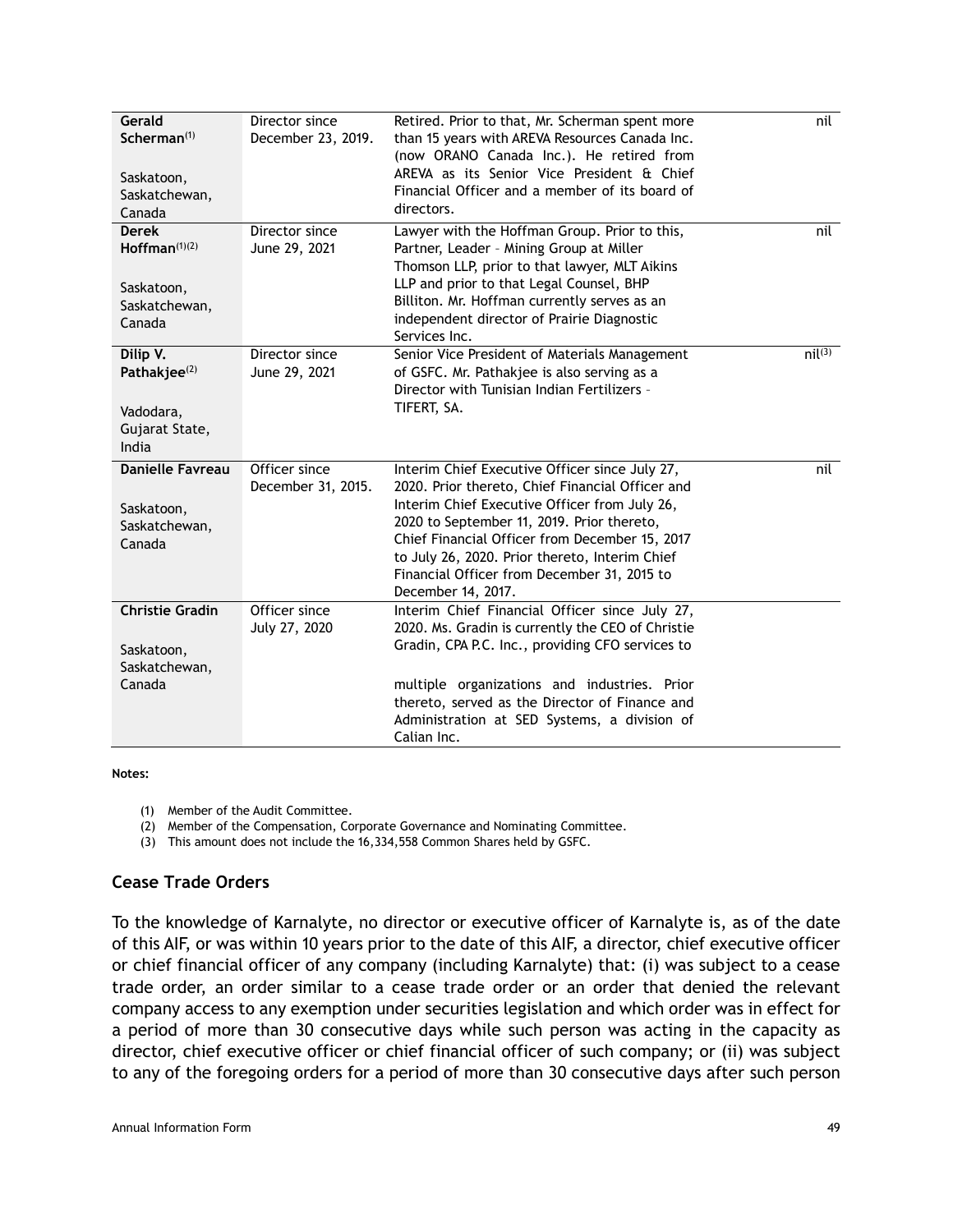ceased to be a director, chief executive officer or chief financial officer of such company and which resulted from an event that occurred while such person was acting in such capacity.

#### **Bankruptcies**

To the knowledge of Karnalyte, no director or executive officer of Karnalyte, or shareholder holding a sufficient number of securities to materially affect the control of Karnalyte, is, as of the date of this AIF, or was within 10 years prior to the date of this AIF, a director or executive officer of any company (including Karnaltye) that, while such person was acting in that capacity, or within a year of that person ceasing to act in that capacity, became bankrupt, made a proposal under any legislation relating to bankruptcy or insolvency or was subject to or instituted any proceedings, arrangement or compromise with creditors or had a receiver, receiver-manager or trustee appointed to hold its assets.

To the knowledge of Karnalyte, no director or executive officer of Karnalyte, or shareholder holding a sufficient number of securities to materially affect the control of Karnalyte has, within the 10 years before the date of this AIF, become bankrupt, made a proposal under any legislation relating to bankruptcy or insolvency, or become subject to or instituted any proceedings, arrangement or compromise with creditors, or had a receiver, receiver-manager or trustee appointed to hold the assets of the director, executive officer or shareholder.

#### **Penalties or Sanctions**

To the knowledge of Karnalyte, no director or executive officer of Karnalyte, or shareholder holding a sufficient number of securities to materially affect the control of Karnalyte has been subject to any penalties or sanctions imposed by a court relating to securities legislation or by a securities regulatory authority or has entered into a settlement agreement with a securities regulatory authority, or has been subject to any other penalties or sanctions imposed by a court or regulatory body that would likely be considered important to a reasonable investor in making an investment decision.

#### **Conflicts of Interest**

There are potential conflicts of interest to which the directors and officers of the Company will be subject in connection with the operations of the Company. Conflicts, if any, will be subject to the procedures and remedies available under the ABCA. The ABCA provides that in the event that a director has an interest in a contract or proposed contract or agreement, the director shall disclose his or her interest in such contract or agreement and shall refrain from voting on any matter in respect of such contract or agreement unless otherwise provided by the ABCA.

#### <span id="page-51-0"></span>**PROMOTER**

To the knowledge of Karnalyte, no person or company has been a promoter of Karnalyte within the two most recently completed financial years or during the current financial year.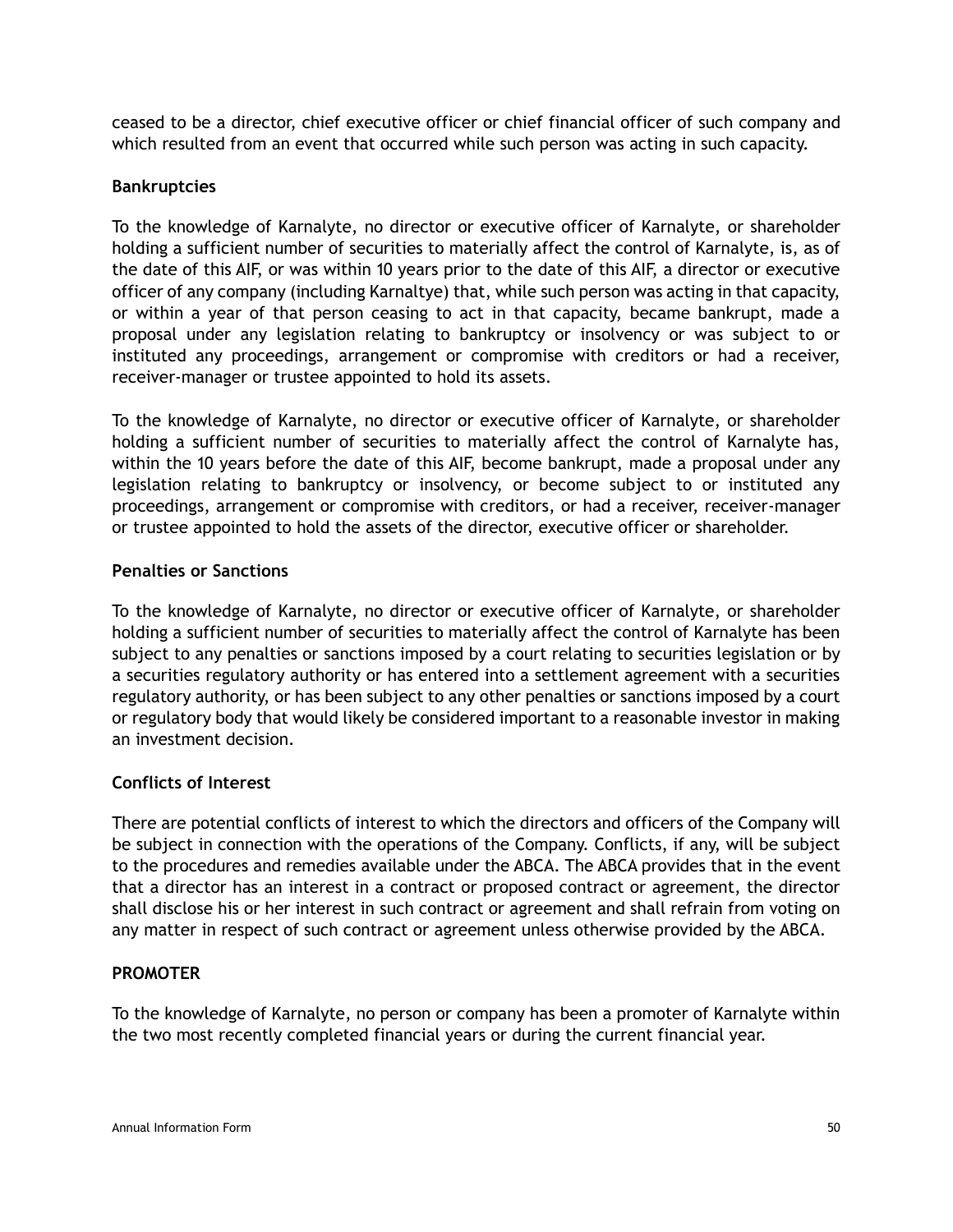# <span id="page-52-0"></span>**LEGAL PROCEEDINGS AND REGULATORY ACTIONS**

In the fourth quarter of 2017, Karnalyte received a statement of claim filed at the Court of Queen's Bench of Alberta by Mr. Siu Ma, the Company's former Executive Vice-president and Chief Operating Officer, in the amount of \$728,750. Mr. Ma's claim is for an alleged breach of contract for the Company's failure to provide payments to Mr. Ma after he terminated the employment agreement alleging a change of control had occurred. The Company has denied Mr. Ma's allegations and filed a statement of defence.

On May 28, 2018, the Company filed an originating application at the Court of Queen's Bench of Alberta naming Mr. Robin Phinney, Mr. Dave Van Dam, and Mr. Dan Brown as respondents, seeking, among other things, a declaration that the Company was entitled to take certain actions with respect to shareholder proposals made by the respondents, a declaration that the respondents engaged in improper proxy solicitation, a declaration that the respondents were acting jointly and in concert to effect change in the Company's Board, and a declaration that Mr. Phinney and Mr. Van Dam have failed to discharge their obligations to comply with the early warning system as set out in Multilateral Instrument 62-104 and with other securities laws and regulations. On February 18, 2020, the Court found that Mr. Brown published an improper proxy solicitation on May 28, 2018 and dismissed the remainder of the Company's application and awarded costs against the Company, which the Company has now fully paid.

On June 29, 2018, the Company filed a statement of claim at the Court of Queen's Bench of Alberta against Mr. Dan Brown claiming, among other things, damages in the amount of \$1,250,000 for defamation. Mr. Brown filed a statement of defence on September 14, 2018.

On July 4, 2018, the Company filed a statement of claim at the Court of Queen's Bench of Alberta against Mr. Robin Phinney, the Company's former President and director, claiming, among other things, damages in the amount of \$5,000,000 arising from breaches of fiduciary duties, improper proxy solicitation, misrepresentation before securities regulators, and interference with contractual relationships. Mr. Phinney filed a statement of defence on September 24, 2018.

On February 1, 2021, the Company received an originating application filed at the Court of Queen's Bench of Alberta by Messrs. Peter Matson and Gregory George Szabo against Karnalyte, GSFC, each of the current directors of the Company, the Interim CEO of the Company, and a former director of the Company. Among other things, the applicants are seeking a declaration that Karnalyte oppressed its shareholders; the removal of all current directors; fixing the size of Karnalyte's board at six; appointing Messrs. Joe Vidal, Neil Yelland, Joe Clavelle, Todd Rowan, and two GSFC nominees; reimbursing all costs incurred by the applicants and Mr. Mark Zachanowich in connection with requisitioning the special meeting of shareholders held on December 15, 2020; and damages in the amount of \$3.25 million.

Annual Information Form 51 On February 18, 2021, the Company received a statement of claim filed at the Court of Queen's Bench of Alberta by Mr. Dan Brown against Karnalyte, Frank Wheatley, Mark Zachanowich, Peter Matson, Todd Rowan, Gregory Szabo, Sanjeev Varma and Vishvesh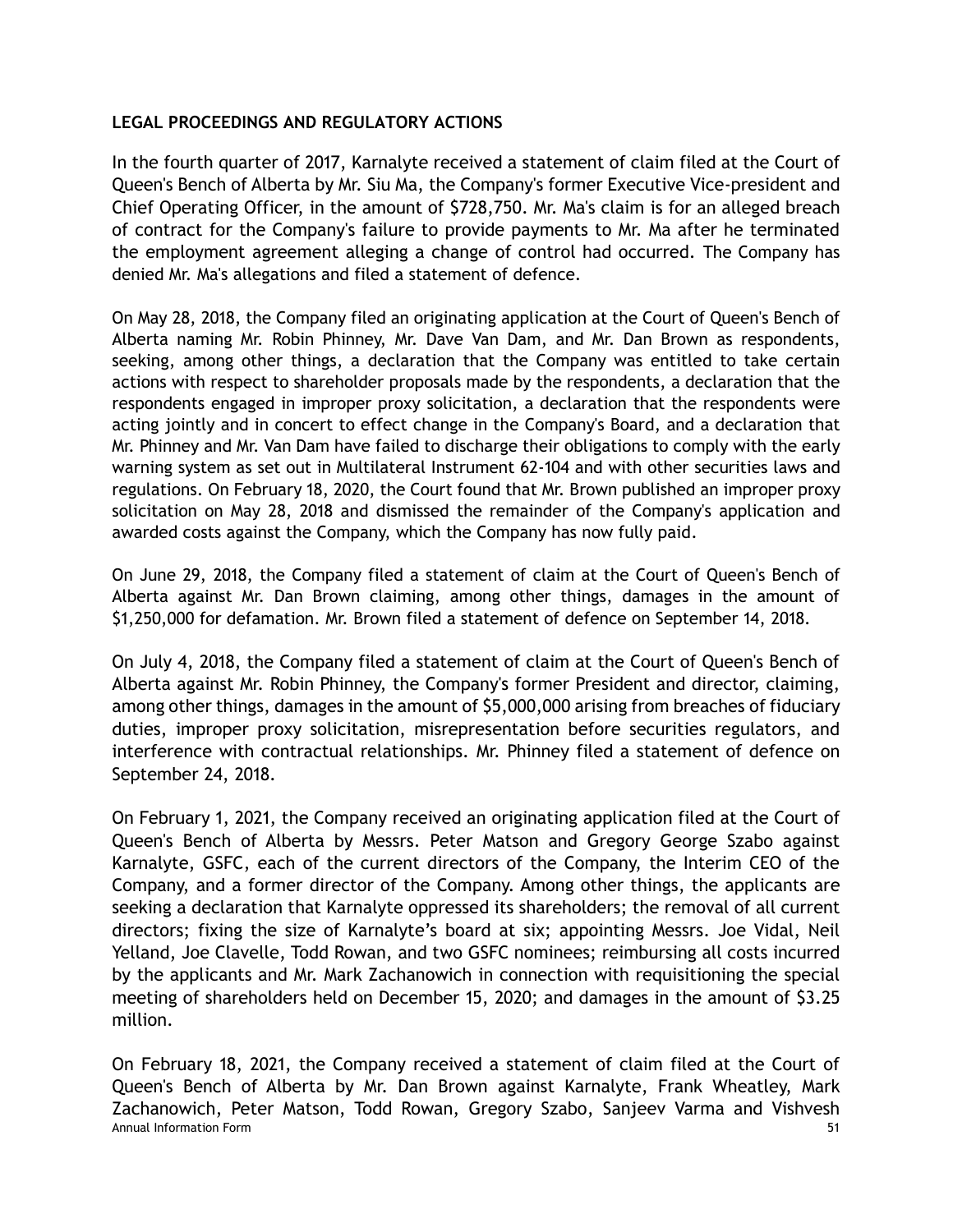Nanavaty. Mr. Brown is seeking, among other things, a declaration that certain statements made by the defendants about him are false and defamatory; a written apology; a declaration that the defendants have harassed, intimidated, and threatened him; damages in the amount of \$180,000 for breach of contract; general damages of \$500,000; punitive, exemplary and aggravated damages of \$200,000; that the defendants pay him for those monies paid by Mr. Brown for his shares in Karnalyte; and an award of special damages, past and future loss of income, and cost off future care.

Karnalyte is not aware of any other legal proceedings to which the Company is or was a party, or of which any of its property is or was the subject, during the financial year ended December 31, 2021. The Company is not aware of any contemplated proceedings.

During the financial year ended December 31, 2021, management is not aware of any penalties or sanctions imposed against the Company by a court relating to provincial and territorial securities legislation or by a securities regulatory authority, nor any other penalties or sanctions imposed by a court or regulatory body against the Company. During the financial year ended December 31, 2021, the Company did not enter into any settlement agreements before a court relating to provincial and territorial securities legislation or with a securities regulatory authority.

# <span id="page-53-0"></span>**INTERESTS OF MANAGEMENT AND OTHERS IN MATERIAL TRANSACTIONS**

Other than the Offtake Agreement, the Subscription Agreement, and the Framework Agreement, each as disclosed herein, there were no material interests, direct or indirect, of any director or executive officer of the Company, any person or company that beneficially owns, or controls or directs, directly or indirectly, more than 10% of the outstanding Common Shares of the Company, or any associate or affiliate of any of such persons or companies, in any transaction within the three most recently completed financial years that has materially affected or is reasonably expected to materially affect the Company or a subsidiary of the Company.

#### <span id="page-53-1"></span>**AUDITORS, REGISTRAR AND TRANSFER AGENT**

The auditors of the Company are KPMG LLP, Chartered Professional Accountants, at their principal office in Saskatoon, Saskatchewan.

The transfer agent and registrar for the Common Shares is Olympia Trust Company at its principal office in Calgary, Alberta.

#### <span id="page-53-2"></span>**MATERIAL CONTRACTS**

The following is a list of the material contracts, other than those contracts entered into in the ordinary course of business, of the Company required to be filed on SEDAR under National Instrument 51-102 - *Continuous Disclosure Obligations*, and that were entered into within the most recently completed financial year or prior to the most recently completed financial year and that are still in effect: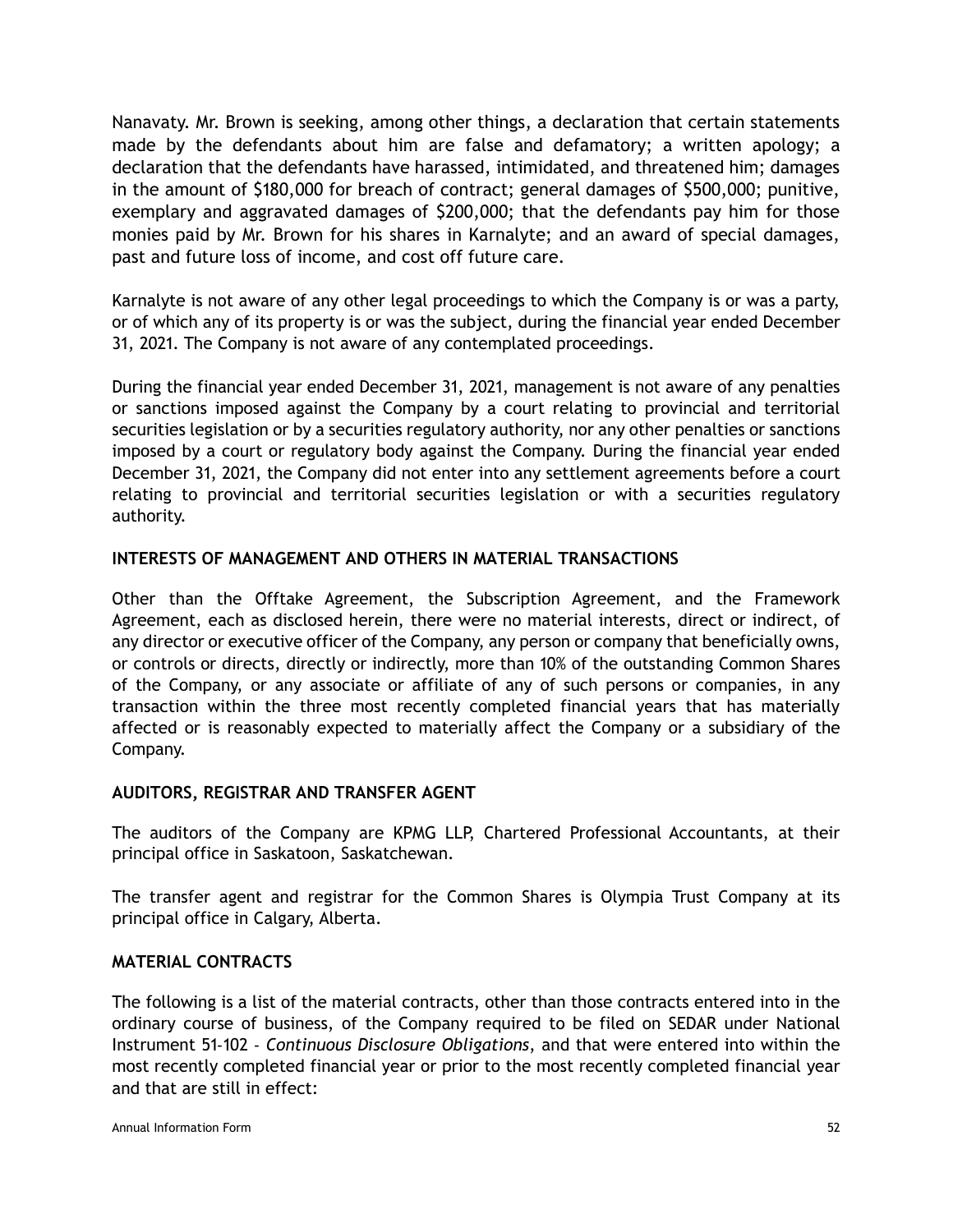- 1. The Offtake Agreement;
- 2. The Subscription Agreement; and
- 3. The Framework Agreement.

Pursuant to the terms of the Subscription Agreement and the Offtake Agreement, the Company must not divest, sell, assign, transfer or otherwise dispose of any part of its interests in the Wynyard Potash Project without the prior written consent of GSFC until the third anniversary of the date on which the first shipment for delivery of products is dispatched by the Company in accordance with the terms of the Offtake Agreement (in this section, the "**Project Lock In Period**"). After the expiry of the Project Lock-In Period, a person may acquire an interest in the Wynyard Potash Project subject to GSFC's right to terminate the Offtake Agreement at that time. The Subscription Agreement provides that, subject to certain conditions, the abovedescribed restrictions on disposition do not apply to a creation or grant of a security interest to a lender providing financing for the Wynyard Potash Project (including for an expansion thereof). The Offtake Agreement provides that following the expiry of the Project Lock In Period, the Company may dispose of any part of the Wynyard Potash Project that is not part of Subsurface Mineral Lease KLSA 010 or that is not intended or reasonably required for the three phases of the Wynyard Potash Project.

While the Framework Agreement terminated on September 30, 2016, certain obligations under the Framework Agreement survived such termination. Those surviving obligations provide that as long as the Investor Rights Adjusted Ownership Percentage (as defined in the Subscription Agreement) are not less than 10% then (which Investor Rights Adjusted Ownership Percentage is not less than 10% as of the date hereof):

- the Company and GSFC will use commercially reasonable efforts to cause the Board of Directors to consist of not more than seven members;
- GSFC will be entitled to require that the Company nominate at any annual or special meeting of the shareholders of the Company held for the purpose of electing the directors of the Company (i) three duly qualified nominees of GSFC for election to the Board of Directors if there are seven members of the Board of Directors; (ii) two duly qualified nominees of GSFC for election to the Board of Directors if there are five or six members of the Board of Directors; and (iii) one duly qualified nominee of GSFC for election to the Board of Directors if there are fewer than five members of the Board of Directors; and
- the Company will use commercially reasonable efforts to cause GSFC's nominees to be elected by the shareholders of the Company at any annual or special meeting of the shareholders of the Company held for the purpose of electing the directors of the Company;

provided that if at any such meeting none of the individuals nominated by GSFC are elected by the shareholders of the Company, the nomination rights of GSFC set forth under the Framework Agreement will terminate and GSFC and the Company will then be subject to the terms and conditions set forth in the Subscription Agreement that had been previously entered into by such parties, which (i) based on GSFC's ownership interest entitles GSFC to designate one nominee for election or appointment to the Board of Directors as long as GSFC holds 10% or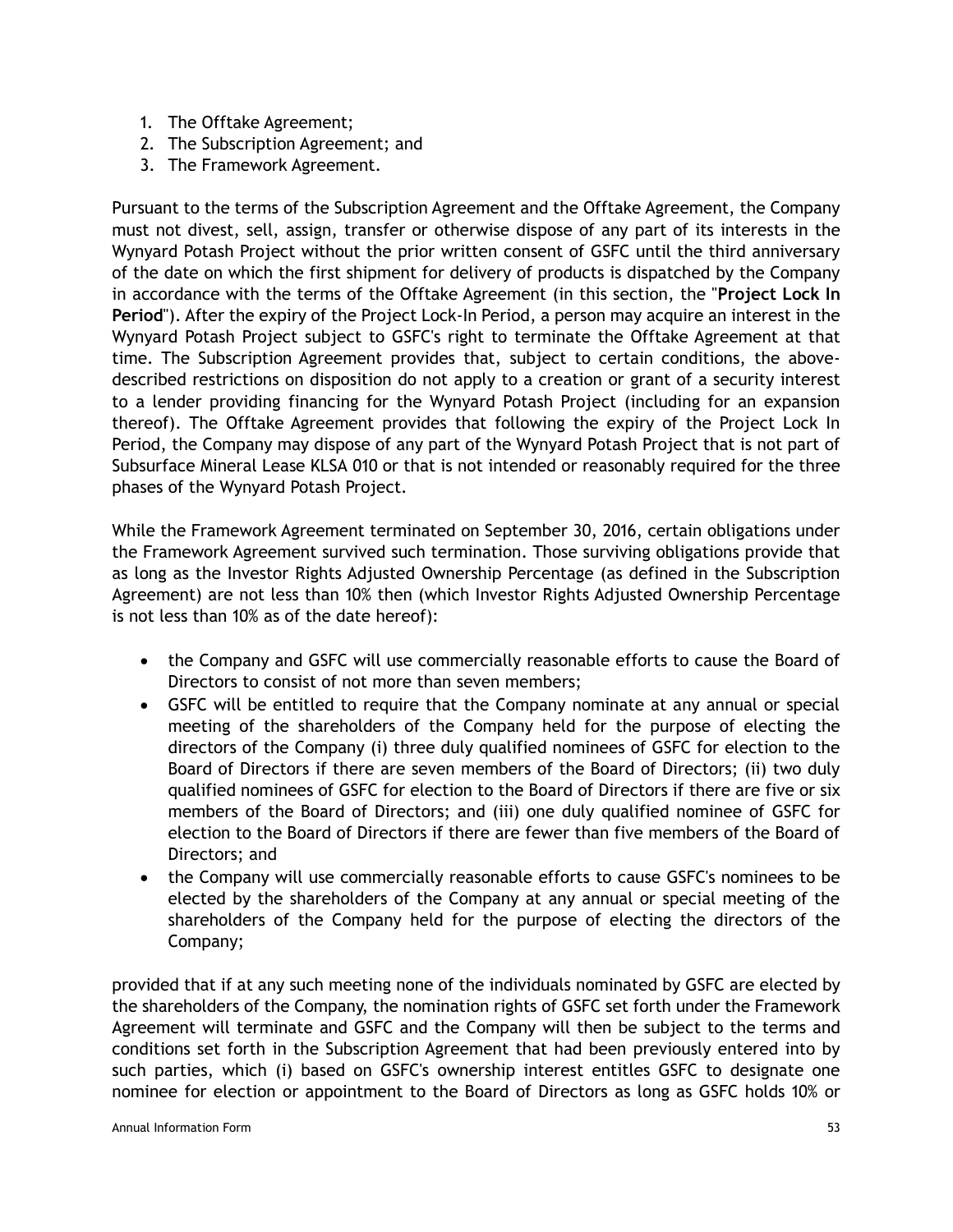more of the outstanding Common Shares; and (ii) entitles GSFC the right to nominate an observer to attend all meetings and committee meetings of the Board of Directors if GSFC owns less than 10% of the outstanding Common Shares.

Further particulars of each of the Subscription Agreement and the Offtake Agreement can be found under the heading ["General Development of the Business"](#page-12-0). Copies of the Subscription Agreement, the Offtake Agreement, and the Framework Agreement are available on SEDAR at www.sedar.com.

# <span id="page-55-0"></span>**AUDIT COMMITTEE**

Pursuant to the provisions of NI 52-110, the Company is required to disclose certain information concerning its audit committee including the audit committee's charter, the composition of the audit committee and its relationship with its independent auditors. Such information is set forth below. The charter of the Company's audit committee is attached as Appendix "A" to this AIF.

#### **Composition of Audit Committee**

The audit committee consists of Mr. Gerald Scherman (Chairperson), Mr. D.C. Anjaria, and Mr. Derek Hoffman. Each of Messrs. Scherman, Anjaria, and Hoffman are financially literate, and independent, within the meaning of NI 52-110.

The relevant education and experience of each audit committee member is outlined below.

#### *Gerald Scherman*

Prior to his retirement, Mr. Scherman spent more than 15 years with AREVA Resources Canada Inc. (now ORANO Canada Inc.). He retired from AREVA as its Senior Vice President and Chief Financial Officer and a member of its Board of Directors. Prior to joining AREVA Resources Canada Inc. Gerald was a partner with Coopers & Lybrand (now Pricewaterhouse Coopers LLP), a national partnership of professional accountants and consultants. Mr. Scherman obtained a Bachelor of Commerce degree from the University of Saskatchewan and qualified as a Chartered Accountant in Edmonton, Alberta. He is currently a member of the Canadian and Saskatchewan Institutes of Chartered Professional Accountants.

#### *D.C. Anjaria*

Mr. Anjaria is a management graduate from the Indian Institute of Management in Ahmedabad, India. He has extensive international banking experience in India, Africa, the Middle East and Europe. Since returning to India, his focus has been on the financial markets industry where he works closely with investment banks, brokerage houses and mutual funds. As a financial markets professional, he has significant experience as a government policy advisor including advisor to the Securities and Exchange Board of India and the Securities Markets Regulator (BAPEPAM) in Indonesia. Mr. Anjaria has a wide-range of experience serving as an independent director with many companies in India and currently serves as an independent director of Ratmani Metal and Tubes Ltd.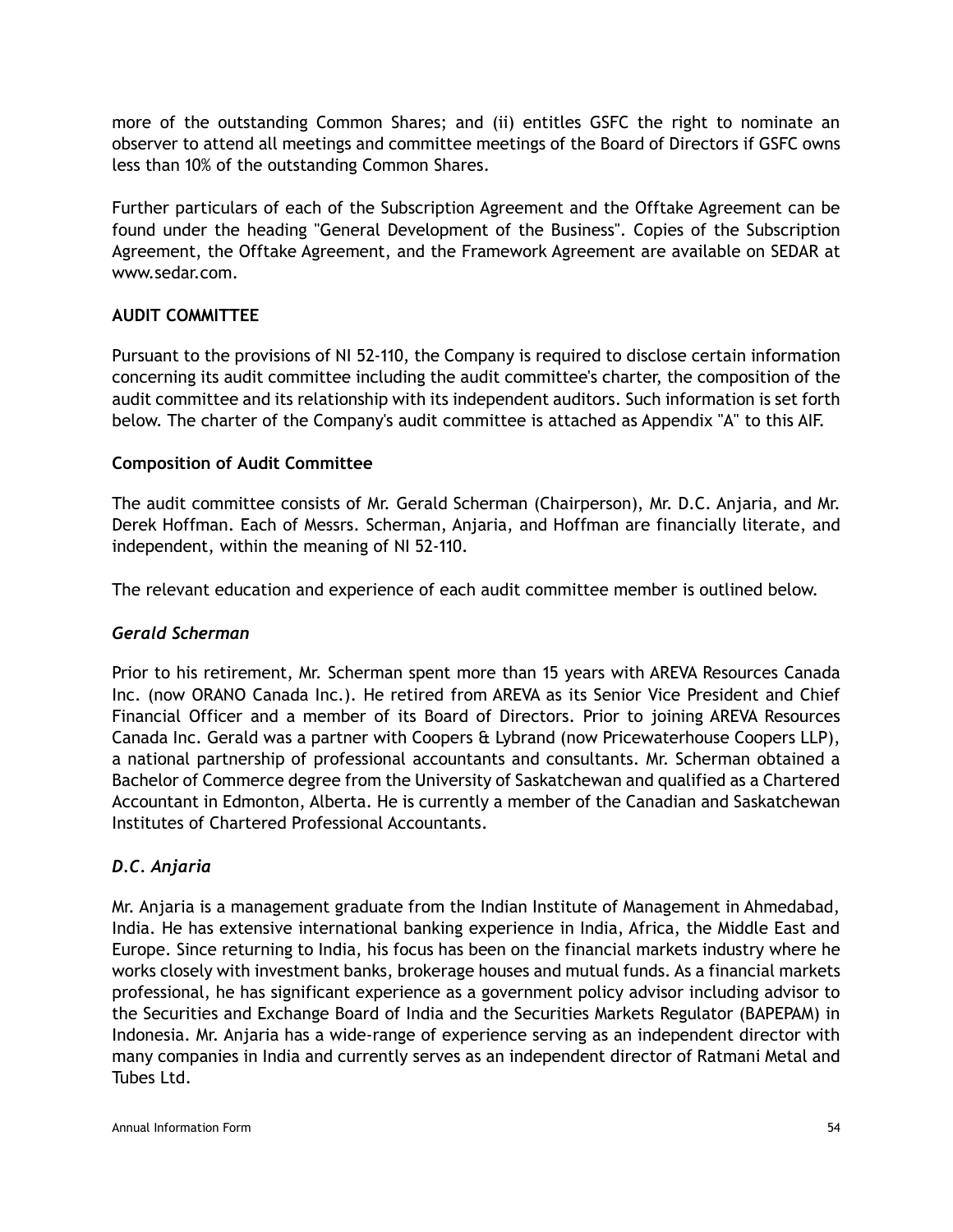# *Derek Hoffman*

Derek Hoffman is a corporate/commercial lawyer with the Hoffman Group advising public and private entities in a range of industries including mining, energy, agriculture and technology. Derek also brings significant mining experience having previously served as a Partner and Leader of the Mining Group at Miller Thomson LLP, a leading Canadian law firm, and also as in-house counsel for the global mining company BHP Billiton where he advised on a broad range of matters involving mineral exploration, strategic transactions and mine and associated infrastructure development and construction. Mr. Hoffman has experience serving as a board advisor and independent director with various companies in Canada and currently serves as an independent director of Prairie Diagnostic Services Inc. Derek obtained a Bachelor of Commerce (with Distinction) and Juris Doctor from the University of Saskatchewan.

#### **Audit Committee Oversight**

At no time since incorporation was a recommendation of the audit committee to nominate or compensate an external auditor not adopted by the Board of Directors of the Company.

# **Reliance on Certain Exemptions**

At no time since the commencement of the Company's most recently completed financial year has the Company relied on the exemption in section 2.4 of NI 52-110 (*De Minimis* Non-audit Services), the exemption in section 3.2 of NI 52-110 (Initial Public Offerings), the exemption in subsection 3.3(2) of NI 52-110 (Controlled Companies), the exemption in section 3.4 of NI 52-110 (Events Outside Control of Member), the exemption in section 3.5 of NI 52-110 (Death, Disability or Resignation of Audit Committee Member), the exemption in section 3.6 of NI 52-110 (Temporary Exemption for Limited and Exceptional Circumstances) or an exemption from NI 52- 110, in whole or in part, granted under Part 8 of NI 52-110 (Exemptions).

#### **Pre-Approval Policies and Procedures**

The Audit Committee has adopted a policy in relation to the engagement of non-audit services whereby the Audit Committee pre-approved certain services from its auditors of up to \$50,000 in aggregate. Any services by the auditor above these thresholds must be brought to the Audit Committee for approval.

#### **External Auditor Service Fees**

The following table provides information about the fees billed to the Company, respectively, for professional services rendered by KPMG LLP, Chartered Professional Accountants, during the years ended 2020 and 2021.

|                                   | 2021      | 2020              |
|-----------------------------------|-----------|-------------------|
| Audit Fees <sup>(1)</sup>         | \$85,000  | $$111,000^{(5)}$$ |
| Audit-Related Fees <sup>(2)</sup> | \$46,800  | \$45,900          |
| Tax Fees $(3)$                    | \$3,200   | $$3,000^{(6)}$$   |
| Total <sup>(4)</sup>              | \$135,000 | 159,900           |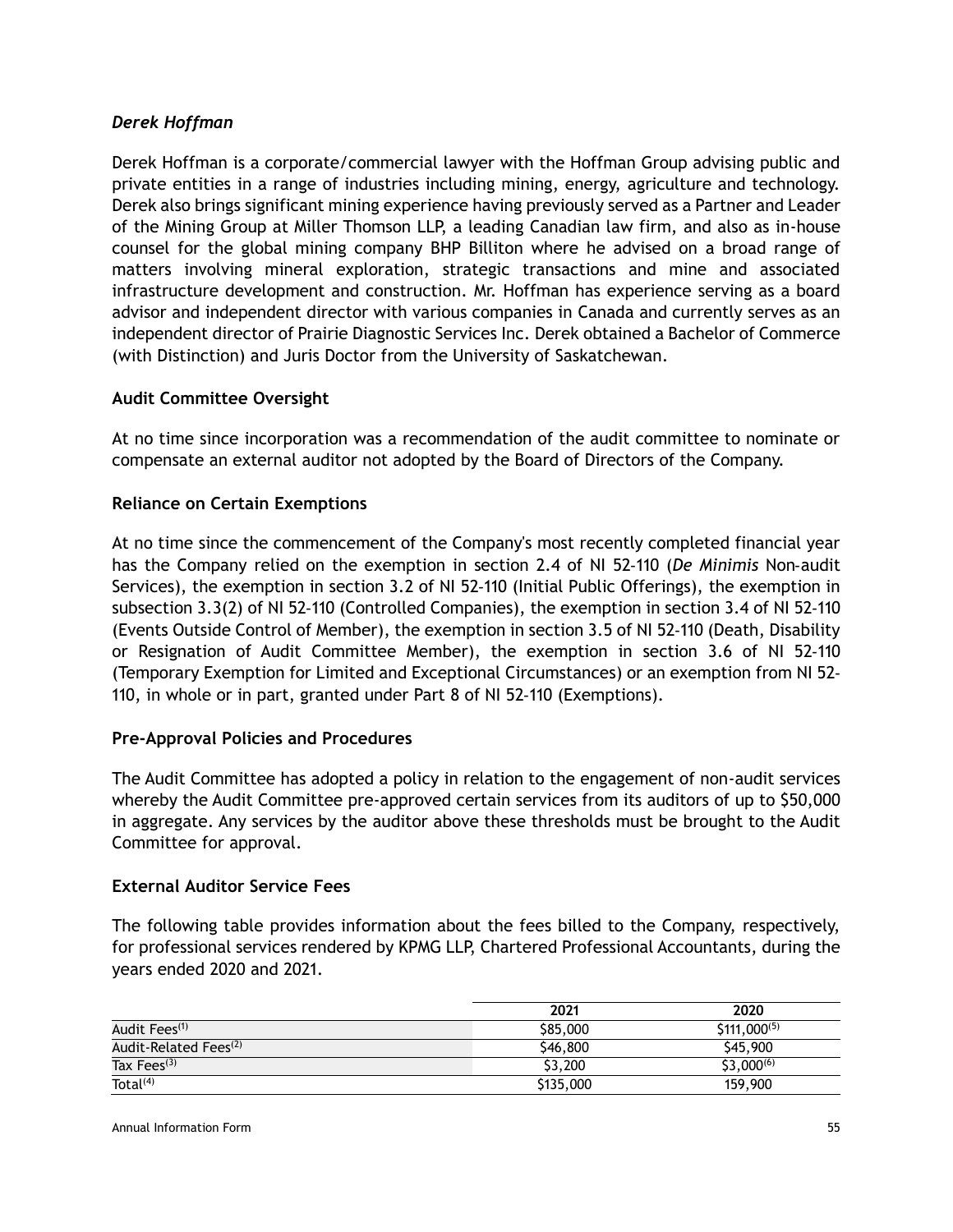**Notes:**

- (1) Audit fees were for professional services rendered by the auditors for the audit of the Company's annual financial statements and review of the interim financial statements.
- (2) Audit-related fees are for services performed by the Company's auditors related to and in connection with regulatory filings.
- (3) Tax fees are for tax compliance, tax advice, and tax planning.
- (4) These fees only represent professional services rendered and do not include any out-of-pocket disbursements or fees associated with filings made on the Company's behalf.
- (5) This includes an additional \$30,000 the Company paid during the 2021 calendar year relating to the 2020 audit.
- (6) This amount is lower than previously reported due to the actual amount paid being lower than anticipated.

#### <span id="page-57-0"></span>**INTERESTS OF EXPERTS**

The Company's auditors are KPMG LLP, Chartered Professional Accountants, who have prepared an independent audit report dated March 28, 2022 in respect of Karnalyte's audited annual financial statements with accompanying notes thereto for the year ended December 31, 2021. KPMG LLP advises that they are independent of Karnalyte within the meaning of the relevant rules and related interpretations prescribed by the professional bodies in Canada and any applicable legislation or regulations.

#### <span id="page-57-1"></span>**ADDITIONAL INFORMATION**

Additional information relating to Karnalyte may be found on SEDAR at www.sedar.com. Additional information regarding directors' and officers' remuneration and indebtedness, principal holders of Karnalyte's securities and securities authorized for issuance under equity compensation plans is contained in Karnalyte's management information circular prepared in respect of its annual general meeting held on June 29, 2021. Additional financial information is provided in Karnalyte's audited annual financial statements, together with the accompanying report of the auditor and MD&A for the year ended December 31, 2021.

#### <span id="page-57-2"></span>**EFFECTIVE DATE**

Unless otherwise specifically herein provided, the information contained in this AIF is stated as at March 28, 2022.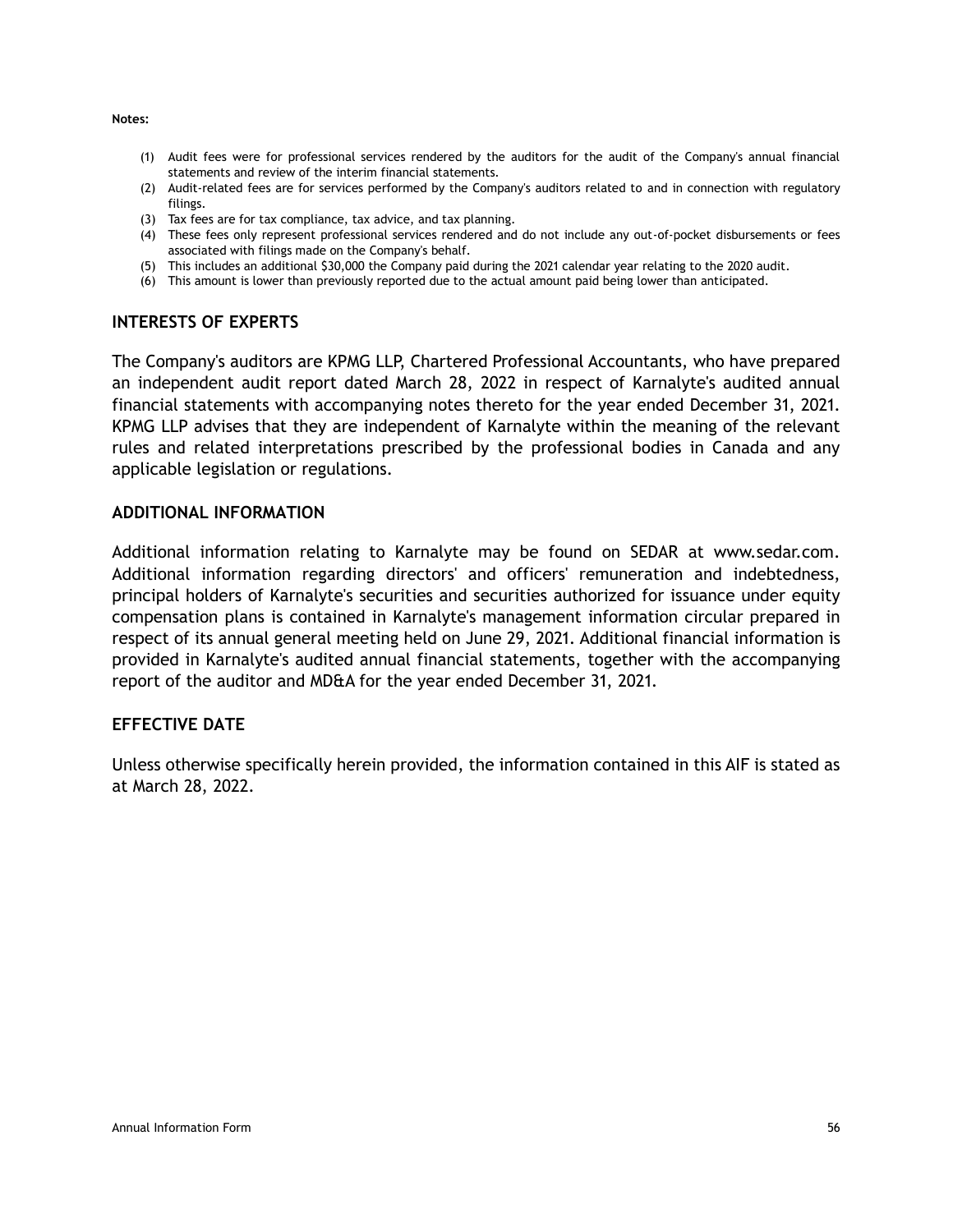# **APPENDIX "A": KARNALYTE RESOURCES INC. AUDIT COMMITTEE CHARTER**

#### <span id="page-58-0"></span>**Overall Role and Responsibility**

The primary role and responsibilities of the Audit Committee shall be to:

- (a) assist the Board of Directors in its oversight role with respect to:
	- (i) the quality and integrity of financial reporting and information;
	- (ii) the independent auditor's performance, qualifications and independence;
	- (iii) the performance of the Corporation's internal audit function, if applicable; and
	- (iv) the Corporation's compliance with legal and regulatory requirements and
- (b) prepare such reports of the Audit Committee required to be included in any documents in accordance with applicable laws or the rules of applicable securities regulatory authorities;
- (c) assess the processes related to the determination and mitigation of risks and the maintenance of an effective control environment; and
- (d) strengthen the role of the outside directors by facilitating in depth discussions between the directors on the Audit Committee, management and independent auditors.

#### **Membership and Meetings**

The Audit Committee shall consist of three or more Directors of the Corporation appointed by the Board of Directors, all of whom in the opinion of the Board shall be independent to the Corporation and as such shall not be officers (other than a non-executive Chairman or Corporate Secretary who is not an employee of the Corporation) or employees of or have a meaningful business relationship with the Corporation or any of the Corporation's affiliates or be an immediate family member of any of the foregoing, to the extent required by applicable laws governing the Corporation. Each of the members of the Audit Committee shall satisfy the applicable independence and financial literacy of the laws governing the Corporation, the applicable stock exchanges on which the Corporation's securities are listed and applicable securities regulatory authorities.

The Board of Directors shall designate one member of the Audit Committee as the Committee Chair. Each member of the Audit Committee shall be financially literate as such qualification is interpreted by the Board of Directors in its business judgment.

Any members of the Audit Committee may be removed or replaced at any time by the Board of Directors and will cease to be a member of the Audit Committee as soon as such member ceases to be a director. The Board may fill vacancies on the Audit Committee by appointment from among its members. If and whenever a vacancy exists on the Audit Committee, the remaining members may exercise all its powers so long as a quorum remains. Subject to the foregoing, following the appointment as a member of the Audit Committee, each member will hold such office until the Audit Committee is reconstituted.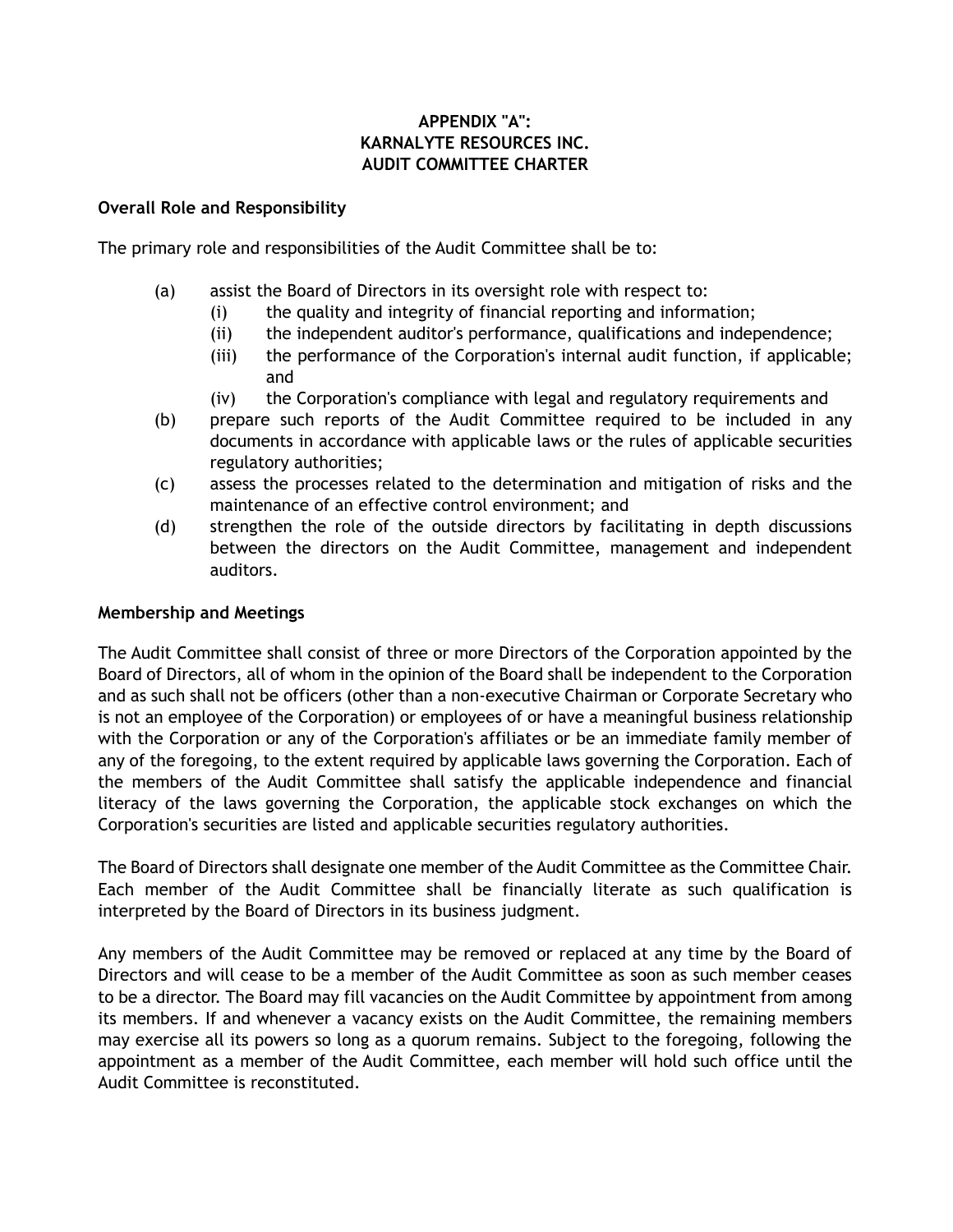## **Structure and Operations**

The affirmative vote of a majority of the members of the Audit Committee participating in any meeting of the Audit Committee is necessary for the adoption of any resolution. In case of an equality of votes, the Chairman of the meeting shall be entitled to a second or casting vote.

The Chair will preside at all meetings of the Audit Committee, unless the Chair is not present, in which case the members of the Audit Committee that are present will designate from among such members the Chair for the purposes of the meeting.

The Audit Committee shall meet as often as it determines, but not less frequently than quarterly. A quorum for meetings of the Audit Committee will be a majority of its members and the rules for calling, holding, conducting and adjourning meetings of the Audit Committee will be the same as those governing the Board of Directors unless otherwise determined by the Audit Committee or the Board of Directors.

The Chief Financial Officer will attend meetings of the Audit Committee where matters relating to the functions of the Audit Committee are dealt with, unless otherwise excused from all or part of any such meeting by the Chairman. The Audit Committee may invite such officers, directors and employees of the Corporation as it sees fit from time to time to attend at meetings of the Audit Committee and assist in the discussion and consideration of the matters being considered by the Audit Committee.

The Audit Committee will meet with the external auditor at least once per year (in connection with the preparation of the year-end financial statements) and at such other times as the external auditor and the Audit Committee consider appropriate. The Audit Committee is expected to establish and maintain free and open communication with management and the independent auditor and shall periodically meet separately with each of them.

Agendas, approved by the Chairman, will be circulated to the Audit Committee members along with background information on a timely basis prior to the Audit Committee meetings. Minutes of all meetings of the Audit Committee will be taken. The minutes of the Audit Committee will be recorded and maintained and the Audit Committee shall report to the Board of Directors on its activities after each of its meetings at which time minutes of the prior Audit Committee meeting shall be tabled for the Board.

Any issues arising from these meetings that bear on the relationship between the Board and management should be communicated to the Chairman of the Board by the Audit Committee Chair.

# **Specific Duties**

# *Oversight of the Independent Auditor*

- Make recommendations to the Board for the appointment and replacement of the independent auditor.
- Responsibility for the compensation and oversight of the work of the independent auditor (including resolution of disagreements between management and the independent auditor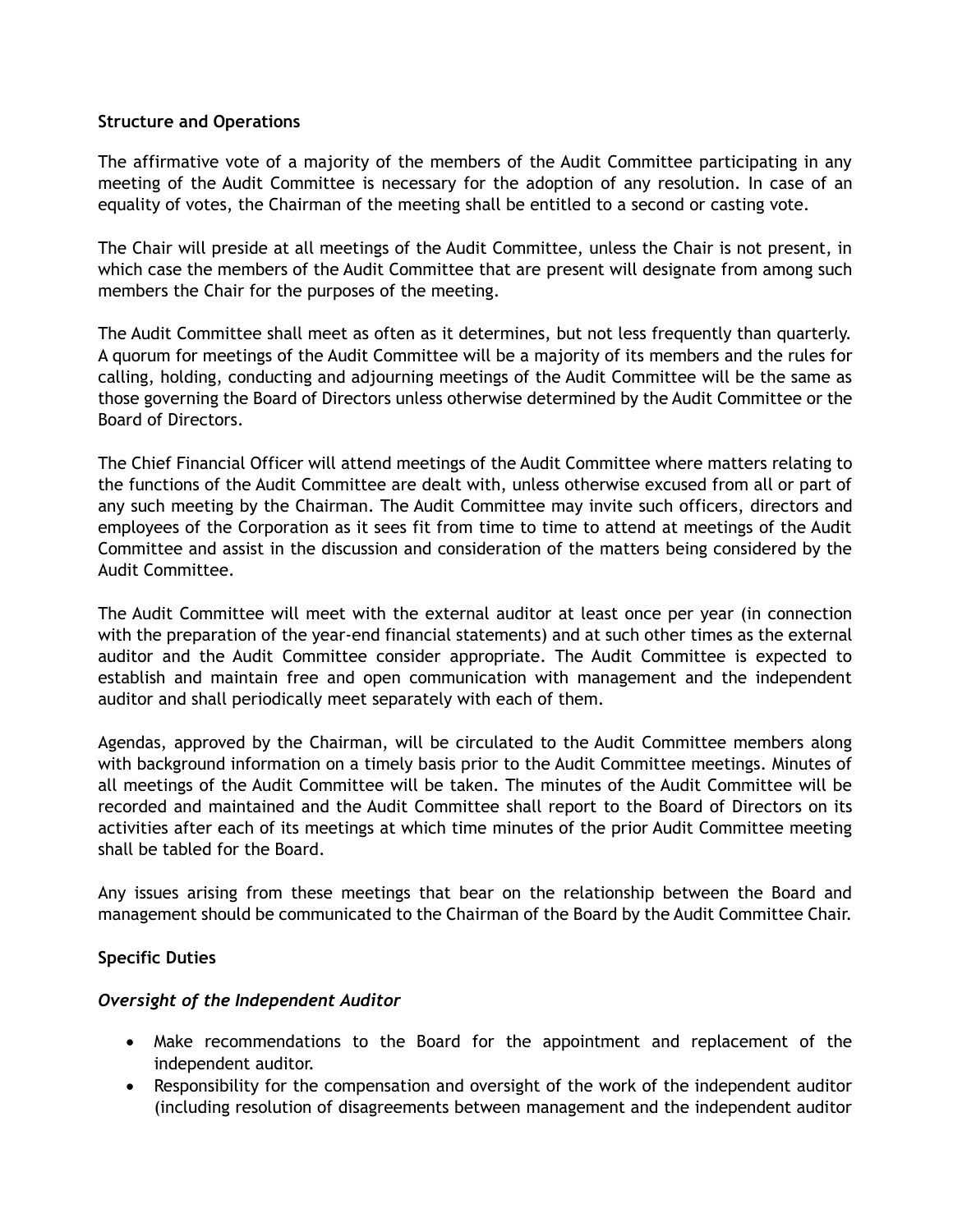regarding financial reporting) for the purpose of preparing or issuing an audit report or related work. The independent auditor shall report directly to the Audit Committee.

- Authority to pre-approve all audit services and permitted non-audit services (including the fees, terms and conditions for the performance of such services) to be performed by the independent auditor.
- Evaluate the qualifications, performance and independence of the independent auditor, including (i) reviewing and evaluating the lead partner on the independent auditor's engagement with the Corporation, and (ii) considering whether the auditor's quality controls are adequate and the provision of permitted non-audit services is compatible with maintaining the auditor's independence.
- Obtain from the independent auditor and review the independent auditor's report regarding the management internal control report of the Corporation to be included in any documents as required by the laws governing the Corporation, the applicable stock exchanges on which the Corporation's securities are listed and applicable securities regulatory authorities.
- Ensure the rotation of the lead (or coordinating) audit partner having primary responsibility for the audit and the audit partner responsible for reviewing the audit as required by law (currently at least every 5 years).
- When there is to be a change in the auditor, review all issues relating to the change, including any reportable events, and all information to be included in the required notice to securities regulators of such change.

# *Financial Reporting*

- Review and discuss with management and the independent auditor, as applicable:
	- $\circ$  prior to the annual audit the scope, planning and staffing of the annual audit,
	- o the annual audited financial statements,
	- o the Corporation's annual and quarterly disclosures made in management's discussion and analysis,
	- o approve any reports for inclusion in the Corporation's Annual Report, as required by applicable legislation,
	- o the Corporation's quarterly financial statements, including the results of the independent auditor's review of the quarterly financial statements and any matters required to be communicated by the independent auditor under applicable review standards,
	- $\circ$  significant accruals, reserves or other estimates such as the ceiling test calculation,
	- o accounting treatment of unusual or non-recurring transactions,
	- $\circ$  compliance with covenants under loan agreements,
	- o disclosure requirements for commitments and contingencies,
	- $\circ$  adjustments raised by the external auditors, whether or not included in the financial statements,
	- o significant variances with comparative reporting periods.
	- $\circ$  significant financial reporting issues and judgments made in connection with the preparation of the Corporation's financial statements, any significant changes in the Corporation's selection or application of accounting principles,
	- o any major issues as to the adequacy of the Corporation's internal controls and any special steps adopted in light of material control deficiencies, and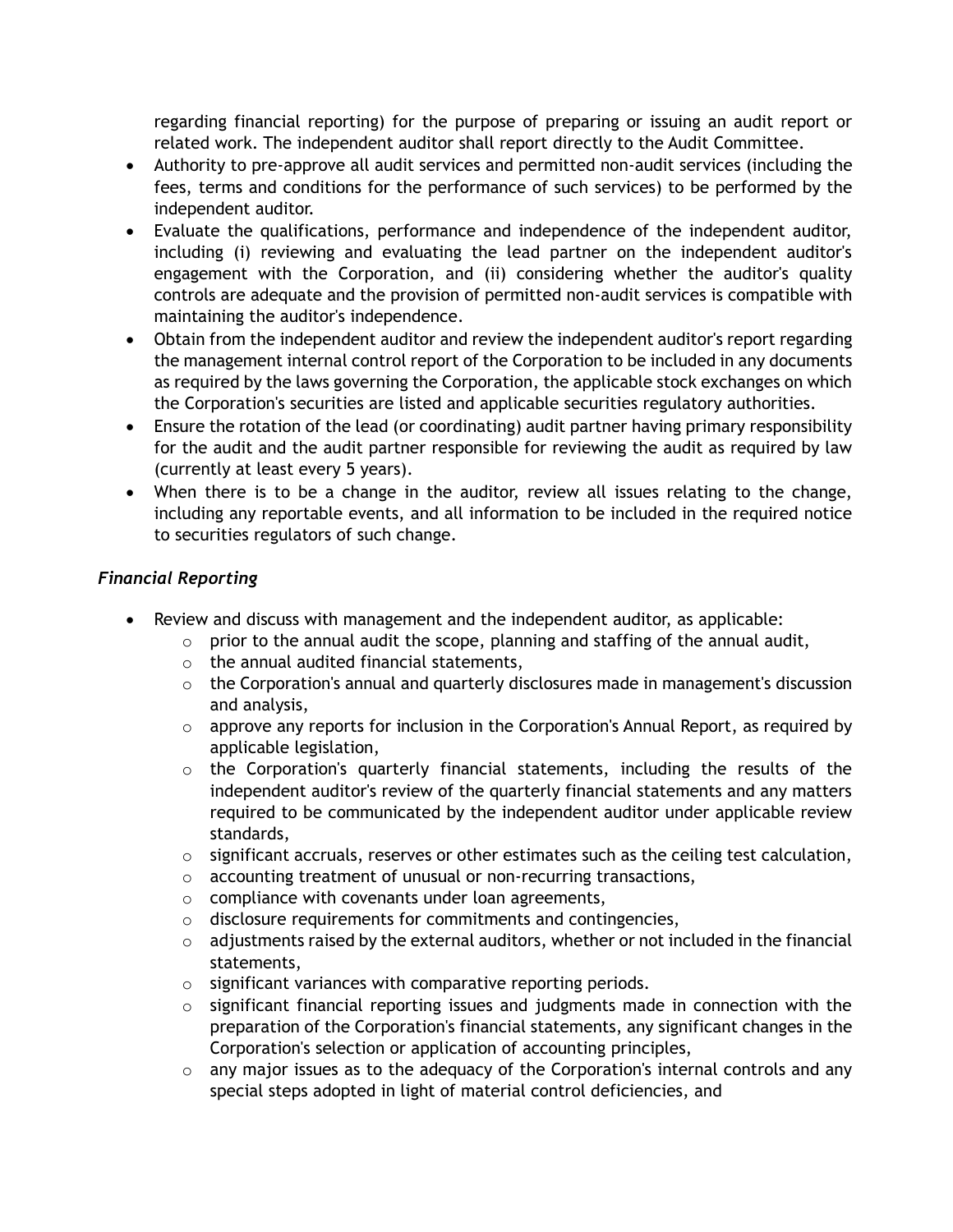- $\circ$  other material written communications between the independent auditor and management, such as any management letter or schedule of unadjusted differences.
- Discuss with the independent auditor matters relating to the conduct of the audit, including any difficulties encountered in the course of the audit work, any restrictions on the scope of activities or access to requested information and any significant disagreements with management.
- Review the financial statements, prospectuses, management's discussion and analysis, annual information form and all public disclosure containing audited or unaudited financial information (including, without limitation, annual and interim press releases and any other press releases disclosing earnings or financial results) before release and prior to Board approval. The Audit Committee must be satisfied that adequate procedures are in place for the review of the Corporation's disclosure of all other financial information and will periodically access the accuracy of those procedures.
- Conduct an investigation sufficient to provide reasonable grounds for believing that the financial statements, management's discussion and analysis and any public disclosure documents containing financial information are complete in all material respects and consistent with the information known to Audit Committee members, and assess whether the financial statements reflect appropriate accounting principles.

# *Risk Assessment and Risk Management*

- Discuss with Corporation management guidelines and policies governing the risk assessment and risk management processes.
- Review with Corporation's management and the independent auditors, significant risks and exposures, including management's plans and processes to minimize these risks such as insurance coverage.
- Evaluate whether Corporation's management is adequately communicating the importance of internal control to all relevant personnel.
- Periodically privately consult with the independent auditor about internal controls and the completeness and accuracy of the Corporation's financial statements.
- Review whether the internal control recommendations made by the independent auditor are being implemented by the Corporation's management and, if not, why not.

# *Other Responsibilities*

- Periodically, as the Audit Committee deems appropriate, review the President, Chief Executive Officer and Chief Financial Officers' expenses and perquisites.
- Review all consulting fees paid by the Corporation to any organization where such fees exceed \$25,000 annually.
- Institute special investigations, if necessary, and hire special counsel or experts to assist, if appropriate.
- Establish, and review annually, a procedure for:
	- $\circ$  the receipt, retention, and treatment of complaints received by the Corporation regarding accounting, internal accounting controls, or auditing matters;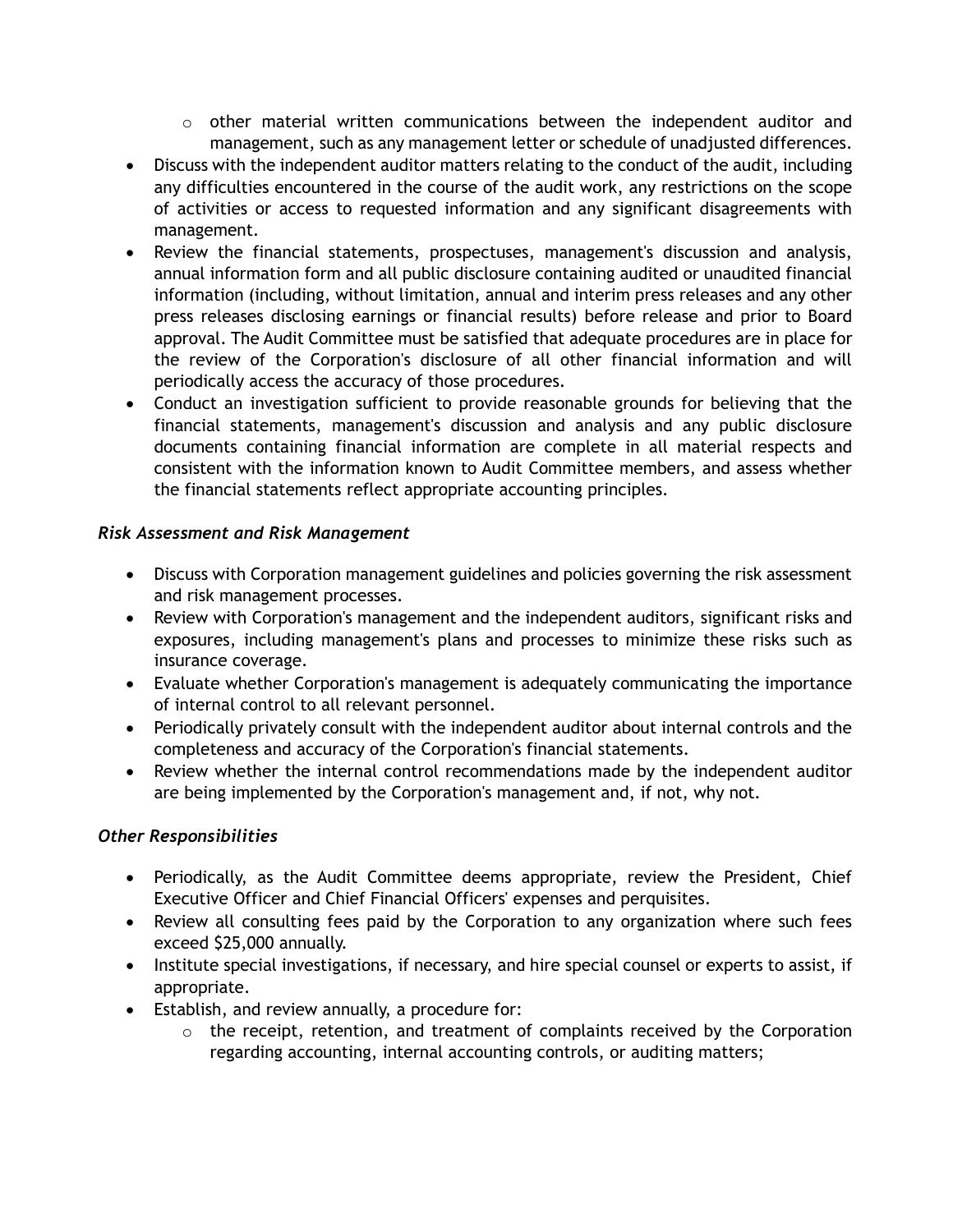- $\circ$  and the confidential, anonymous submission by employees of the Corporation of concerns regarding questionable accounting or auditing matters and resolution of such concerns, if any.
- To comply with the procedure above, the Audit Committee shall ensure that the Corporation advises all employees, by way of a written code of business conduct and ethics (the "Code"), or if such Code has not yet been adopted by the Board of Directors, by way of written or electronic notice, that any employee who reasonably believes that questionable accounting, internal accounting controls, or auditing matters have been employed by the Corporation or their external auditors is strongly encouraged to report such concerns by way of communication directly to the Chair of the Corporation Governance Committee of the Corporation.
- Review with the Board, any issues that arise with respect to the quality or integrity of the Corporation's financial statements, the Corporation's compliance with legal or regulatory requirements and the performance and independence of the Corporation's independent auditors.
- Perform other oversight functions as requested by the Board.

# **Audit Committee's Role**

The Audit Committee has the oversight role set out in this Charter. The Audit Committee shall review and assess the adequacy of this Charter periodically and, where necessary, will recommend changes to the Board of Directors for its approval.

Management, the Board of Directors, the independent auditor and the internal auditor (if any) all play important roles in respect of compliance and the preparation and presentation of financial information. Management is responsible for compliance and the preparation of financial statements and periodic reports. Management is responsible for ensuring the Corporation's financial statements and disclosures are complete, accurate, in accordance with generally accepted accounting principles and applicable laws. The Board of Directors in its oversight role is responsible for ensuring that management fulfills its responsibilities. The independent auditor, following the completion of its annual audit, opines on the presentation, in all material respects, of the financial position and results of operations of the Corporation in accordance with Canadian generally accepted accounting principles.

# **Funding for the Independent Auditor and Retention of Other**

# *Independent Advisors*

The Corporation shall provide for appropriate funding, as determined by the Audit Committee, for payment of compensation to the independent auditor for the purpose of issuing an audit report and to any advisors retained by the Audit Committee. The Audit Committee shall also have the authority to retain such other independent advisors as it may from time to time deem necessary or advisable for its purposes and the payment of compensation therefore shall also be funded by the Corporation.